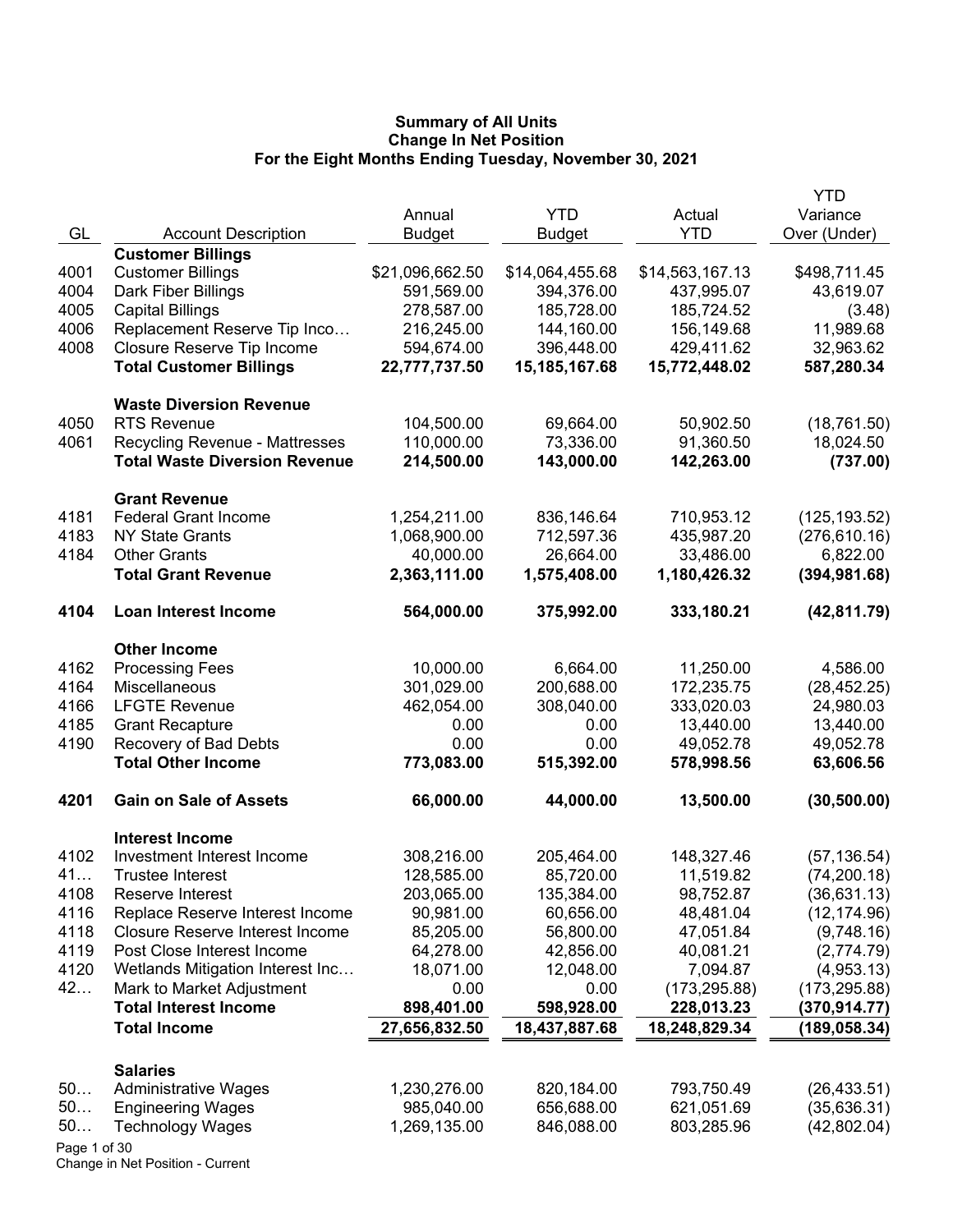|      |                                            |                        |              |              | <b>YTD</b>    |
|------|--------------------------------------------|------------------------|--------------|--------------|---------------|
|      |                                            | Annual                 | <b>YTD</b>   | Actual       | Variance      |
| GL   | <b>Account Description</b>                 | Budget                 | Budget       | <b>YTD</b>   | Over (Under)  |
| 50   | <b>Regional Development Wages</b>          | 347,175.00             | 231,448.00   | 204,470.75   | (26, 977.25)  |
| 50   | <b>MMF Wages</b>                           | 1,461,066.00           | 974,048.00   | 851,587.56   | (122, 460.44) |
| 50   | <b>WQ Wages</b>                            | 1,063,964.50           | 709,307.04   | 675,891.68   | (33, 415.36)  |
| 50   | Overtime Wages                             | 167,174.00             | 111,448.00   | 101,721.18   | (9,726.82)    |
| 5005 | On-Call Stipend                            | 25,800.00              | 17,200.00    | 15,150.00    | (2,050.00)    |
|      | <b>Total Salaries</b>                      | 6,549,630.50           | 4,366,411.04 | 4,066,909.31 | (299, 501.73) |
|      | <b>Fringe Benefits</b>                     |                        |              |              |               |
| 50   | <b>FICA Expense</b>                        | 437,050.44             | 291,369.60   | 286,697.24   | (4,672.36)    |
| 50   | <b>Pension Expense</b>                     | 915,344.28             | 610,237.52   | 573,592.82   | (36, 644.70)  |
| 50   | <b>VDC Expense</b>                         | 0.00                   | 0.00         | 11,312.70    | 11,312.70     |
| 50   | Health Insurance                           | 851,649.50             | 567,772.32   | 505,906.64   | (61, 865.68)  |
| 50   | <b>Retiree Health Insurance</b>            | 85,343.00              | 56,896.00    | 54,029.93    | (2,866.07)    |
| 50   | <b>Workers Comp</b>                        | 203,500.25             | 135,666.16   | 124,870.58   | (10, 795.58)  |
| 50   | <b>Disability Insurance</b>                | 16,873.00              | 11,247.36    | 11,235.05    | (12.31)       |
| 5036 | Unemployment                               | 10,000.00              | 6,664.00     | 0.00         | (6,664.00)    |
| 50   | <b>Post Retire Overhead</b>                | 479,410.00             | 319,616.00   | 300,132.60   | (19, 483.40)  |
| 5051 | Benefit Admin. Fees                        | 13,730.00              | 9,152.00     | 6,412.70     | (2,739.30)    |
| 5054 | <b>Employee Physicals &amp; Screening</b>  | 16,487.00              | 11,002.64    | 8,313.40     | (2,689.24)    |
|      | <b>Total Fringe Benefits</b>               | 3,029,387.47           | 2,019,623.60 | 1,882,503.66 | (137, 119.94) |
|      | <b>Operations &amp; Maintenance</b>        |                        |              |              |               |
| 5062 | Third Party Temporary - O&M                | 21,000.00              | 13,999.92    | 0.00         | (13,999.92)   |
| 5133 | Equipment Maintenance Contr                | 320,194.00             | 213,466.64   | 141,334.98   | (72, 131.66)  |
| 5134 | <b>Maintenance Contracts</b>               | 158,520.00             | 105,680.00   | 81,712.66    | (23,967.34)   |
| 5135 | <b>Underground Locating</b>                | 70,000.00              | 46,664.00    | 37,188.13    | (9,475.87)    |
| 5403 | <b>Safety Equipment &amp; Supplies</b>     | 38,146.00              | 25,434.64    | 18,517.52    | (6,917.12)    |
| 5702 | Large Parts                                | 115,643.34             | 77,095.60    | 75,639.16    | (1,456.44)    |
| 5703 | <b>Small Equipment</b>                     | 16,000.00              | 10,666.64    | 1,503.50     | (9, 163.14)   |
| 5704 | <b>O&amp;M Supplies</b>                    | 25,000.00              | 16,672.00    | 14,854.37    | (1, 817.63)   |
| 5706 | Shop Tools                                 | 11,700.00              | 7,802.64     | 2,216.61     | (5,586.03)    |
| 5708 | <b>Fuels</b>                               | 250,000.00             | 166,664.00   | 202,384.61   | 35,720.61     |
| 5710 | Lubricants                                 | 20,000.00              | 13,336.00    | 6,324.90     | (7,011.10)    |
| 5712 | Purchased Maintenance & Repair             | 135,000.00             | 90,000.00    | 59,111.95    | (30,888.05)   |
| 5716 | <b>Equipment Rental</b>                    | 15,000.00              | 10,000.00    | 10,933.34    | 933.34        |
| 5718 | Tires                                      | 20,000.00              | 13,336.00    | 10,396.30    | (2,939.70)    |
| 5720 | <b>Offnet Circuit Lease</b>                | 697,772.00             | 465,181.36   | 430,056.34   | (35, 125.02)  |
| 5770 | Other Tool, Equip & O&M                    | 11,500.00              | 7,672.00     | 2,385.05     | (5,286.95)    |
| 5815 | Chemicals                                  | 73,000.00              | 48,672.00    | 54,616.20    | 5,944.20      |
| 5818 | Leachate System Expense                    | 15,000.00              | 10,000.00    | 14,775.50    | 4,775.50      |
| 5820 | <b>LFG Maintenance</b>                     | 69,156.00              | 46,104.00    | 27,739.85    | (18, 364.15)  |
| 5830 | Collo Expense                              | 171,720.00             | 114,480.00   | 90,666.56    | (23, 813.44)  |
| 5834 | Permitting                                 | 6,000.00               | 4,000.00     | 4,622.99     | 622.99        |
| 5835 | NYS DOT Fee<br><b>Pole Attachment Fees</b> | 10,000.00              | 6,664.00     | 1,873.00     | (4,791.00)    |
| 5836 |                                            | 310,643.00             | 207,096.00   | 76,024.64    | (131, 071.36) |
| 5838 | <b>Conduit Lease</b>                       | 22,195.00<br>50,000.00 | 14,800.00    | 10,632.42    | (4, 167.58)   |
| 5870 | <b>Natural Habitat Enhancements</b>        |                        | 33,336.00    | 44,138.90    | 10,802.90     |

Page 2 of 30 Change in Net Position - Current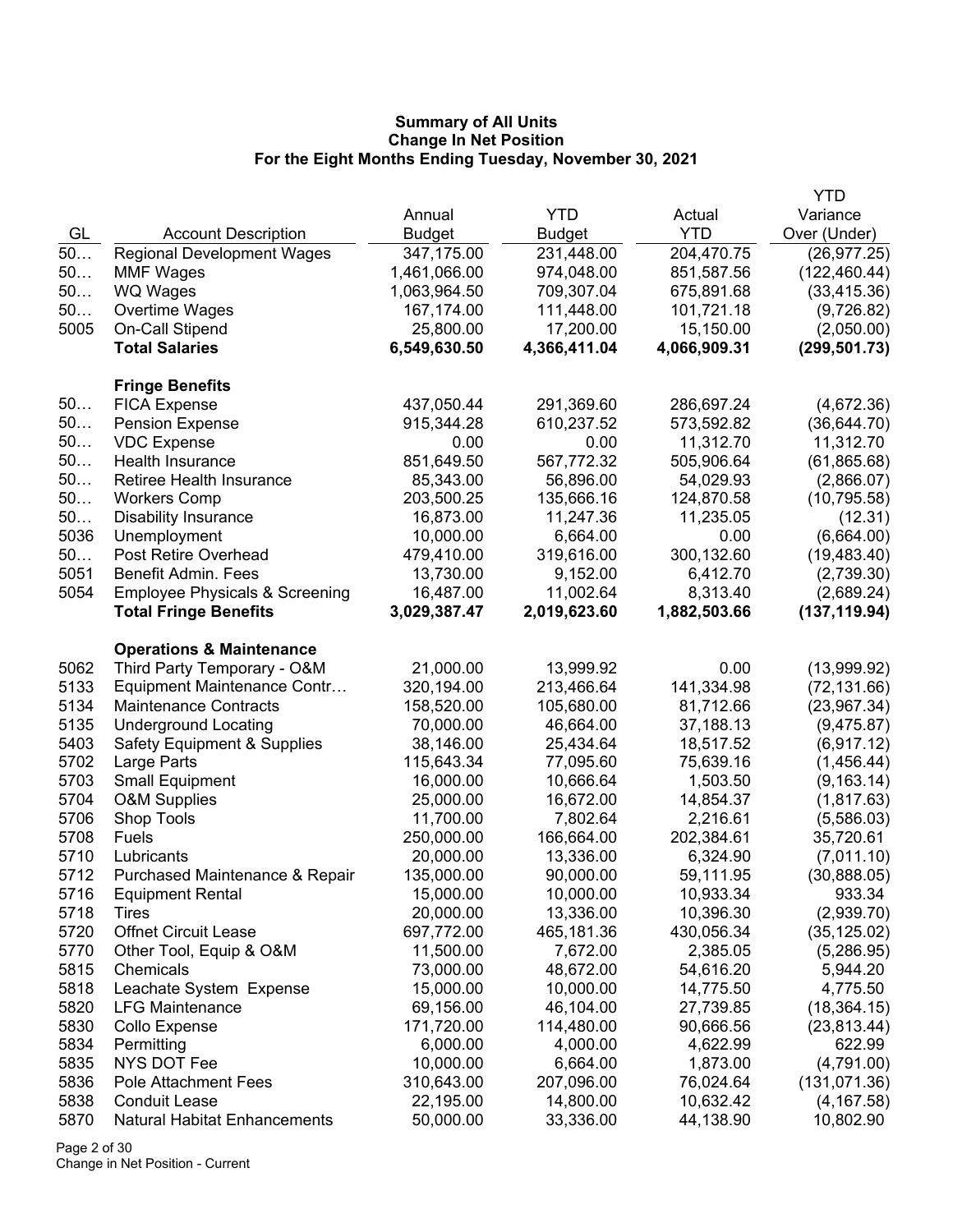|              |                                                                         |                      |                        |                    | YTD                       |
|--------------|-------------------------------------------------------------------------|----------------------|------------------------|--------------------|---------------------------|
|              |                                                                         | Annual               | <b>YTD</b>             | Actual             | Variance                  |
| GL           | <b>Account Description</b>                                              | <b>Budget</b>        | <b>Budget</b>          | <b>YTD</b>         | Over (Under)              |
| 5902         | Lab Fees                                                                | 8,600.00             | 5,736.00               | 3,685.00           | (2,051.00)                |
| 5904         | <b>SCADA</b>                                                            | 19,550.00            | 13,032.00              | 9,185.09           | (3,846.91)                |
| 5932         | Monitoring & Testing                                                    | 161,904.00           | 107,933.36             | 72,698.59          | (35, 234.77)              |
| 6008         | <b>Contract Hauling</b>                                                 | 20,000.00            | 13,333.28              | 0.00               | (13, 333.28)              |
| 6010         | <b>Cape Vincent Reserve</b>                                             | 700.00               | 464.00                 | 700.00             | 236.00                    |
| 6110         | Marketing                                                               | 5,000.00             | 3,336.00               | 0.00               | (3,336.00)                |
| 8090         | <b>Purchases for Resale</b>                                             | 120,500.00           | 80,330.64              | 48,517.44          | (31, 813.20)              |
|              | Total O & M                                                             | 2,989,443.34         | 1,992,988.72           | 1,554,435.60       | (438, 553.12)             |
|              |                                                                         |                      |                        |                    |                           |
| 50           | <b>Recycling Transfer Station</b><br><b>Material Reprocessing Wages</b> | 235,603.00           | 157,072.00             | 129,884.31         |                           |
| 50           |                                                                         | 6,419.00             | 4,280.00               | 7,371.41           | (27, 187.69)              |
| 50           | <b>Material Reprocessing OT</b>                                         | 16,273.00            | 10,848.00              | 9,393.27           | 3,091.41                  |
| 50           | <b>FICA Expense</b>                                                     | 32,531.00            |                        | 16,309.75          | (1,454.73)                |
| 50           | <b>Pension Expense</b><br>Health Insurance                              | 29,297.00            | 21,688.00<br>19,528.00 | 13,354.86          | (5,378.25)                |
| 50           |                                                                         | 18,663.00            |                        | 10,988.60          | (6, 173.14)<br>(1,451.40) |
| 50           | <b>Workers Comp</b><br><b>Disability Insurance</b>                      | 893.00               | 12,440.00<br>592.00    | 0.00               |                           |
| 50           | Post Retire Overhead                                                    | 25,944.00            | 17,296.00              | 14,733.75          | (592.00)                  |
| 6300         |                                                                         |                      | 1,664.00               |                    | (2, 562.25)               |
| 6305         | RTS -Safety Equipment & Sup                                             | 2,500.00<br>7,500.00 |                        | 1,420.35           | (243.65)                  |
| 6310         | RTS - Large Parts<br><b>RTS - Small Equipment</b>                       |                      | 5,000.00               | 3,446.22<br>670.83 | (1,553.78)                |
|              |                                                                         | 4,000.00             | 2,664.00               |                    | (1,993.17)                |
| 6315<br>6320 | RTS - O&M Supplies                                                      | 10,000.00            | 6,664.00               | 1,158.69           | (5,505.31)                |
| 6325         | RTS - Fuels<br>RTS - Purchased Maintenance                              | 10,000.00            | 6,664.00               | 2,880.76           | (3,783.24)                |
| 6330         |                                                                         | 7,500.00             | 5,000.00               | 2,293.99           | (2,706.01)                |
|              | RTS - Contract Hauling                                                  | 71,040.00            | 47,360.08              | 11,572.50          | (35, 787.58)              |
| 6335<br>6340 | RTS - Office Supplies                                                   | 1,000.00             | 664.00                 | 14.13<br>0.00      | (649.87)                  |
|              | <b>RTS - Cellular Services</b>                                          | 1,050.00             | 704.00                 | 999.72             | (704.00)                  |
| 6345         | RTS - Other Communications                                              | 2,400.00             | 1,600.00               |                    | (600.28)                  |
| 6350<br>6355 | RTS - Office Equipment Mainte                                           | 500.00               | 336.00                 | 0.00               | (336.00)                  |
|              | RTS - Employee Mileage Reim                                             | 50.00                | 32.00                  | 0.00               | (32.00)                   |
| 6360         | RTS - Employee Uniforms                                                 | 1,480.00             | 984.00                 | 963.15             | (20.85)                   |
| 6365         | RTS - Gas & Electric                                                    | 11,000.00            | 7,333.36               | 2,825.44           | (4,507.92)                |
| 6370         | RTS - Propane                                                           | 4,000.00             | 2,664.00               | 1,129.68           | (1,534.32)                |
| 6375         | <b>RTS - Building Supplies</b>                                          | 1,000.00             | 664.00                 | 67.46              | (596.54)                  |
| 6380         | RTS - Site Supplies                                                     | 1,000.00             | 664.00                 | 0.00               | (664.00)                  |
| 6385         | RTS - Building Maintenance &                                            | 3,000.00             | 2,000.00               | 0.00               | (2,000.00)                |
| 6390         | RTS - Site Maintenance & Repair                                         | 4,000.00             | 2,664.00               | 1,590.00           | (1,074.00)                |
| 6395         | RTS - Auto/Light Truck Rep. &                                           | 2,000.00             | 1,336.00               | 0.00               | (1,336.00)                |
| 6400         | RTS - Auto/Light Truck Fuel                                             | 500.00               | 336.00                 | 255.43             | (80.57)                   |
| 6410         | RTS - Programming & Software                                            | 1,155.00             | 768.00                 | 0.00               | (768.00)                  |
|              | <b>Total Recycling Transfer Stati</b>                                   | 512,298.00           | 341,509.44             | 233,324.30         | (108, 185.14)             |
|              | <b>Waste Diversion</b>                                                  |                      |                        |                    |                           |
| 5125         | <b>Promotional Materials - RRR</b>                                      | 75,000.00            | 50,000.00              | 35,280.05          | (14, 719.95)              |
| 6009         | <b>Household Hazardous Waste</b>                                        | 75,000.00            | 50,000.00              | 75,248.80          | 25,248.80                 |
| 6011         | Recycling Incentive                                                     | 70,000.00            | 46,664.00              | 34,251.00          | (12, 413.00)              |
| 6012         | Recycling Incentive-County Ca                                           | 238,814.00           | 159,208.00             | 14,092.57          | (145, 115.43)             |

Page 3 of 30 Change in Net Position - Current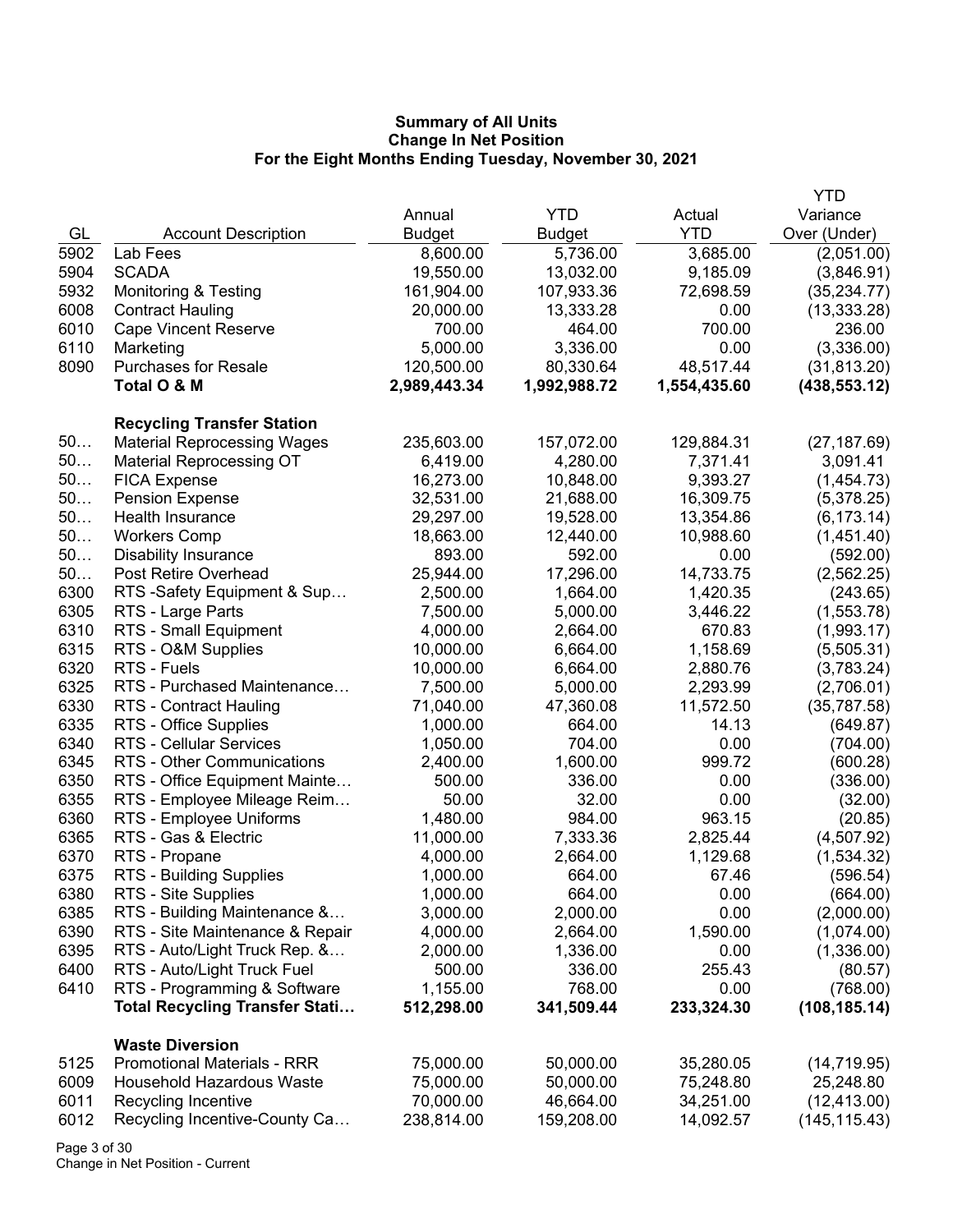|      |                                        |               |               |              | <b>YTD</b>    |
|------|----------------------------------------|---------------|---------------|--------------|---------------|
|      |                                        | Annual        | <b>YTD</b>    | Actual       | Variance      |
| GL   | <b>Account Description</b>             | <b>Budget</b> | <b>Budget</b> | <b>YTD</b>   | Over (Under)  |
| 6017 | <b>Book Debinding</b>                  | 3,000.00      | 2,000.00      | 60.00        | (1,940.00)    |
| 6018 | Mattress Recycling - All Counties      | 350,000.00    | 233,336.00    | 276,357.00   | 43,021.00     |
|      | <b>Total Waste Diversion</b>           | 811,814.00    | 541,208.00    | 435,289.42   | (105, 918.58) |
| 6002 | <b>Sewage Treatment</b>                | 1,837,029.00  | 1,224,688.00  | 1,085,603.36 | (139, 084.64) |
| 6004 | <b>Water Purchases</b>                 | 846,831.00    | 564,562.00    | 539,270.65   | (25, 291.35)  |
| 60   | <b>Closure &amp; Post Closure Care</b> | 744,157.00    | 496,104.00    | 445,260.77   | (50, 843.23)  |
| 6006 | <b>Host Community Benefits</b>         | 896,583.00    | 597,728.00    | 681,496.83   | 83,768.83     |
|      | <b>Office &amp; Administrative</b>     |               |               |              |               |
| 5053 | Misc Employee Costs                    | 9,515.00      | 6,344.00      | 2,180.08     | (4, 163.92)   |
| 5102 | <b>Office Rent</b>                     | 171,604.00    | 114,400.00    | 115,968.81   | 1,568.81      |
| 5104 | <b>Office Supplies</b>                 | 21,949.00     | 14,624.00     | 9,318.41     | (5,305.59)    |
| 5110 | Postage & Shipping                     | 8,000.00      | 5,328.00      | 4,287.57     | (1,040.43)    |
| 5112 | Telephone                              | 37,270.00     | 24,840.00     | 23,013.52    | (1,826.48)    |
| 5114 | <b>Cellular Services</b>               | 39,350.00     | 26,240.00     | 19,989.71    | (6,250.29)    |
| 5118 | <b>Other Communications</b>            | 11,200.00     | 7,464.00      | 6,740.18     | (723.82)      |
| 5120 | Dues & Subscriptions                   | 11,140.00     | 7,429.36      | 3,631.08     | (3,798.28)    |
| 5122 | Public Info & Advertising              | 16,071.00     | 10,733.36     | 2,693.85     | (8,039.51)    |
| 5123 | <b>Promotional Materials</b>           | 10,500.00     | 7,002.64      | 1,583.78     | (5,418.86)    |
| 5130 | <b>Office Equipment</b>                | 18,751.00     | 12,490.72     | 6,941.28     | (5,549.44)    |
| 5132 | <b>Office Equip Maintenance</b>        | 1,200.00      | 800.00        | 0.00         | (800.00)      |
| 5170 | <b>Other Office Expenses</b>           | 9,900.00      | 6,597.36      | 3,171.07     | (3,426.29)    |
| 5172 | <b>Filing Fees</b>                     | 24,600.00     | 16,400.00     | 0.00         | (16,400.00)   |
| 5173 | <b>Credit Card Processing Fees</b>     | 600.00        | 400.00        | 357.40       | (42.60)       |
| 5202 | Employee Mileage Reimburse             | 27,116.00     | 18,080.00     | 15,660.40    | (2,419.60)    |
| 5204 | Empl. Meals & Incidental               | 19,625.00     | 13,080.00     | 3,304.64     | (9,775.36)    |
| 5206 | Empl. Lodging                          | 34,055.00     | 22,716.64     | 5,472.40     | (17, 244.24)  |
| 5270 | <b>Travel &amp; Meeting Expense</b>    | 7,400.00      | 4,944.00      | 2,545.60     | (2,398.40)    |
| 5312 | <b>Continuing Education</b>            | 11,636.66     | 7,763.12      | 3,538.23     | (4,224.89)    |
| 5370 | Training & Development                 | 55,165.00     | 36,787.36     | 22,072.09    | (14, 715.27)  |
| 5402 | <b>Employee Uniforms</b>               | 26,350.00     | 17,568.00     | 9,394.29     | (8, 173.71)   |
| 5404 | <b>Safety Training</b>                 | 10,000.00     | 6,664.00      | 0.00         | (6,664.00)    |
| 5508 | <b>Cleaning Services</b>               | 37,900.00     | 25,264.00     | 22,680.00    | (2,584.00)    |
| 5570 | <b>Other General Expense</b>           | 4,050.00      | 2,701.36      | 490.00       | (2,211.36)    |
| 6102 | Board Member Travel & Expen            | 1,750.00      | 1,168.00      | 511.95       | (656.05)      |
| 6104 | Sponsorships                           | 9,000.00      | 6,000.00      | 2,500.00     | (3,500.00)    |
| 6210 | <b>Trustee Fees</b>                    | 7,500.00      | 5,000.00      | 7,000.00     | 2,000.00      |
|      | <b>Total Office &amp; Admin</b>        | 643,197.66    | 428,829.92    | 295,046.34   | (133, 783.58) |
|      | <b>Utilities</b>                       |               |               |              |               |
| 5802 | Gas & Electric                         | 144,225.00    | 96,152.00     | 83,790.00    | (12,362.00)   |
| 5803 | Propane                                | 25,000.00     | 16,664.00     | 5,059.76     | (11,604.24)   |
|      | <b>Total Utilities</b>                 | 169,225.00    | 112,816.00    | 88,849.76    | (23,966.24)   |
|      | <b>Materials &amp; Supplies</b>        |               |               |              |               |
| 5806 | <b>Building Supplies</b>               | 7,000.00      | 4,664.00      | 3,384.95     | (1,279.05)    |
|      |                                        |               |               |              |               |

Page 4 of 30 Change in Net Position - Current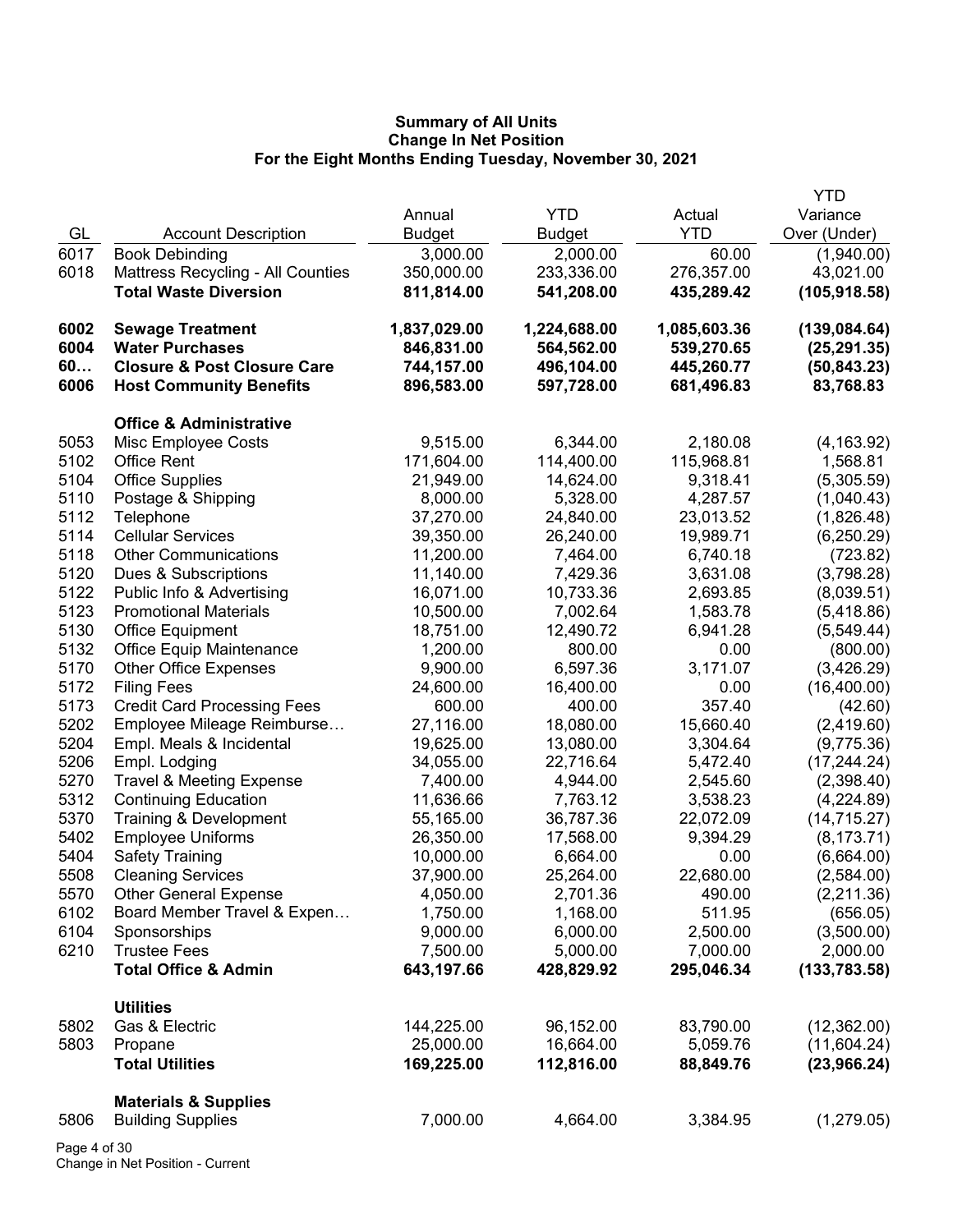|              |                                          |                |                  |               | <b>YTD</b>     |
|--------------|------------------------------------------|----------------|------------------|---------------|----------------|
|              |                                          | Annual         | <b>YTD</b>       | Actual        | Variance       |
| GL           | <b>Account Description</b>               | <b>Budget</b>  | <b>Budget</b>    | <b>YTD</b>    | Over (Under)   |
| 5810         | <b>Site Supplies</b>                     | 33,000.00      | 21,997.28        | 14,905.91     | (7,091.37)     |
| 5824         | Sand, Gravel & Stone                     | 220,000.00     | 146,664.00       | 143,742.71    | (2,921.29)     |
| 5826         | Seed & Mulch                             | 36,300.00      | 24,202.64        | 31,044.00     | 6,841.36       |
|              | <b>Total Materials &amp; Supplies</b>    | 296,300.00     | 197,527.92       | 193,077.57    | (4,450.35)     |
|              |                                          |                |                  |               |                |
|              | <b>Professional Fees</b>                 |                |                  |               |                |
| 5924         | Legal                                    | 114,500.00     | 76,344.00        | 27,702.50     | (48, 641.50)   |
| 5926         | <b>Investment Banking Fees</b>           | 48,216.00      | 32,152.00        | 30,504.69     | (1,647.31)     |
| 59           | <b>Accounting Fees</b>                   | 43,200.00      | 28,800.00        | 30,200.00     | 1,400.00       |
| 5970         | Consulting                               | 431,200.00     | 287,469.28       | 266,915.21    | (20, 554.07)   |
|              | <b>Total Professional Fees</b>           | 637,116.00     | 424,765.28       | 355,322.40    | (69, 442.88)   |
|              |                                          |                |                  |               |                |
|              | <b>Repairs &amp; Maintenance</b>         |                |                  |               |                |
| 5804         | <b>Building Maintenance &amp; Repair</b> | 48,000.00      | 32,000.00        | 16,792.62     | (15, 207.38)   |
| 5808         | Site Maint & Repair                      | 35,500.00      | 23,664.00        | 13,490.05     | (10, 173.95)   |
| 5812         | Pipeline Maintenance                     | 83,000.00      | 55,338.64        | 34,687.76     | (20,650.88)    |
|              | <b>Total Repairs &amp; Maintenance</b>   | 166,500.00     | 111,002.64       | 64,970.43     | (46, 032.21)   |
|              |                                          |                |                  |               |                |
|              | <b>Automobile</b>                        |                |                  |               |                |
| 5601         | Auto/Light Truck Rep. & Maint.           | 34,140.00      | 22,752.00        | 16,184.65     | (6, 567.35)    |
| 5602         | <b>Auto/Light Truck Fuel</b>             | 77,250.00      | 51,501.36        | 49,084.08     | (2,417.28)     |
| 5603         | Auto/Light Truck Rental/Lease            | 211,300.00     | 140,864.00       | 132,624.94    | (8,239.06)     |
| 5605         | Vehicle Ins                              | 42,200.00      | 28,128.00        | 28,133.28     | 5.28           |
|              | <b>Total Automobile</b>                  | 364,890.00     | 243,245.36       | 226,026.95    | (17, 218.41)   |
|              |                                          |                |                  |               |                |
|              | Computer                                 |                |                  |               |                |
| 5124         | <b>Computer Equipment</b>                | 76,020.00      | 50,680.00        | 19,515.04     | (31, 164.96)   |
| 5126         | <b>Computer Maintenance</b>              | 8,500.00       | 5,664.00         | 1,080.00      | (4,584.00)     |
| 5128         | Programming & Software                   | 196,310.00     | 130,885.36       | 123,642.46    | (7,242.90)     |
| 5129         | <b>ECMS Expense</b>                      | 29,000.00      | 19,336.00        | 22,974.75     | 3,638.75       |
| 6108         | Web Page Design & Maintenance            | 8,302.00       | 5,541.36         | 2,400.00      | (3, 141.36)    |
| 5906         | GIS                                      | 29,200.00      | 19,464.00        | 22,081.24     | 2,617.24       |
|              | <b>Total Computer</b>                    | 347,332.00     | 231,570.72       | 191,693.49    | (39, 877.23)   |
|              |                                          |                |                  |               |                |
| 6122         | <b>Bad Debt Expense</b>                  | 0.00           | 0.00             | (37, 128.49)  | (37, 128.49)   |
| 6114         | <b>Insurance</b>                         | 433,000.00     | 288,672.00       | 288,666.72    | (5.28)         |
| 6120         | <b>Grants</b>                            | 304,570.00     | 203,045.36       | 272,364.35    | 69,318.99      |
| 61           | <b>Admin Allocation</b>                  | 0.00           | 16.00            | 0.00          | (16.00)        |
| 61           | <b>Engineering Allocation</b>            | 1.00           | 8.00             | 0.00          | (8.00)         |
| 6208         | <b>NYS Administrative Assessm</b>        | 125,049.00     | 83,368.00        | 0.00          | (83, 368.00)   |
| 7032         | <b>Depreciation</b>                      | 8,364,400.00   | 5,576,272.00     | 5,306,732.02  | (269, 539.98)  |
| 7002         | <b>Amortization</b>                      | 24,400.00      | 16,264.00        | 16,244.52     | (19.48)        |
| 6202         | <b>Interest Expense</b>                  | 714,950.00     | 476,632.00       | 398,872.12    | (77, 759.88)   |
| 6901         | Contingency                              | 75,000.00      | 49,994.64        | 0.00          | (49, 994.64)   |
|              | <b>Total Expenses</b>                    | 30,883,103.97  | 20,588,852.64    | 18,584,832.08 | (2,004,020.56) |
|              |                                          |                |                  |               |                |
|              | <b>Change in Net Position</b>            | (3,226,271.47) | (2, 150, 964.96) | (336,002.74)  | 1,814,962.22   |
| $DaoE$ of 20 |                                          |                |                  |               |                |

Page 5 of 30 Change in Net Position - Current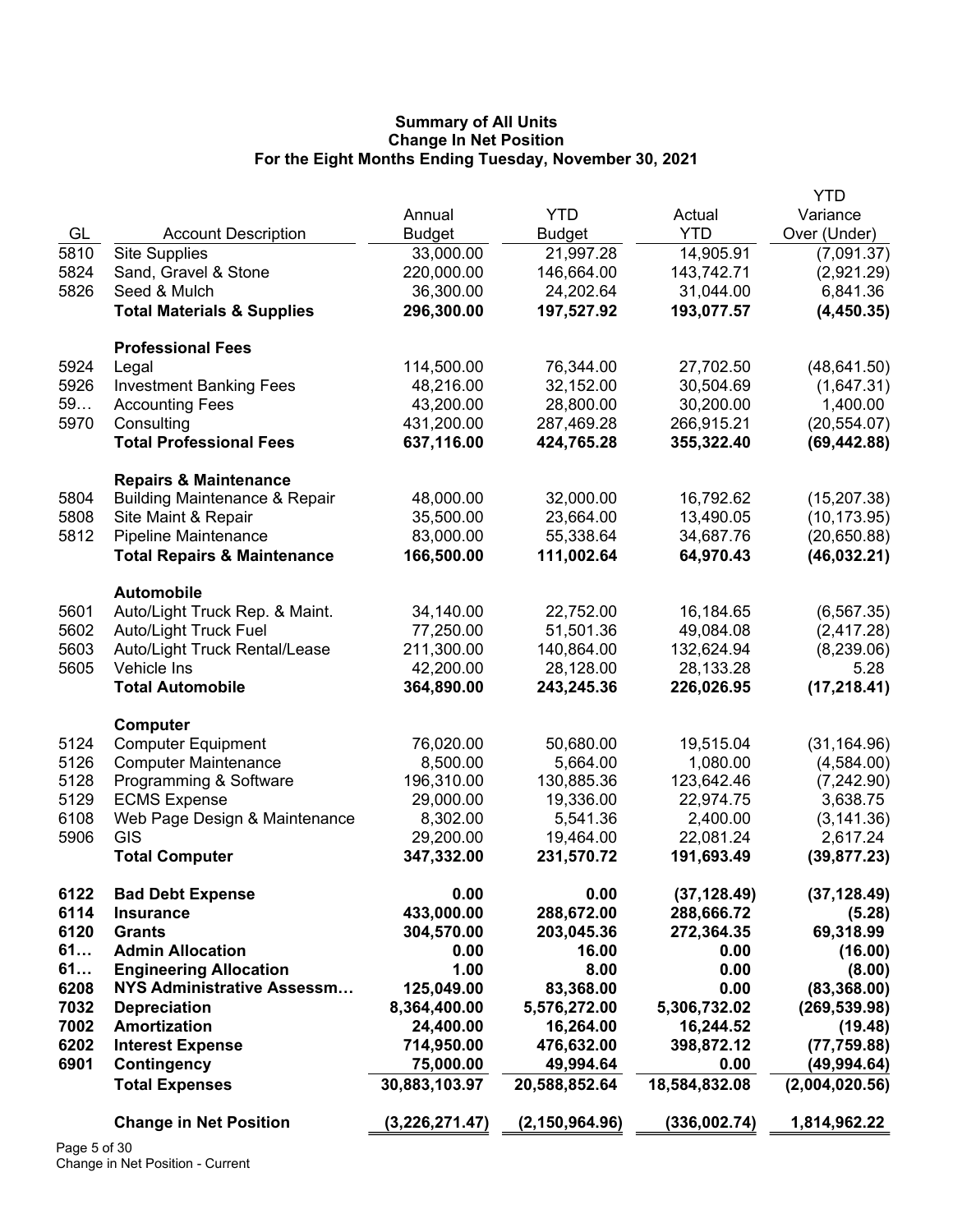# **Administration Change In Net Position For the Eight Months Ending Tuesday, November 30, 2021**

| <b>YTD</b><br>Actual<br>Annual<br>GL<br><b>YTD</b><br>Over (Under)<br><b>Account Description</b><br><b>Budget</b><br><b>Budget</b><br><b>Grant Revenue</b><br>4183<br><b>NY State Grants</b><br>\$4,000.00<br>\$3,952.50<br>\$2,664.00<br>4,000.00<br><b>Total Grant Revenue</b><br>2,664.00<br>3,952.50 | Variance<br>\$1,288.50<br>1,288.50<br>2,004.21<br>2,004.21 |
|----------------------------------------------------------------------------------------------------------------------------------------------------------------------------------------------------------------------------------------------------------------------------------------------------------|------------------------------------------------------------|
|                                                                                                                                                                                                                                                                                                          |                                                            |
|                                                                                                                                                                                                                                                                                                          |                                                            |
|                                                                                                                                                                                                                                                                                                          |                                                            |
|                                                                                                                                                                                                                                                                                                          |                                                            |
|                                                                                                                                                                                                                                                                                                          |                                                            |
| <b>Other Income</b>                                                                                                                                                                                                                                                                                      |                                                            |
| Miscellaneous<br>4164<br>211,300.00<br>140,864.00<br>142,868.21                                                                                                                                                                                                                                          |                                                            |
| 211,300.00<br><b>Total Other Income</b><br>140,864.00<br>142,868.21                                                                                                                                                                                                                                      |                                                            |
| 4201<br><b>Gain on Sale of Assets</b><br>21,000.00<br>14,000.00<br>5,300.00                                                                                                                                                                                                                              | (8,700.00)                                                 |
| <b>Interest Income</b>                                                                                                                                                                                                                                                                                   |                                                            |
| 4102<br>Investment Interest Income<br>98,400.00<br>65,600.00<br>56,838.75                                                                                                                                                                                                                                | (8,761.25)                                                 |
| 42<br>Mark to Market Adjustment<br>0.00<br>0.00<br>(7, 562.50)                                                                                                                                                                                                                                           | (7, 562.50)                                                |
| <b>Total Interest Income</b><br>98,400.00<br>49,276.25<br>65,600.00                                                                                                                                                                                                                                      | (16,323.75)                                                |
| 334,700.00<br>201,396.96<br><b>Total Income</b><br>223,128.00                                                                                                                                                                                                                                            | (21, 731.04)                                               |
|                                                                                                                                                                                                                                                                                                          |                                                            |
| <b>Salaries</b><br>50<br><b>Administrative Wages</b>                                                                                                                                                                                                                                                     | (24, 920.84)                                               |
| 1,212,691.00<br>808,464.00<br>783,543.16<br>50<br>0.00<br>0.06<br>0.00                                                                                                                                                                                                                                   | 0.06                                                       |
| <b>MMF Wages</b><br>50<br>225.27<br>Overtime Wages<br>1,000.00<br>664.00                                                                                                                                                                                                                                 | (438.73)                                                   |
| <b>Total Salaries</b><br>1,213,691.00<br>809,128.00<br>783,768.49                                                                                                                                                                                                                                        | (25, 359.51)                                               |
|                                                                                                                                                                                                                                                                                                          |                                                            |
| <b>Fringe Benefits</b>                                                                                                                                                                                                                                                                                   |                                                            |
| 50<br>82,432.00<br><b>FICA Expense</b><br>54,952.00<br>54,190.86                                                                                                                                                                                                                                         | (761.14)                                                   |
| 50<br><b>Pension Expense</b><br>145,280.00<br>96,856.00<br>83,349.35                                                                                                                                                                                                                                     | (13,506.65)                                                |
| 50<br><b>VDC Expense</b><br>0.00<br>9,465.78<br>0.00                                                                                                                                                                                                                                                     | 9,465.78                                                   |
| 50<br>Health Insurance<br>135,154.00<br>90,104.00<br>81,339.13                                                                                                                                                                                                                                           | (8,764.87)                                                 |
| 50<br>Retiree Health Insurance<br>85,343.00<br>56,896.00<br>54,029.93                                                                                                                                                                                                                                    | (2,866.07)                                                 |
| 50<br><b>Workers Comp</b><br>1,352.00<br>1,217.63<br>2,032.00                                                                                                                                                                                                                                            | (134.37)                                                   |
| 50<br><b>Disability Insurance</b><br>2,797.00<br>1,864.00<br>1,914.90                                                                                                                                                                                                                                    | 50.90                                                      |
| 5036<br>Unemployment<br>0.00<br>10,000.00<br>6,664.00                                                                                                                                                                                                                                                    | (6,664.00)                                                 |
| 50<br>Post Retire Overhead<br>81,254.00<br>54,168.00<br>51,184.32                                                                                                                                                                                                                                        | (2,983.68)                                                 |
| 5051<br>Benefit Admin. Fees<br>13,730.00<br>9,152.00<br>6,412.70                                                                                                                                                                                                                                         | (2,739.30)                                                 |
| 5054<br><b>Employee Physicals &amp; Screening</b><br>1,787.00<br>1,192.00<br>426.25                                                                                                                                                                                                                      | (765.75)                                                   |
| <b>Total Fringe Benefits</b><br>559,809.00<br>373,200.00<br>343,530.85                                                                                                                                                                                                                                   | (29,669.15)                                                |
| <b>Operations &amp; Maintenance</b>                                                                                                                                                                                                                                                                      |                                                            |
| <b>Maintenance Contracts</b><br>2,720.00<br>1,816.00<br>1,412.52<br>5134                                                                                                                                                                                                                                 | (403.48)                                                   |
| 5403<br>11,746.00<br>7,834.64<br>5,170.13<br><b>Safety Equipment &amp; Supplies</b>                                                                                                                                                                                                                      | (2,664.51)                                                 |
| 14,466.00<br>9,650.64<br>6,582.65<br>Total O & M                                                                                                                                                                                                                                                         | (3,067.99)                                                 |
| <b>Recycling Transfer Station</b>                                                                                                                                                                                                                                                                        |                                                            |
| 50<br><b>Material Reprocessing Wages</b><br>0.00<br>0.00<br>(0.06)                                                                                                                                                                                                                                       | (0.06)                                                     |
| 50<br><b>Pension Expense</b><br>0.00<br>0.00<br>(0.01)                                                                                                                                                                                                                                                   | (0.01)                                                     |
| 50<br>Post Retire Overhead<br>96.00<br>0.00<br>0.00                                                                                                                                                                                                                                                      | 96.00                                                      |
| <b>Total Recycling Transfer Stati</b><br>95.93<br>0.00<br>0.00                                                                                                                                                                                                                                           | 95.93                                                      |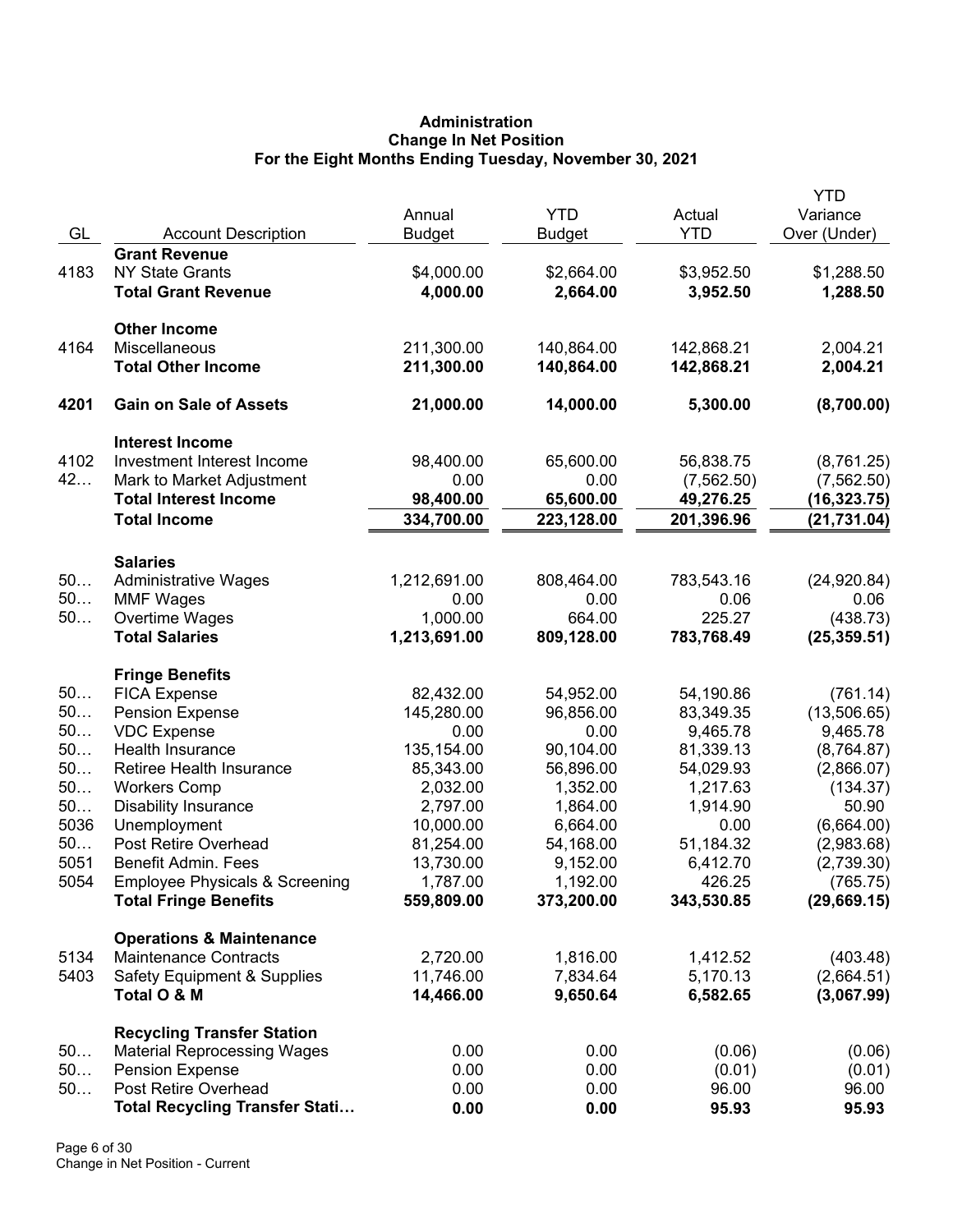# **Administration Change In Net Position For the Eight Months Ending Tuesday, November 30, 2021**

|      |                                              |               |               |            | YTD          |
|------|----------------------------------------------|---------------|---------------|------------|--------------|
|      |                                              | Annual        | <b>YTD</b>    | Actual     | Variance     |
| GL   | <b>Account Description</b>                   | <b>Budget</b> | <b>Budget</b> | <b>YTD</b> | Over (Under) |
|      |                                              |               |               |            |              |
|      | <b>Office &amp; Administrative</b>           |               |               |            |              |
| 5053 | <b>Misc Employee Costs</b>                   | 5,215.00      | 3,480.00      | 990.10     | (2,489.90)   |
| 5102 | <b>Office Rent</b>                           | 121,936.00    | 81,288.00     | 90,156.17  | 8,868.17     |
| 5104 | <b>Office Supplies</b>                       | 6,749.00      | 4,496.00      | 4,766.25   | 270.25       |
| 5110 | Postage & Shipping                           | 6,000.00      | 4,000.00      | 4,021.99   | 21.99        |
| 5112 | Telephone                                    | 5,310.00      | 3,544.00      | 2,537.80   | (1,006.20)   |
| 5114 | <b>Cellular Services</b>                     | 5,500.00      | 3,664.00      | 2,565.41   | (1,098.59)   |
| 5118 | <b>Other Communications</b>                  | 9,600.00      | 6,400.00      | 5,784.58   | (615.42)     |
| 5120 | Dues & Subscriptions                         | 4,415.00      | 2,944.00      | 995.08     | (1,948.92)   |
| 5122 | Public Info & Advertising                    | 4,590.00      | 3,064.00      | 0.00       | (3,064.00)   |
| 5123 | <b>Promotional Materials</b>                 | 2,500.00      | 1,664.00      | 1,583.78   | (80.22)      |
| 5130 | <b>Office Equipment</b>                      | 10,251.00     | 6,832.00      | 4,468.69   | (2,363.31)   |
| 5170 | <b>Other Office Expenses</b>                 | 3,900.00      | 2,597.36      | 2,809.91   | 212.55       |
| 5173 | <b>Credit Card Processing Fees</b>           | 600.00        | 400.00        | 357.40     | (42.60)      |
| 5202 | Employee Mileage Reimburse                   | 5,000.00      | 3,336.00      | 1,788.64   | (1, 547.36)  |
| 5204 | Empl. Meals & Incidental                     | 2,700.00      | 1,800.00      | 42.00      | (1,758.00)   |
| 5206 | Empl. Lodging                                | 3,100.00      | 2,066.64      | 0.00       | (2,066.64)   |
| 5270 | <b>Travel &amp; Meeting Expense</b>          | 3,550.00      | 2,368.00      | 2,520.60   | 152.60       |
| 5370 | Training & Development                       | 14,100.00     | 9,400.00      | 7,259.40   | (2, 140.60)  |
| 5402 | <b>Employee Uniforms</b>                     | 1,425.00      | 952.00        | 73.00      | (879.00)     |
| 5404 | <b>Safety Training</b>                       | 10,000.00     | 6,664.00      | 0.00       | (6,664.00)   |
| 5508 | <b>Cleaning Services</b>                     | 13,900.00     | 9,264.00      | 6,820.00   | (2,444.00)   |
| 6102 | Board Member Travel & Expen                  | 1,750.00      | 1,168.00      | 511.95     | (656.05)     |
| 6104 | Sponsorships                                 | 9,000.00      | 6,000.00      | 2,500.00   | (3,500.00)   |
|      | <b>Total Office &amp; Admin</b>              | 251,091.00    | 167,392.00    | 142,552.75 | (24, 839.25) |
|      |                                              |               |               |            |              |
|      | <b>Professional Fees</b>                     |               |               |            |              |
| 5924 | Legal                                        | 35,000.00     | 23,336.00     | 14,085.00  | (9,251.00)   |
| 5926 | <b>Investment Banking Fees</b>               | 6,900.00      | 4,600.00      | 5,232.93   | 632.93       |
| 59   | <b>Accounting Fees</b>                       | 43,200.00     | 28,800.00     | 30,200.00  | 1,400.00     |
| 5970 | Consulting                                   | 60,600.00     | 40,400.00     | 56,595.00  | 16,195.00    |
|      | <b>Total Professional Fees</b>               | 145,700.00    | 97,136.00     | 106,112.93 | 8,976.93     |
|      |                                              |               |               |            |              |
|      | <b>Automobile</b>                            |               |               |            |              |
| 5601 | Auto/Light Truck Rep. & Maint.               | 640.00        | 424.00        | 159.92     | (264.08)     |
| 5602 | Auto/Light Truck Fuel                        | 1,250.00      | 832.00        | 15.88      | (816.12)     |
|      | <b>Total Automobile</b>                      | 1,890.00      | 1,256.00      | 175.80     | (1,080.20)   |
|      |                                              |               |               |            |              |
| 5124 | <b>Computer</b><br><b>Computer Equipment</b> | 29,320.00     | 19,544.00     | 833.45     | (18, 710.55) |
| 5126 | <b>Computer Maintenance</b>                  | 8,500.00      | 5,664.00      | 1,080.00   | (4,584.00)   |
| 5128 | Programming & Software                       | 161,258.00    | 107,509.36    | 100,278.12 | (7, 231.24)  |
| 5129 | <b>ECMS Expense</b>                          | 29,000.00     | 19,336.00     | 22,974.75  | 3,638.75     |
| 6108 | Web Page Design & Maintenance                | 7,552.00      | 5,037.36      | 2,400.00   | (2,637.36)   |
|      | <b>Total Computer</b>                        |               |               |            |              |
|      |                                              | 235,630.00    | 157,090.72    | 127,566.32 | (29, 524.40) |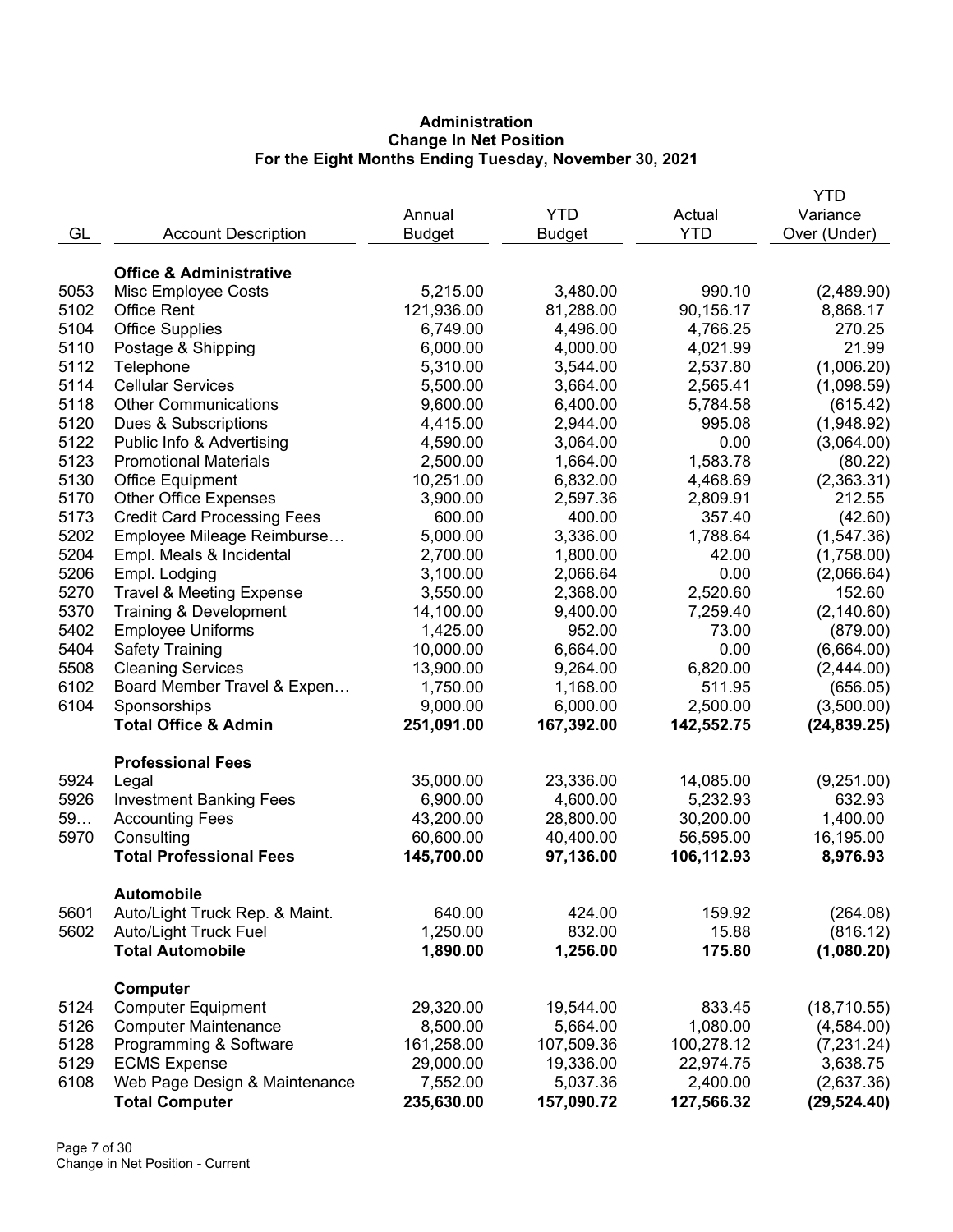# **Administration Change In Net Position For the Eight Months Ending Tuesday, November 30, 2021**

|      |                               | Annual         | YTD            | Actual         | <b>YTD</b><br>Variance |
|------|-------------------------------|----------------|----------------|----------------|------------------------|
| GL   | <b>Account Description</b>    | <b>Budget</b>  | <b>Budget</b>  | YTD            | Over (Under)           |
| 6114 | <b>Insurance</b>              | 19,200.00      | 12,800.00      | 12,800.00      | 0.00                   |
| 61   | <b>Admin Allocation</b>       | (2,332,132.00) | (1,554,752.00) | (1,462,649.00) | 92,103.00              |
| 7032 | <b>Depreciation</b>           | 279,900.00     | 186,600.00     | 155,738.37     | (30, 861.63)           |
| 6901 | Contingency                   | 20,000.00      | 13,330.64      | 0.00           | (13, 330.64)           |
|      | <b>Total Expenses</b>         | 409,245.00     | 272,832.00     | 216,275.09     | (56, 556.91)           |
|      | <b>Change in Net Position</b> | (74,545.00)    | (49,704.00)    | (14, 878.13)   | 34,825.87              |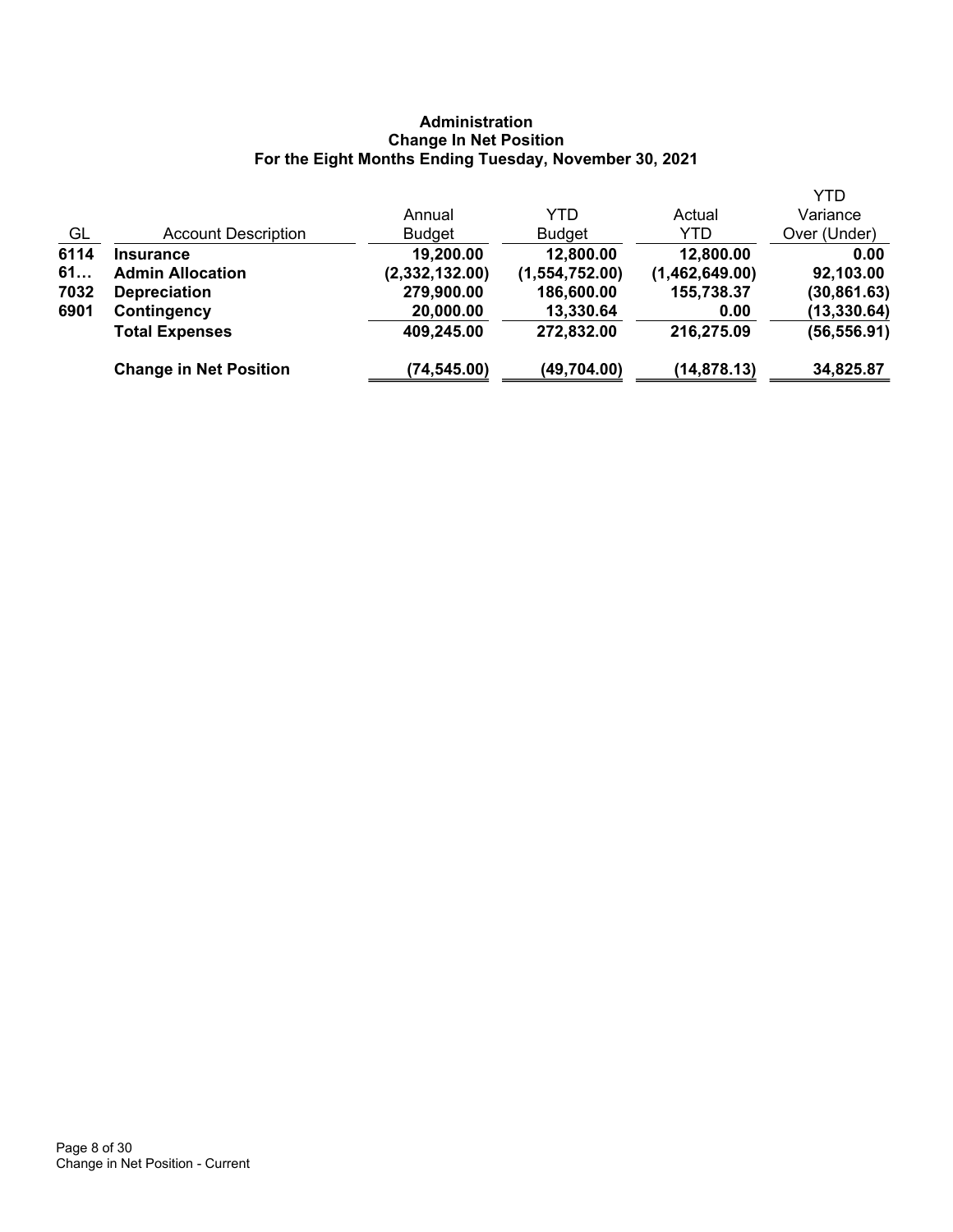|              |                                        |                |                |                | YTD           |
|--------------|----------------------------------------|----------------|----------------|----------------|---------------|
|              |                                        | Annual         | <b>YTD</b>     | Actual         | Variance      |
| GL           | <b>Account Description</b>             | <b>Budget</b>  | <b>Budget</b>  | <b>YTD</b>     | Over (Under)  |
|              | <b>Customer Billings</b>               |                |                |                |               |
| 4001         | <b>Customer Billings</b>               | \$8,153,431.00 | \$5,435,624.00 | \$5,900,496.39 | \$464,872.39  |
| 4006         | Replacement Reserve Tip Inco           | 216,245.00     | 144,160.00     | 156,149.68     | 11,989.68     |
| 4008         | Closure Reserve Tip Income             | 594,674.00     | 396,448.00     | 429,411.62     | 32,963.62     |
|              | <b>Total Customer Billings</b>         | 8,964,350.00   | 5,976,232.00   | 6,486,057.69   | 509,825.69    |
|              | <b>Waste Diversion Revenue</b>         |                |                |                |               |
| 4050         | <b>RTS Revenue</b>                     | 104,500.00     | 69,664.00      | 50,902.50      | (18, 761.50)  |
| 4061         | <b>Recycling Revenue - Mattresses</b>  | 110,000.00     | 73,336.00      | 91,360.50      | 18,024.50     |
|              | <b>Total Waste Diversion Revenue</b>   | 214,500.00     | 143,000.00     | 142,263.00     | (737.00)      |
|              | <b>Grant Revenue</b>                   |                |                |                |               |
| 4183         | <b>NY State Grants</b>                 | 81,319.00      | 54,216.00      | 43,946.70      | (10, 269.30)  |
|              | <b>Total Grant Revenue</b>             | 81,319.00      | 54,216.00      | 43,946.70      | (10, 269.30)  |
|              | <b>Other Income</b>                    |                |                |                |               |
| 4164         | Miscellaneous                          | 25,000.00      | 16,664.00      | 3,258.49       | (13, 405.51)  |
| 4166         | <b>LFGTE Revenue</b>                   | 462,054.00     | 308,040.00     | 333,020.03     | 24,980.03     |
|              | <b>Total Other Income</b>              | 487,054.00     | 324,704.00     | 336,278.52     | 11,574.52     |
| 4201         | <b>Gain on Sale of Assets</b>          | 45,000.00      | 30,000.00      | 8,200.00       | (21,800.00)   |
|              | <b>Interest Income</b>                 |                |                |                |               |
| 41           | <b>Trustee Interest</b>                | 128,585.00     | 85,720.00      | 11,519.82      | (74, 200.18)  |
| 4108         | Reserve Interest                       | 75,379.00      | 50,256.00      | 43,597.79      | (6,658.21)    |
| 4116         | Replace Reserve Interest Income        | 90,981.00      | 60,656.00      | 48,481.04      | (12, 174.96)  |
| 4118         | <b>Closure Reserve Interest Income</b> | 85,205.00      | 56,800.00      | 47,051.84      | (9,748.16)    |
| 4119         | Post Close Interest Income             | 64,278.00      | 42,856.00      | 40,081.21      | (2,774.79)    |
| 4120         | Wetlands Mitigation Interest Inc       | 18,071.00      | 12,048.00      | 7,094.87       | (4,953.13)    |
| 42           | Mark to Market Adjustment              | 0.00           | 0.00           | (95,669.57)    | (95,669.57)   |
|              | <b>Total Interest Income</b>           | 462,499.00     | 308,336.00     | 102,157.00     | (206,179.00)  |
|              | <b>Total Income</b>                    | 10,254,722.00  | 6,836,488.00   | 7,118,902.91   | 282,414.91    |
|              | <b>Salaries</b>                        |                |                |                |               |
| 50           | <b>Engineering Wages</b>               | 124,791.00     | 83,192.00      | 113,035.33     | 29,843.33     |
| 50           | <b>MMF Wages</b>                       | 1,461,066.00   | 974,048.00     | 828,540.97     | (145, 507.03) |
| 50           | Overtime Wages                         | 37,362.00      | 24,912.00      | 23,538.63      | (1,373.37)    |
| 5005         | On-Call Stipend                        | 7,800.00       | 5,200.00       | 4,950.00       | (250.00)      |
|              | <b>Total Salaries</b>                  | 1,631,019.00   | 1,087,352.00   | 970,064.93     | (117, 287.07) |
|              | <b>Fringe Benefits</b>                 |                |                |                |               |
| 50           | <b>FICA Expense</b>                    | 104,733.00     | 69,824.00      | 68,583.00      | (1,241.00)    |
| 50           | <b>Pension Expense</b>                 | 252,435.00     | 168,288.00     | 153,132.40     | (15, 155.60)  |
| 50           | <b>VDC Expense</b>                     | 0.00           | 0.00           | 82.46          | 82.46         |
| 50           | Health Insurance                       | 268,579.00     | 179,056.00     | 151,135.71     | (27, 920.29)  |
| 50           | <b>Workers Comp</b>                    | 93,022.00      | 62,016.00      | 53,301.91      | (8,714.09)    |
| 50           | <b>Disability Insurance</b>            | 5,193.00       | 3,464.00       | 3,462.00       | (2.00)        |
| Page 9 of 30 |                                        |                |                |                |               |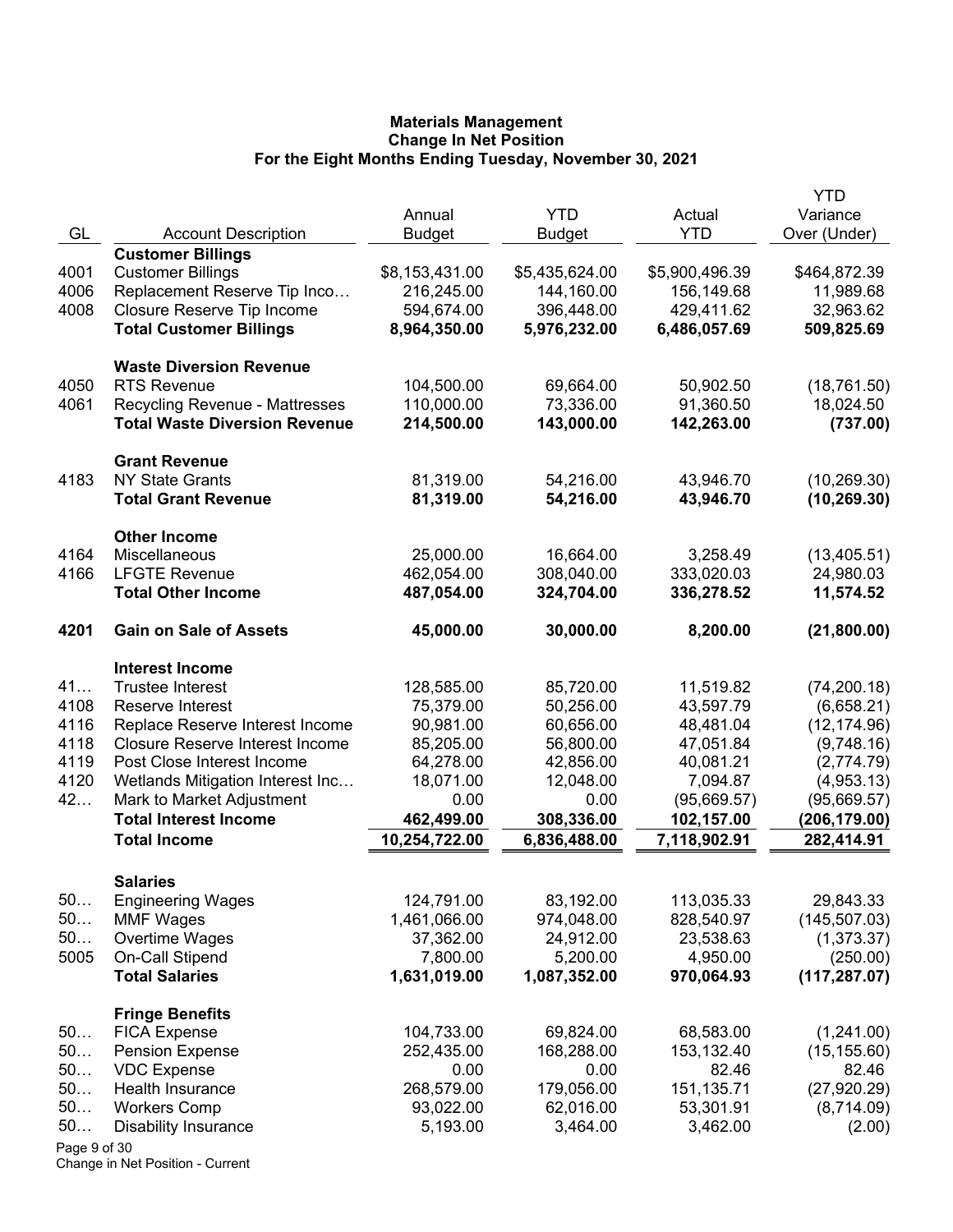|      |                                           |               |               |            | <b>YTD</b>   |
|------|-------------------------------------------|---------------|---------------|------------|--------------|
|      |                                           | Annual        | <b>YTD</b>    | Actual     | Variance     |
| GL   | <b>Account Description</b>                | <b>Budget</b> | <b>Budget</b> | <b>YTD</b> | Over (Under) |
| $50$ | Post Retire Overhead                      | 145,342.00    | 96,896.00     | 84,370.95  | (12, 525.05) |
| 5054 | <b>Employee Physicals &amp; Screening</b> | 8,000.00      | 5,336.00      | 4,087.40   | (1,248.60)   |
|      | <b>Total Fringe Benefits</b>              | 877,304.00    | 584,880.00    | 518,155.83 | (66, 724.17) |
|      | <b>Operations &amp; Maintenance</b>       |               |               |            |              |
| 5062 | Third Party Temporary - O&M               | 20,000.00     | 13,335.92     | 0.00       | (13, 335.92) |
| 5403 | <b>Safety Equipment &amp; Supplies</b>    | 17,000.00     | 11,336.00     | 9,534.34   | (1,801.66)   |
| 5702 | Large Parts                               | 115,643.34    | 77,095.60     | 75,639.16  | (1,456.44)   |
| 5703 | <b>Small Equipment</b>                    | 16,000.00     | 10,666.64     | 1,503.50   | (9, 163.14)  |
| 5704 | <b>O&amp;M Supplies</b>                   | 20,000.00     | 13,336.00     | 11,070.02  | (2,265.98)   |
| 5708 | Fuels                                     | 250,000.00    | 166,664.00    | 202,384.61 | 35,720.61    |
| 5710 | Lubricants                                | 20,000.00     | 13,336.00     | 6,324.90   | (7,011.10)   |
| 5712 | Purchased Maintenance & Repair            | 80,000.00     | 53,336.00     | 44,681.60  | (8,654.40)   |
| 5716 | <b>Equipment Rental</b>                   | 15,000.00     | 10,000.00     | 10,933.34  | 933.34       |
| 5718 | Tires                                     | 20,000.00     | 13,336.00     | 10,396.30  | (2,939.70)   |
| 5770 | Other Tool, Equip & O&M                   | 5,000.00      | 3,336.00      | 2,385.05   | (950.95)     |
| 5815 | Chemicals                                 | 11,000.00     | 7,336.00      | 5,378.20   | (1,957.80)   |
| 5818 | Leachate System Expense                   | 15,000.00     | 10,000.00     | 14,775.50  | 4,775.50     |
| 5820 | <b>LFG Maintenance</b>                    | 69,156.00     | 46,104.00     | 27,739.85  | (18, 364.15) |
| 5870 | <b>Natural Habitat Enhancements</b>       | 50,000.00     | 33,336.00     | 44,138.90  | 10,802.90    |
| 5932 | <b>Monitoring &amp; Testing</b>           | 161,904.00    | 107,933.36    | 72,698.59  | (35, 234.77) |
| 6008 | <b>Contract Hauling</b>                   | 20,000.00     | 13,333.28     | 0.00       | (13, 333.28) |
|      | Total O & M                               | 905,703.34    | 603,820.80    | 539,583.86 | (64, 236.94) |
|      | <b>Recycling Transfer Station</b>         |               |               |            |              |
| 50   | <b>Material Reprocessing Wages</b>        | 235,603.00    | 157,072.00    | 129,884.37 | (27, 187.63) |
| 50   | <b>Material Reprocessing OT</b>           | 6,419.00      | 4,280.00      | 7,371.41   | 3,091.41     |
| 50   | <b>FICA Expense</b>                       | 16,273.00     | 10,848.00     | 9,393.27   | (1,454.73)   |
| 50   | <b>Pension Expense</b>                    | 32,531.00     | 21,688.00     | 16,309.76  | (5,378.24)   |
| 50   | Health Insurance                          | 29,297.00     | 19,528.00     | 13,354.86  | (6, 173.14)  |
| 50   | <b>Workers Comp</b>                       | 18,663.00     | 12,440.00     | 10,988.60  | (1,451.40)   |
| 50   | <b>Disability Insurance</b>               | 893.00        | 592.00        | 0.00       | (592.00)     |
| 50   | <b>Post Retire Overhead</b>               | 25,944.00     | 17,296.00     | 14,637.75  | (2,658.25)   |
| 6300 | RTS-Safety Equipment & Sup                | 2,500.00      | 1,664.00      | 1,420.35   | (243.65)     |
| 6305 | RTS - Large Parts                         | 7,500.00      | 5,000.00      | 3,446.22   | (1,553.78)   |
| 6310 | RTS - Small Equipment                     | 4,000.00      | 2,664.00      | 670.83     | (1,993.17)   |
| 6315 | RTS - O&M Supplies                        | 10,000.00     | 6,664.00      | 1,158.69   | (5,505.31)   |
| 6320 | RTS - Fuels                               | 10,000.00     | 6,664.00      | 2,880.76   | (3,783.24)   |
| 6325 | RTS - Purchased Maintenance               | 7,500.00      | 5,000.00      | 2,293.99   | (2,706.01)   |
| 6330 | <b>RTS - Contract Hauling</b>             | 71,040.00     | 47,360.08     | 11,572.50  | (35,787.58)  |
| 6335 | RTS - Office Supplies                     | 1,000.00      | 664.00        | 14.13      | (649.87)     |
| 6340 | RTS - Cellular Services                   | 1,050.00      | 704.00        | 0.00       | (704.00)     |
| 6345 | RTS - Other Communications                | 2,400.00      | 1,600.00      | 999.72     | (600.28)     |
| 6350 | RTS - Office Equipment Mainte             | 500.00        | 336.00        | 0.00       | (336.00)     |
| 6355 | RTS - Employee Mileage Reim               | 50.00         | 32.00         | 0.00       | (32.00)      |
| 6360 | RTS - Employee Uniforms                   | 1,480.00      | 984.00        | 963.15     | (20.85)      |
| 6365 | RTS - Gas & Electric                      | 11,000.00     | 7,333.36      | 2,825.44   | (4,507.92)   |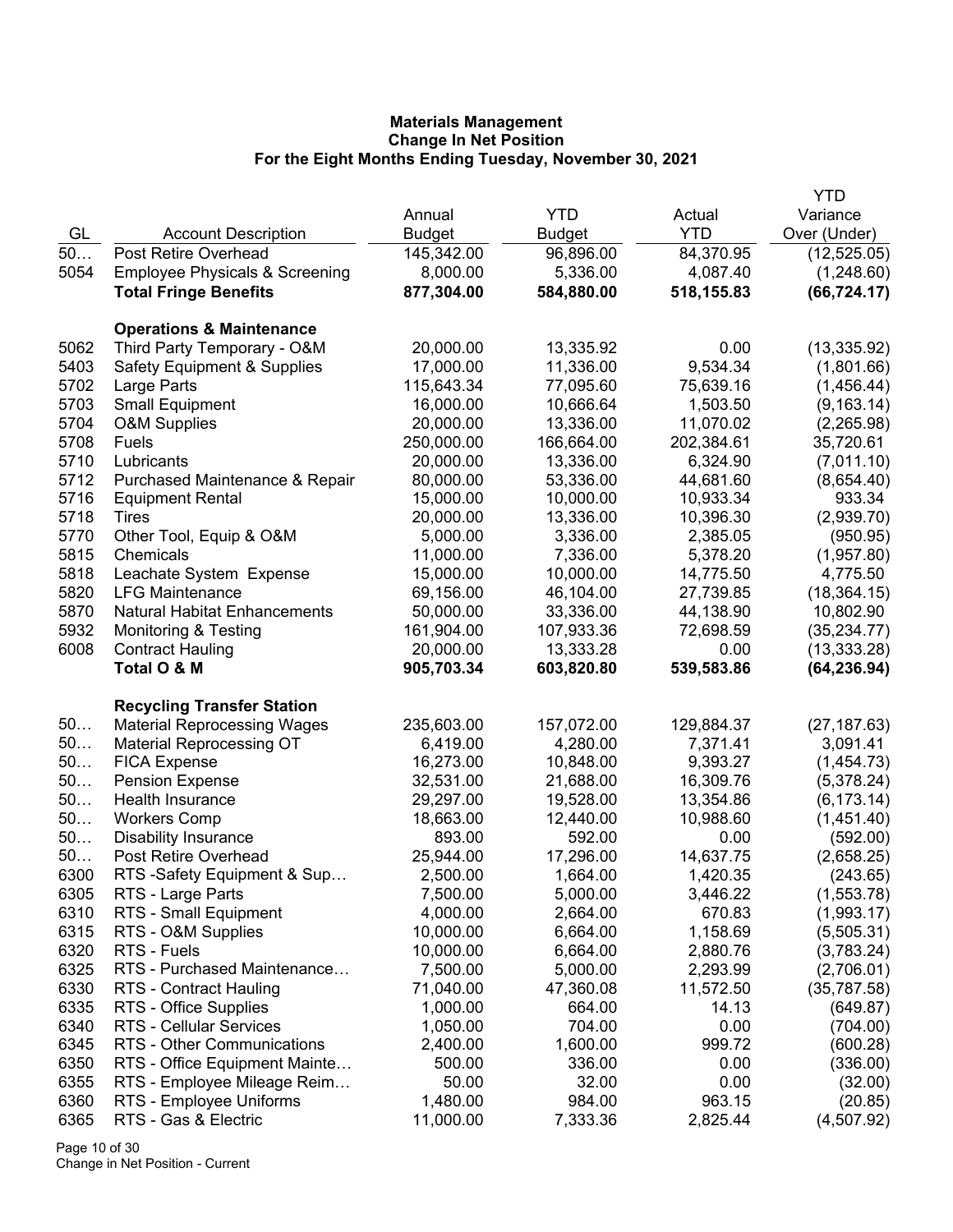|      |                                        |               |               |            | <b>YTD</b>    |
|------|----------------------------------------|---------------|---------------|------------|---------------|
|      |                                        | Annual        | <b>YTD</b>    | Actual     | Variance      |
| GL   | <b>Account Description</b>             | <b>Budget</b> | <b>Budget</b> | <b>YTD</b> | Over (Under)  |
| 6370 | RTS - Propane                          | 4,000.00      | 2,664.00      | 1,129.68   | (1,534.32)    |
| 6375 | RTS - Building Supplies                | 1,000.00      | 664.00        | 67.46      | (596.54)      |
| 6380 | RTS - Site Supplies                    | 1,000.00      | 664.00        | 0.00       | (664.00)      |
| 6385 | RTS - Building Maintenance &           | 3,000.00      | 2,000.00      | 0.00       | (2,000.00)    |
| 6390 | RTS - Site Maintenance & Repair        | 4,000.00      | 2,664.00      | 1,590.00   | (1,074.00)    |
| 6395 | RTS - Auto/Light Truck Rep. &          | 2,000.00      | 1,336.00      | 0.00       | (1,336.00)    |
| 6400 | RTS - Auto/Light Truck Fuel            | 500.00        | 336.00        | 255.43     | (80.57)       |
| 6410 | RTS - Programming & Software           | 1,155.00      | 768.00        | 0.00       | (768.00)      |
|      | <b>Total Recycling Transfer Stati</b>  | 512,298.00    | 341,509.44    | 233,228.37 | (108, 281.07) |
|      | <b>Waste Diversion</b>                 |               |               |            |               |
| 5125 | <b>Promotional Materials - RRR</b>     | 75,000.00     | 50,000.00     | 35,280.05  | (14, 719.95)  |
| 6009 | <b>Household Hazardous Waste</b>       | 75,000.00     | 50,000.00     | 75,248.80  | 25,248.80     |
| 6011 | Recycling Incentive                    | 70,000.00     | 46,664.00     | 34,251.00  | (12, 413.00)  |
| 6012 | Recycling Incentive-County Ca          | 238,814.00    | 159,208.00    | 14,092.57  | (145, 115.43) |
| 6017 | <b>Book Debinding</b>                  | 3,000.00      | 2,000.00      | 60.00      | (1,940.00)    |
| 6018 | Mattress Recycling - All Counties      | 350,000.00    | 233,336.00    | 276,357.00 | 43,021.00     |
|      | <b>Total Waste Diversion</b>           | 811,814.00    | 541,208.00    | 435,289.42 | (105, 918.58) |
| 6002 | <b>Sewage Treatment</b>                | 603,000.00    | 402,000.00    | 273,464.28 | (128, 535.72) |
| 60   | <b>Closure &amp; Post Closure Care</b> | 744,157.00    | 496,104.00    | 445,260.77 | (50, 843.23)  |
| 6006 | <b>Host Community Benefits</b>         | 763,172.00    | 508,784.00    | 548,085.37 | 39,301.37     |
|      | <b>Office &amp; Administrative</b>     |               |               |            |               |
| 5053 | Misc Employee Costs                    | 1,000.00      | 664.00        | 359.00     | (305.00)      |
| 5104 | <b>Office Supplies</b>                 | 5,000.00      | 3,336.00      | 1,431.88   | (1,904.12)    |
| 5112 | Telephone                              | 8,500.00      | 5,664.00      | 5,344.40   | (319.60)      |
| 5114 | <b>Cellular Services</b>               | 6,750.00      | 4,504.00      | 3,793.35   | (710.65)      |
| 5120 | Dues & Subscriptions                   | 3,000.00      | 2,000.00      | 626.00     | (1,374.00)    |
| 5122 | Public Info & Advertising              | 2,500.00      | 1,664.00      | 1,229.85   | (434.15)      |
| 5123 | <b>Promotional Materials</b>           | 3,000.00      | 2,002.64      | 0.00       | (2,002.64)    |
| 5130 | <b>Office Equipment</b>                | 1,000.00      | 664.00        | 787.33     | 123.33        |
| 5132 | <b>Office Equip Maintenance</b>        | 1,200.00      | 800.00        | 0.00       | (800.00)      |
| 5202 | Employee Mileage Reimburse             | 7,500.00      | 4,997.36      | 4,975.60   | (21.76)       |
| 5204 | Empl. Meals & Incidental               | 1,800.00      | 1,200.00      | 0.00       | (1,200.00)    |
| 5206 | Empl. Lodging                          | 3,155.00      | 2,103.36      | 0.00       | (2, 103.36)   |
| 5270 | <b>Travel &amp; Meeting Expense</b>    | 750.00        | 504.00        | 0.00       | (504.00)      |
| 5312 | <b>Continuing Education</b>            | 3,536.66      | 2,360.48      | 3,535.00   | 1,174.52      |
| 5370 | Training & Development                 | 9,965.00      | 6,646.00      | 7,576.75   | 930.75        |
| 5402 | <b>Employee Uniforms</b>               | 15,000.00     | 10,000.00     | 6,571.03   | (3,428.97)    |
| 5508 | <b>Cleaning Services</b>               | 12,000.00     | 8,000.00      | 7,180.00   | (820.00)      |
| 6210 | <b>Trustee Fees</b>                    | 7,500.00      | 5,000.00      | 7,000.00   | 2,000.00      |
|      | <b>Total Office &amp; Admin</b>        | 93,156.66     | 62,109.84     | 50,410.19  | (11,699.65)   |
|      | <b>Utilities</b>                       |               |               |            |               |
| 5802 | Gas & Electric                         | 40,000.00     | 26,664.00     | 24,968.54  | (1,695.46)    |
| 5803 | Propane                                | 25,000.00     | 16,664.00     | 5,059.76   | (11,604.24)   |

Page 11 of 30 Change in Net Position - Current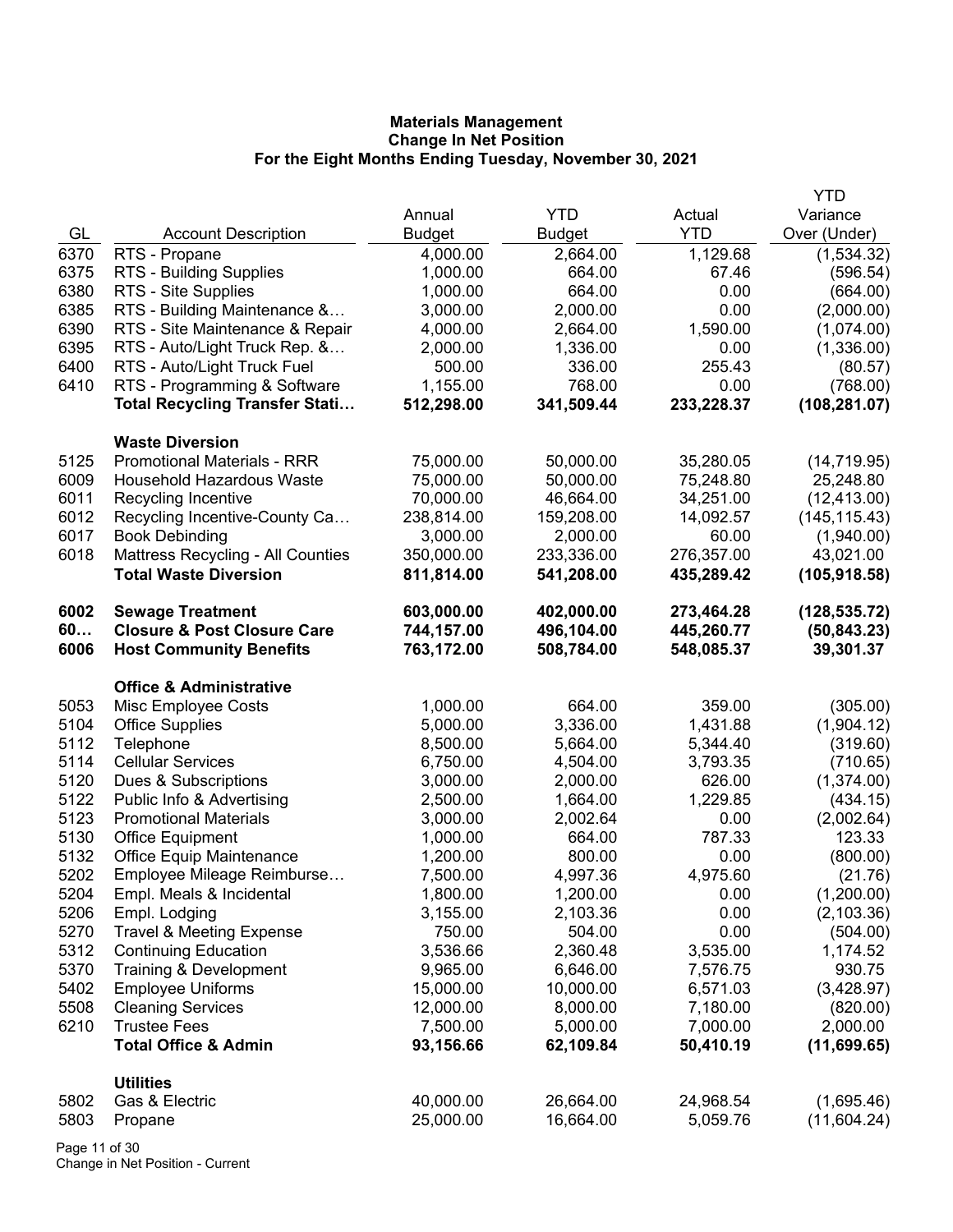|      |                                          |                |                |              | YTD           |
|------|------------------------------------------|----------------|----------------|--------------|---------------|
|      |                                          | Annual         | <b>YTD</b>     | Actual       | Variance      |
| GL   | <b>Account Description</b>               | <b>Budget</b>  | <b>Budget</b>  | <b>YTD</b>   | Over (Under)  |
|      | <b>Total Utilities</b>                   | 65,000.00      | 43,328.00      | 30,028.30    | (13, 299.70)  |
|      | <b>Materials &amp; Supplies</b>          |                |                |              |               |
| 5806 | <b>Building Supplies</b>                 | 7,000.00       | 4,664.00       | 3,384.95     | (1,279.05)    |
| 5810 | <b>Site Supplies</b>                     | 33,000.00      | 21,997.28      | 14,905.91    | (7,091.37)    |
| 5824 | Sand, Gravel & Stone                     | 220,000.00     | 146,664.00     | 143,742.71   | (2,921.29)    |
| 5826 | Seed & Mulch                             | 36,300.00      | 24,202.64      | 31,044.00    | 6,841.36      |
|      | <b>Total Materials &amp; Supplies</b>    | 296,300.00     | 197,527.92     | 193,077.57   | (4,450.35)    |
|      | <b>Professional Fees</b>                 |                |                |              |               |
| 5924 | Legal                                    | 14,500.00      | 9,664.00       | 2,033.75     | (7,630.25)    |
| 5926 | <b>Investment Banking Fees</b>           | 21,300.00      | 14,200.00      | 12,559.31    | (1,640.69)    |
| 5970 | Consulting                               | 56,100.00      | 37,400.00      | 5,240.00     | (32, 160.00)  |
|      | <b>Total Professional Fees</b>           | 91,900.00      | 61,264.00      | 19,833.06    | (41, 430.94)  |
|      | <b>Repairs &amp; Maintenance</b>         |                |                |              |               |
| 5804 | <b>Building Maintenance &amp; Repair</b> | 20,000.00      | 13,336.00      | 7,723.91     | (5,612.09)    |
|      | <b>Total Repairs &amp; Maintenance</b>   | 20,000.00      | 13,336.00      | 7,723.91     | (5,612.09)    |
|      | <b>Automobile</b>                        |                |                |              |               |
| 5603 | Auto/Light Truck Rental/Lease            | 14,400.00      | 9,600.00       | 9,099.99     | (500.01)      |
|      | <b>Total Automobile</b>                  | 14,400.00      | 9,600.00       | 9,099.99     | (500.01)      |
|      | Computer                                 |                |                |              |               |
| 5124 | <b>Computer Equipment</b>                | 18,700.00      | 12,464.00      | 4,488.47     | (7,975.53)    |
| 5128 | Programming & Software                   | 7,500.00       | 5,000.00       | 5,296.85     | 296.85        |
|      | <b>Total Computer</b>                    | 26,200.00      | 17,464.00      | 9,785.32     | (7,678.68)    |
| 6114 | <b>Insurance</b>                         | 170,700.00     | 113,800.00     | 113,800.00   | 0.00          |
| 61   | <b>Admin Allocation</b>                  | 993,394.00     | 662,264.00     | 619,139.33   | (43, 124.67)  |
| 61   | <b>Engineering Allocation</b>            | 30,524.00      | 20,352.00      | 20,956.41    | 604.41        |
| 6208 | <b>NYS Administrative Assessm</b>        | 51,147.00      | 34,096.00      | 0.00         | (34,096.00)   |
| 7032 | <b>Depreciation</b>                      | 3,537,500.00   | 2,358,336.00   | 2,266,471.19 | (91, 864.81)  |
| 6202 | <b>Interest Expense</b>                  | 658,144.00     | 438,760.00     | 389,848.48   | (48, 911.52)  |
| 6901 | <b>Contingency</b>                       | 30,000.00      | 20,000.00      | 0.00         | (20,000.00)   |
|      | <b>Total Expenses</b>                    | 12,926,833.00  | 8,617,896.00   | 7,693,306.58 | (924, 589.42) |
|      | <b>Change in Net Position</b>            | (2,672,111.00) | (1,781,408.00) | (574,403.67) | 1,207,004.33  |
|      |                                          |                |                |              |               |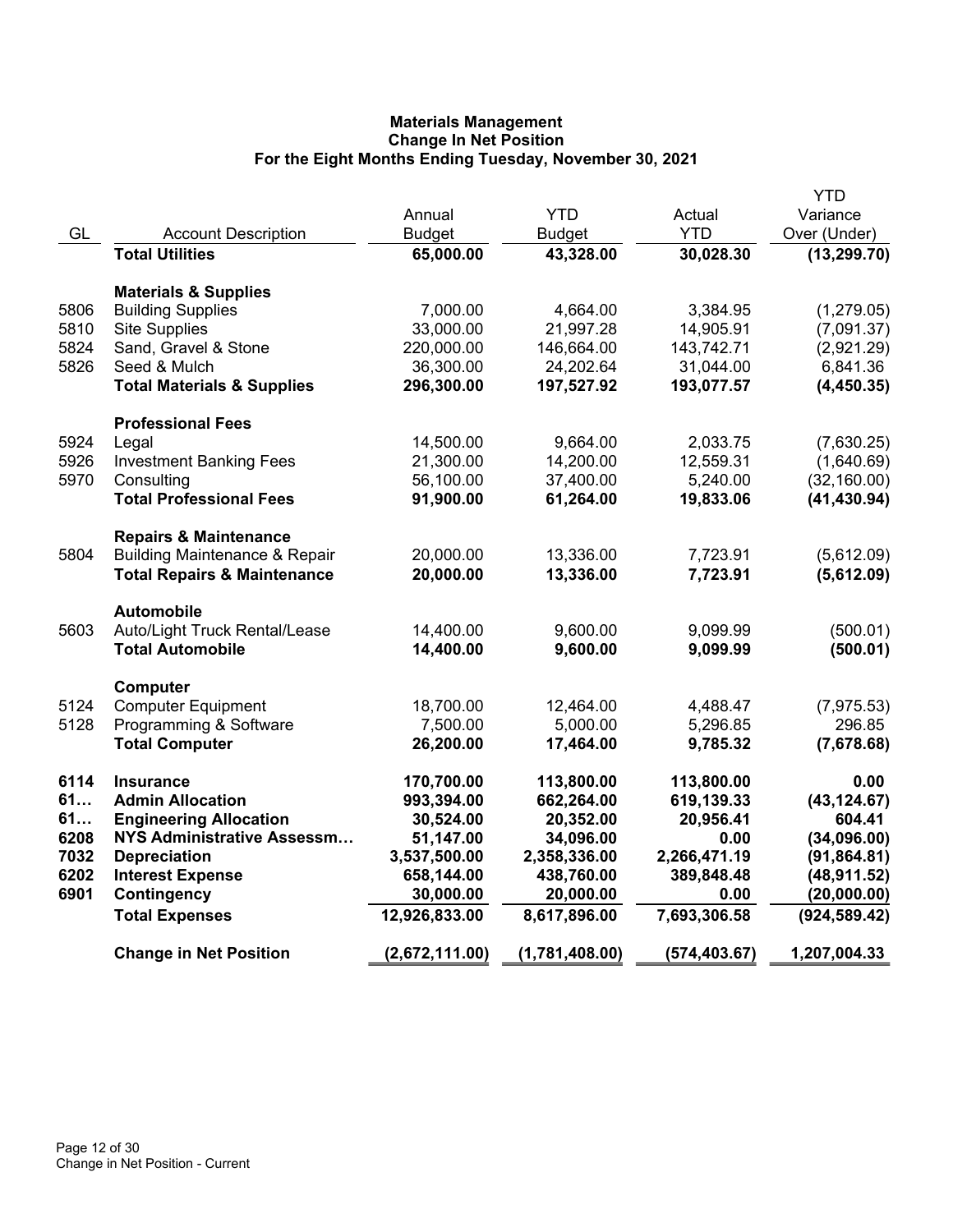# **Telecommunications Change In Net Position For the Eight Months Ending Tuesday, November 30, 2021**

| GL            | <b>Account Description</b>                         | Annual<br><b>Budget</b> | <b>YTD</b><br>Budget  | Actual<br><b>YTD</b>  | YTD<br>Variance<br>Over (Under) |
|---------------|----------------------------------------------------|-------------------------|-----------------------|-----------------------|---------------------------------|
|               | <b>Customer Billings</b>                           |                         |                       |                       |                                 |
| 4001          | <b>Customer Billings</b>                           | \$5,664,117.00          | \$3,776,080.00        | \$3,829,256.94        | \$53,176.94                     |
| 4004          | Dark Fiber Billings                                | 591,569.00              | 394,376.00            | 437,995.07            | 43,619.07                       |
|               | <b>Total Customer Billings</b>                     | 6,255,686.00            | 4,170,456.00          | 4,267,252.01          | 96,796.01                       |
|               | <b>Grant Revenue</b>                               |                         |                       |                       |                                 |
| 4181          | <b>Federal Grant Income</b>                        | 200,000.00              | 133,336.00            | 0.00                  | (133, 336.00)                   |
|               | <b>Total Grant Revenue</b>                         | 200,000.00              | 133,336.00            | 0.00                  | (133, 336.00)                   |
|               | <b>Other Income</b>                                |                         |                       |                       |                                 |
| 4164          | Miscellaneous                                      | 47,050.00               | 31,368.00             | 3,296.18              | (28,071.82)                     |
|               | <b>Total Other Income</b>                          | 47,050.00               | 31,368.00             | 3,296.18              | (28,071.82)                     |
|               | <b>Interest Income</b>                             |                         |                       |                       |                                 |
| 4102          | Investment Interest Income                         | 9,773.00                | 6,512.00              | 6,660.06              | 148.06                          |
| 4108          | Reserve Interest                                   | 84,786.00               | 56,528.00             | 37,504.99             | (19,023.01)                     |
| 42            | Mark to Market Adjustment                          | 0.00                    | 0.00                  | (2,280.00)            | (2,280.00)                      |
|               | <b>Total Interest Income</b>                       | 94,559.00               | 63,040.00             | 41,885.05             | (21,154.95)                     |
|               | <b>Total Income</b>                                | 6,597,295.00            | 4,398,200.00          | 4,312,433.24          | (85, 766.76)                    |
|               | <b>Salaries</b>                                    |                         |                       |                       |                                 |
| 50            | <b>Engineering Wages</b>                           | 28,644.00               | 19,096.00             | 25,253.65             | 6,157.65                        |
| 50            | <b>Technology Wages</b>                            | 1,269,135.00            | 846,088.00            | 801,833.96            | (44, 254.04)                    |
| 50            | <b>MMF Wages</b>                                   | 0.00                    | 0.00                  | 11,043.10             | 11,043.10                       |
| $50$          | Overtime Wages                                     | 2,500.00                | 1,664.00              | 1,029.91              | (634.09)                        |
|               | <b>Total Salaries</b>                              | 1,300,279.00            | 866,848.00            | 839,160.62            | (27, 687.38)                    |
|               | <b>Fringe Benefits</b>                             |                         |                       |                       |                                 |
| 50            | <b>FICA Expense</b>                                | 92,438.00               | 61,624.00             | 61,100.42             | (523.58)                        |
| 50<br>50      | <b>Pension Expense</b><br>Health Insurance         | 172,232.00              | 114,824.00            | 126,159.04            | 11,335.04                       |
| 50            |                                                    | 92,741.00<br>2,437.00   | 61,824.00<br>1,624.00 | 60,067.02<br>2,323.77 | (1,756.98)<br>699.77            |
| 50            | <b>Workers Comp</b><br><b>Disability Insurance</b> | 2,204.00                | 1,472.00              | 1,469.36              | (2.64)                          |
| 50            | Post Retire Overhead                               | 69,552.00               | 46,368.00             | 49,229.31             | 2,861.31                        |
| 5054          | <b>Employee Physicals &amp; Screening</b>          | 500.00                  | 336.00                | 0.00                  | (336.00)                        |
|               | <b>Total Fringe Benefits</b>                       | 432,104.00              | 288,072.00            | 300,348.92            | 12,276.92                       |
|               | <b>Operations &amp; Maintenance</b>                |                         |                       |                       |                                 |
| 5062          | Third Party Temporary - O&M                        | 1,000.00                | 664.00                | 0.00                  | (664.00)                        |
| 5133          | Equipment Maintenance Contr                        | 320,194.00              | 213,466.64            | 141,334.98            | (72, 131.66)                    |
| 5134          | <b>Maintenance Contracts</b>                       | 155,800.00              | 103,864.00            | 80,300.14             | (23, 563.86)                    |
| 5135          | <b>Underground Locating</b>                        | 70,000.00               | 46,664.00             | 37,188.13             | (9,475.87)                      |
| 5403          | <b>Safety Equipment &amp; Supplies</b>             | 900.00                  | 600.00                | 0.00                  | (600.00)                        |
| 5704          | <b>O&amp;M Supplies</b>                            | 4,500.00                | 3,000.00              | 3,784.35              | 784.35                          |
| 5712          | Purchased Maintenance & Repair                     | 55,000.00               | 36,664.00             | 14,430.35             | (22, 233.65)                    |
| 5720          | <b>Offnet Circuit Lease</b>                        | 697,772.00              | 465,181.36            | 430,056.34            | (35, 125.02)                    |
| 5770          | Other Tool, Equip & O&M                            | 6,000.00                | 4,000.00              | 0.00                  | (4,000.00)                      |
| Page 13 of 30 |                                                    |                         |                       |                       |                                 |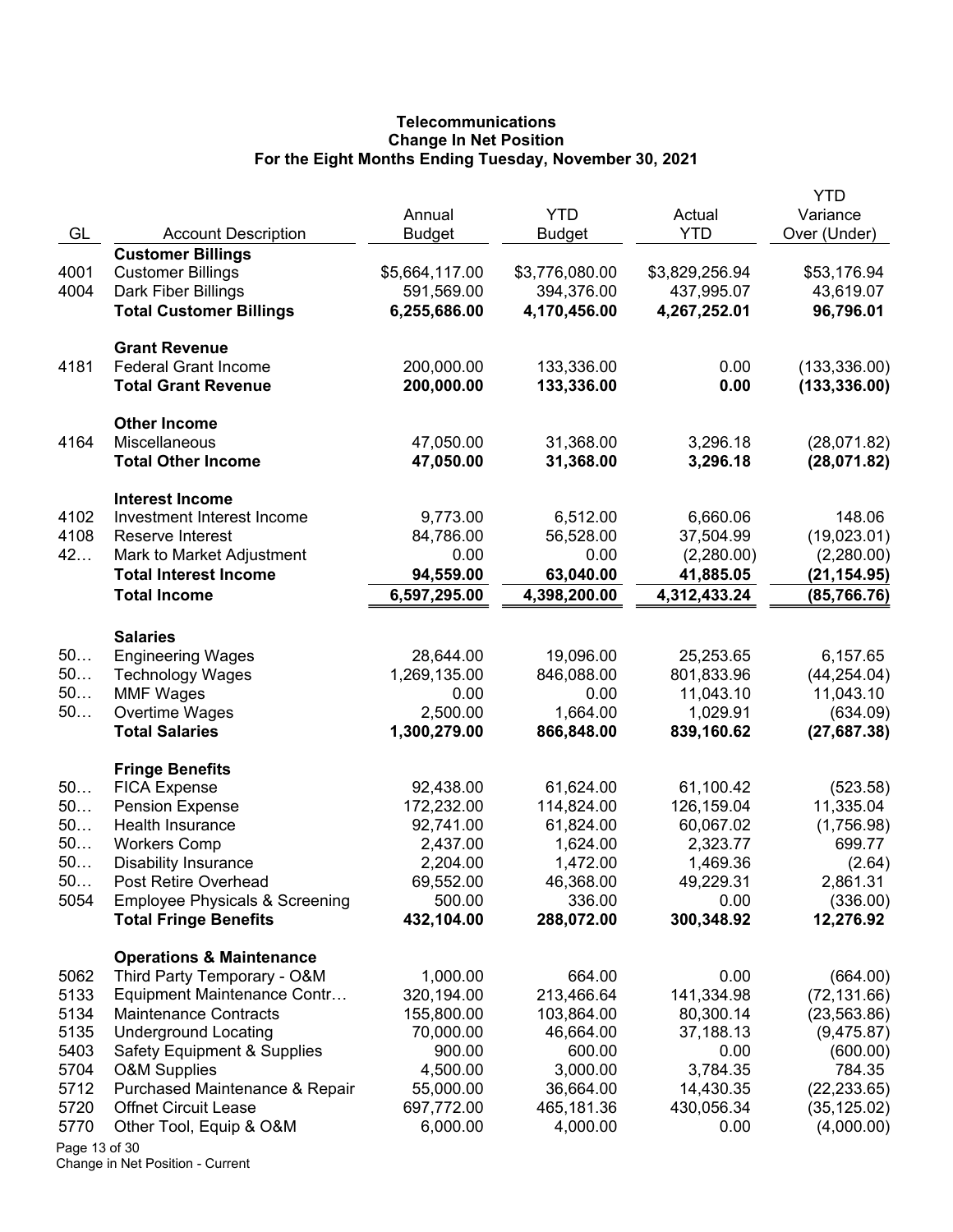# **Telecommunications Change In Net Position For the Eight Months Ending Tuesday, November 30, 2021**

|      |                                                     |               |               |            | YTD           |
|------|-----------------------------------------------------|---------------|---------------|------------|---------------|
|      |                                                     | Annual        | <b>YTD</b>    | Actual     | Variance      |
| GL   | <b>Account Description</b>                          | <b>Budget</b> | <b>Budget</b> | <b>YTD</b> | Over (Under)  |
| 5830 | Collo Expense                                       | 171,720.00    | 114,480.00    | 90,666.56  | (23, 813.44)  |
| 5834 | Permitting                                          | 6,000.00      | 4,000.00      | 4,622.99   | 622.99        |
| 5835 | NYS DOT Fee                                         | 10,000.00     | 6,664.00      | 1,873.00   | (4,791.00)    |
| 5836 | Pole Attachment Fees                                | 310,643.00    | 207,096.00    | 76,024.64  | (131, 071.36) |
| 5838 | <b>Conduit Lease</b>                                | 22,195.00     | 14,800.00     | 10,632.42  | (4, 167.58)   |
|      | Total O & M                                         | 1,831,724.00  | 1,221,144.00  | 890,913.90 | (330, 230.10) |
|      | <b>Office &amp; Administrative</b>                  |               |               |            |               |
| 5053 | Misc Employee Costs                                 | 2,400.00      | 1,600.00      | 351.02     | (1,248.98)    |
| 5102 | <b>Office Rent</b>                                  | 44,279.00     | 29,520.00     | 22,220.00  | (7,300.00)    |
| 5104 | <b>Office Supplies</b>                              | 2,200.00      | 1,464.00      | 123.44     | (1,340.56)    |
| 5110 | Postage & Shipping                                  | 1,000.00      | 664.00        | 54.87      | (609.13)      |
| 5112 | Telephone                                           | 11,500.00     | 7,664.00      | 7,835.65   | 171.65        |
| 5114 | <b>Cellular Services</b>                            | 5,600.00      | 3,736.00      | 2,710.18   | (1,025.82)    |
| 5118 | <b>Other Communications</b>                         | 1,600.00      | 1,064.00      | 955.60     | (108.40)      |
| 5120 | Dues & Subscriptions                                | 500.00        | 336.00        | 0.00       | (336.00)      |
| 5122 | Public Info & Advertising                           | 2,000.00      | 1,336.00      | 0.00       | (1,336.00)    |
| 5123 | <b>Promotional Materials</b>                        | 5,000.00      | 3,336.00      | 0.00       | (3,336.00)    |
| 5130 | <b>Office Equipment</b>                             | 3,000.00      | 2,000.00      | 0.00       | (2,000.00)    |
| 5170 | <b>Other Office Expenses</b>                        | 6,000.00      | 4,000.00      | 361.16     | (3,638.84)    |
| 5172 | <b>Filing Fees</b>                                  | 24,000.00     | 16,000.00     | 0.00       | (16,000.00)   |
| 5202 | Employee Mileage Reimburse                          | 2,016.00      | 1,344.00      | 3.36       | (1,340.64)    |
| 5204 | Empl. Meals & Incidental                            | 8,500.00      | 5,664.00      | 878.33     | (4,785.67)    |
| 5206 | Empl. Lodging                                       | 15,000.00     | 10,000.00     | 1,698.00   | (8,302.00)    |
| 5270 | <b>Travel &amp; Meeting Expense</b>                 | 500.00        | 336.00        | 0.00       | (336.00)      |
| 5370 | Training & Development                              | 9,300.00      | 6,200.00      | 50.00      | (6, 150.00)   |
| 5402 | <b>Employee Uniforms</b>                            | 1,225.00      | 816.00        | 0.00       | (816.00)      |
| 5570 | <b>Other General Expense</b>                        | 1,000.00      | 664.00        | 0.00       | (664.00)      |
|      | <b>Total Office &amp; Admin</b>                     | 146,620.00    | 97,744.00     | 37,241.61  | (60, 502.39)  |
| 5802 | <b>Utilities</b><br>Gas & Electric                  | 5,000.00      | 3,336.00      | 3,499.50   | 163.50        |
|      | <b>Total Utilities</b>                              | 5,000.00      | 3,336.00      | 3,499.50   | 163.50        |
|      | <b>Professional Fees</b>                            |               |               |            |               |
| 5924 | Legal                                               | 45,000.00     | 30,000.00     | 9,600.00   | (20, 400.00)  |
| 5926 | <b>Investment Banking Fees</b>                      | 5,734.00      | 3,824.00      | 3,516.52   | (307.48)      |
| 5970 | Consulting                                          | 100,000.00    | 66,664.00     | 38,050.00  | (28, 614.00)  |
|      | <b>Total Professional Fees</b>                      | 150,734.00    | 100,488.00    | 51,166.52  | (49, 321.48)  |
| 5601 | <b>Automobile</b><br>Auto/Light Truck Rep. & Maint. | 12,000.00     | 8,000.00      | 4,502.85   | (3,497.15)    |
| 5602 | Auto/Light Truck Fuel                               | 22,000.00     | 14,664.00     | 8,937.93   | (5,726.07)    |
| 5603 | Auto/Light Truck Rental/Lease                       | 58,000.00     | 38,664.00     | 38,258.31  | (405.69)      |
| 5605 | Vehicle Ins                                         | 12,100.00     | 8,064.00      | 8,066.64   | 2.64          |
|      | <b>Total Automobile</b>                             | 104,100.00    | 69,392.00     | 59,765.73  | (9,626.27)    |
|      |                                                     |               |               |            |               |

Page 14 of 30 Change in Net Position - Current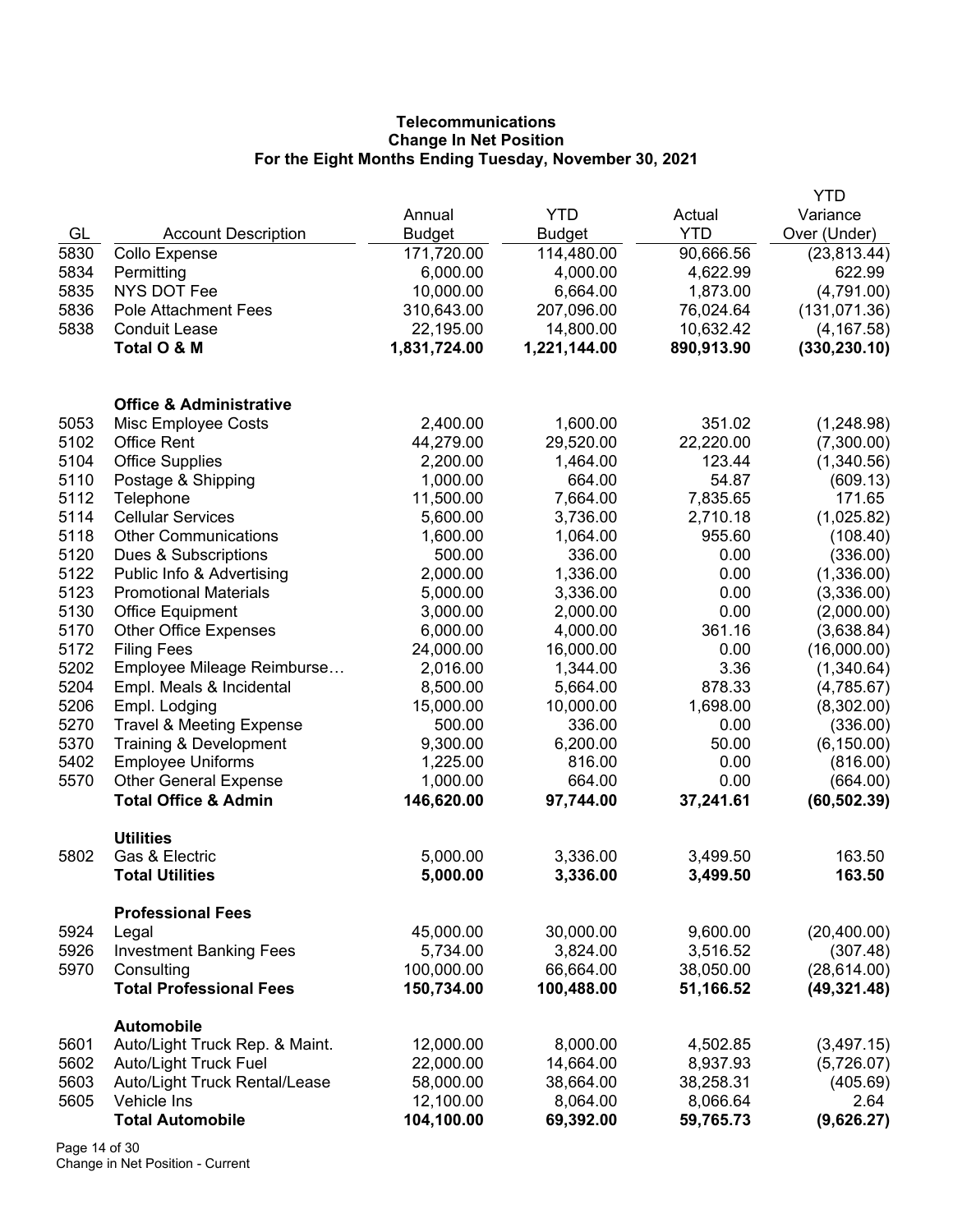# **Telecommunications Change In Net Position For the Eight Months Ending Tuesday, November 30, 2021**

|      |                                   |                |                |               | YTD           |
|------|-----------------------------------|----------------|----------------|---------------|---------------|
|      |                                   | Annual         | <b>YTD</b>     | Actual        | Variance      |
| GL   | <b>Account Description</b>        | <b>Budget</b>  | <b>Budget</b>  | <b>YTD</b>    | Over (Under)  |
|      | Computer                          |                |                |               |               |
| 5124 | <b>Computer Equipment</b>         | 9,500.00       | 6,336.00       | 5,621.56      | (714.44)      |
| 5128 | Programming & Software            | 18,750.00      | 12,504.00      | 14,543.69     | 2,039.69      |
|      | <b>Total Computer</b>             | 28,250.00      | 18,840.00      | 20,165.25     | 1,325.25      |
| 6122 | <b>Bad Debt Expense</b>           | 0.00           | 0.00           | 1,015.99      | 1,015.99      |
| 6114 | Insurance                         | 130,200.00     | 86,800.00      | 86,800.00     | 0.00          |
| 61   | <b>Admin Allocation</b>           | 617,820.00     | 411,880.00     | 388,918.35    | (22, 961.65)  |
| 61   | <b>Engineering Allocation</b>     | 11,730.00      | 7,824.00       | 8,099.39      | 275.39        |
| 6208 | <b>NYS Administrative Assessm</b> | 34,901.00      | 23,264.00      | 0.00          | (23, 264.00)  |
| 7032 | <b>Depreciation</b>               | 3,732,600.00   | 2,488,400.00   | 2,367,081.87  | (121, 318.13) |
| 6901 | Contingency                       | 25,000.00      | 16,664.00      | 0.00          | (16, 664.00)  |
|      | <b>Total Expenses</b>             | 8,551,062.00   | 5,700,696.00   | 5,054,177.65  | (646, 518.35) |
|      | <b>Change in Net Position</b>     | (1,953,767.00) | (1,302,496.00) | (741, 744.41) | 560,751.59    |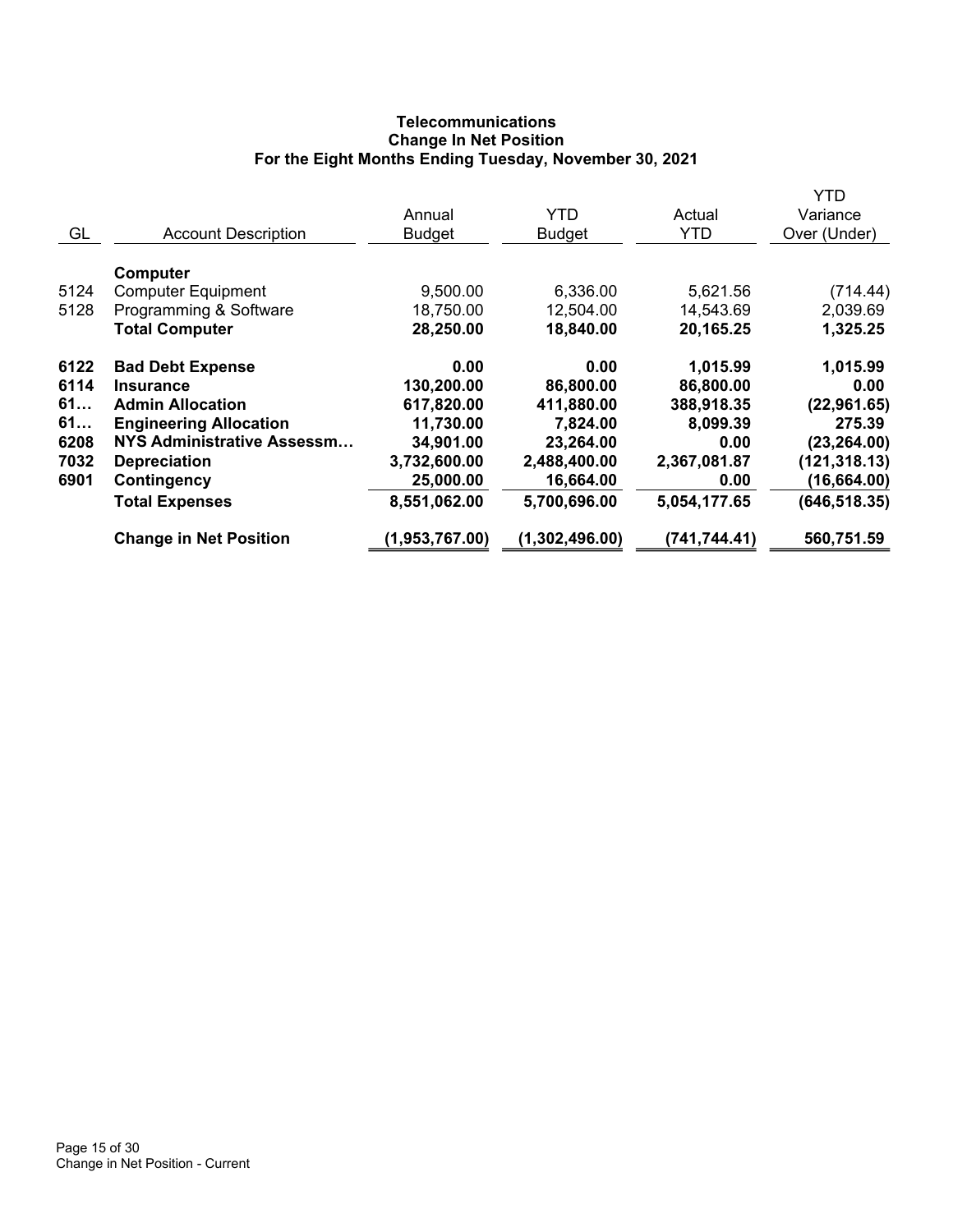### **Water Quality Change In Net Position For the Eight Months Ending Tuesday, November 30, 2021**

| GL            | <b>Account Description</b>                    | Annual<br><b>Budget</b> | <b>YTD</b><br><b>Budget</b> | Actual<br><b>YTD</b>    | YTD<br>Variance<br>Over (Under) |
|---------------|-----------------------------------------------|-------------------------|-----------------------------|-------------------------|---------------------------------|
|               | <b>Customer Billings</b>                      |                         |                             |                         |                                 |
| 4001          | <b>Customer Billings</b>                      | \$5,915,967.50          | \$3,943,981.04              | \$4,057,464.29          | \$113,483.25                    |
| 4005          | <b>Capital Billings</b>                       | 278,587.00              | 185,728.00                  | 185,724.52              | (3.48)                          |
|               | <b>Total Customer Billings</b>                | 6,194,554.50            | 4,129,709.04                | 4,243,188.81            | 113,479.77                      |
|               | <b>Grant Revenue</b>                          |                         |                             |                         |                                 |
| 4181          | <b>Federal Grant Income</b>                   | 900,000.00              | 600,000.00                  | 607,117.50              | 7,117.50                        |
|               | <b>Total Grant Revenue</b>                    | 900,000.00              | 600,000.00                  | 607,117.50              | 7,117.50                        |
|               | <b>Other Income</b>                           |                         |                             |                         |                                 |
| 4164          | Miscellaneous                                 | 7,129.00                | 4,752.00                    | 5,612.62                | 860.62                          |
|               | <b>Total Other Income</b>                     | 7,129.00                | 4,752.00                    | 5,612.62                | 860.62                          |
|               | <b>Interest Income</b>                        |                         |                             |                         |                                 |
| 4102          | Investment Interest Income                    | 2,000.00                | 1,336.00                    | 1,606.97                | 270.97                          |
| 4108          | Reserve Interest                              | 42,900.00               | 28,600.00                   | 17,650.09               | (10, 949.91)                    |
| 42            | Mark to Market Adjustment                     | 0.00                    | 0.00                        | (17, 202.90)            | (17,202.90)                     |
|               | <b>Total Interest Income</b>                  | 44,900.00               | 29,936.00                   | 2,054.16                | (27,881.84)                     |
|               | <b>Total Income</b>                           | 7,146,583.50            | 4,764,397.04                | 4,857,973.09            | 93,576.05                       |
|               | <b>Salaries</b>                               |                         |                             |                         |                                 |
| 50            | <b>Administrative Wages</b>                   | 0.00                    | 0.00                        | 635.03                  | 635.03                          |
| 50            | <b>Engineering Wages</b>                      | 105,064.00              | 70,040.00                   | 90,070.78               | 20,030.78                       |
| 50            | <b>Regional Development Wages</b>             | 0.00                    | 0.00                        | 248.09                  | 248.09                          |
| 50            | <b>MMF Wages</b>                              | 0.00                    | 0.00                        | 12,003.43               | 12,003.43                       |
| 50<br>50      | WQ Wages                                      | 1,063,964.50            | 709,307.04                  | 671,629.93<br>76,927.37 | (37, 677.11)                    |
| 5005          | Overtime Wages<br><b>On-Call Stipend</b>      | 126,312.00<br>18,000.00 | 84,208.00<br>12,000.00      | 10,200.00               | (7,280.63)<br>(1,800.00)        |
|               | <b>Total Salaries</b>                         | 1,313,340.50            | 875,555.04                  | 861,714.63              | (13, 840.41)                    |
|               |                                               |                         |                             |                         |                                 |
| 50            | <b>Fringe Benefits</b><br><b>FICA Expense</b> | 86,369.44               | 57,585.60                   | 60,523.13               | 2,937.53                        |
| 50            | <b>Pension Expense</b>                        | 193,798.28              | 129,205.52                  | 124,878.27              | (4,327.25)                      |
| 50.           | <b>VDC Expense</b>                            | 0.00                    | 0.00                        | 249.70                  | 249.70                          |
| 50            | Health Insurance                              | 193,000.50              | 128,668.32                  | 123,593.48              | (5,074.84)                      |
| 50            | <b>Workers Comp</b>                           | 77,725.25               | 51,818.16                   | 50,076.27               | (1,741.89)                      |
| 50            | <b>Disability Insurance</b>                   | 3,807.00                | 2,535.36                    | 2,474.64                | (60.72)                         |
| 50            | Post Retire Overhead                          | 110,620.00              | 73,752.00                   | 71,844.21               | (1,907.79)                      |
| 5054          | <b>Employee Physicals &amp; Screening</b>     | 5,000.00                | 3,336.00                    | 3,054.50                | (281.50)                        |
|               | <b>Total Fringe Benefits</b>                  | 670,320.47              | 446,900.96                  | 436,694.20              | (10, 206.76)                    |
|               | <b>Operations &amp; Maintenance</b>           |                         |                             |                         |                                 |
| 5403          | <b>Safety Equipment &amp; Supplies</b>        | 7,500.00                | 5,000.00                    | 3,445.18                | (1,554.82)                      |
| 5704          | <b>O&amp;M Supplies</b>                       | 500.00                  | 336.00                      | 0.00                    | (336.00)                        |
| 5706          | Shop Tools                                    | 11,700.00               | 7,802.64                    | 2,216.61                | (5,586.03)                      |
| 5770          | Other Tool, Equip & O&M                       | 500.00                  | 336.00                      | 0.00                    | (336.00)                        |
| 5815          | Chemicals                                     | 62,000.00               | 41,336.00                   | 49,238.00               | 7,902.00                        |
| Page 16 of 30 |                                               |                         |                             |                         |                                 |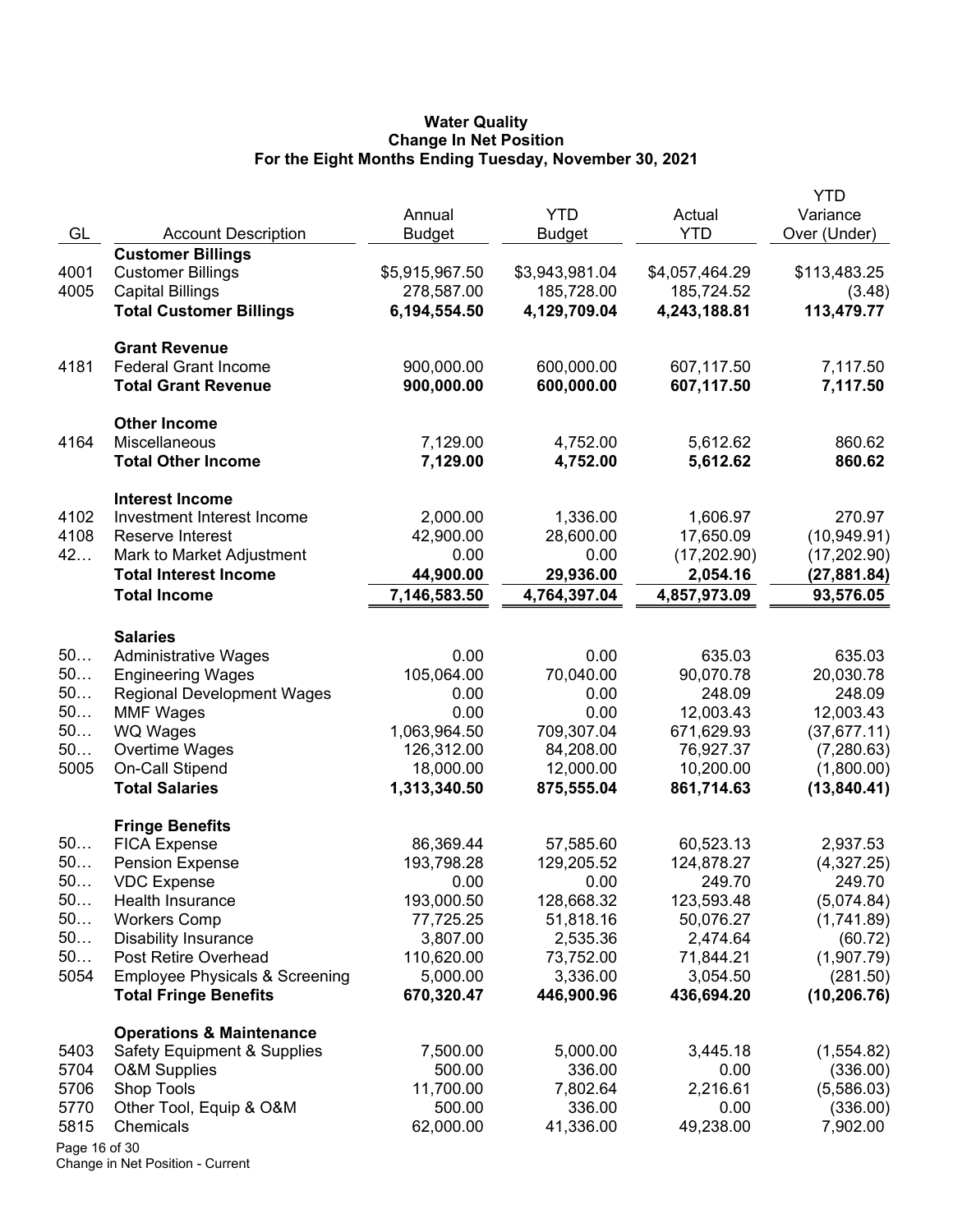## **Water Quality Change In Net Position For the Eight Months Ending Tuesday, November 30, 2021**

|      |                                          |               |               |            | <b>YTD</b>   |
|------|------------------------------------------|---------------|---------------|------------|--------------|
|      |                                          | Annual        | <b>YTD</b>    | Actual     | Variance     |
| GL   | <b>Account Description</b>               | <b>Budget</b> | <b>Budget</b> | <b>YTD</b> | Over (Under) |
| 5902 | Lab Fees                                 | 8,600.00      | 5,736.00      | 3,685.00   | (2,051.00)   |
| 6010 | <b>Cape Vincent Reserve</b>              | 700.00        | 464.00        | 700.00     | 236.00       |
| 8090 | <b>Purchases for Resale</b>              | 50,000.00     | 33,336.00     | 14,721.10  | (18, 614.90) |
|      | Total O & M                              | 141,500.00    | 94,346.64     | 74,005.89  | (20, 340.75) |
|      |                                          |               |               |            |              |
| 6002 | <b>Sewage Treatment</b>                  | 1,234,029.00  | 822,688.00    | 812,139.08 | (10, 548.92) |
| 6004 | <b>Water Purchases</b>                   | 846,831.00    | 564,562.00    | 539,270.65 | (25, 291.35) |
|      |                                          |               |               |            |              |
|      | <b>Office &amp; Administrative</b>       |               |               |            |              |
| 5053 | Misc Employee Costs                      | 100.00        | 64.00         | 411.67     | 347.67       |
| 5104 | <b>Office Supplies</b>                   | 5,500.00      | 3,664.00      | 2,270.95   | (1,393.05)   |
| 5110 | Postage & Shipping                       | 1,000.00      | 664.00        | 210.71     | (453.29)     |
| 5112 | Telephone                                | 10,000.00     | 6,664.00      | 5,198.83   | (1,465.17)   |
| 5114 | <b>Cellular Services</b>                 | 13,900.00     | 9,264.00      | 7,518.66   | (1,745.34)   |
| 5120 | Dues & Subscriptions                     | 1,500.00      | 1,000.00      | 848.00     | (152.00)     |
| 5122 | Public Info & Advertising                | 2,731.00      | 1,824.00      | 103.00     | (1,721.00)   |
| 5130 | <b>Office Equipment</b>                  | 1,000.00      | 664.00        | 849.26     | 185.26       |
| 5202 | Employee Mileage Reimburse               | 1,100.00      | 736.00        | 668.64     | (67.36)      |
| 5204 | Empl. Meals & Incidental                 | 2,500.00      | 1,664.00      | 310.04     | (1,353.96)   |
| 5206 | Empl. Lodging                            | 5,000.00      | 3,336.00      | 731.00     | (2,605.00)   |
| 5270 | <b>Travel &amp; Meeting Expense</b>      | 300.00        | 200.00        | 0.00       | (200.00)     |
| 5312 | <b>Continuing Education</b>              | 0.00          | 0.00          | 3.23       | 3.23         |
| 5370 | Training & Development                   | 8,000.00      | 5,336.00      | 1,081.00   | (4,255.00)   |
| 5402 | <b>Employee Uniforms</b>                 | 7,500.00      | 5,000.00      | 2,514.26   | (2,485.74)   |
| 5508 | <b>Cleaning Services</b>                 | 12,000.00     | 8,000.00      | 8,680.00   | 680.00       |
|      | <b>Total Office &amp; Admin</b>          | 72,131.00     | 48,080.00     | 31,399.25  | (16,680.75)  |
|      |                                          |               |               |            |              |
|      | <b>Utilities</b>                         |               |               |            |              |
| 5802 | Gas & Electric                           | 99,225.00     | 66,152.00     | 55,321.96  | (10, 830.04) |
|      | <b>Total Utilities</b>                   | 99,225.00     | 66,152.00     | 55,321.96  | (10, 830.04) |
|      |                                          |               |               |            |              |
|      | <b>Professional Fees</b>                 |               |               |            |              |
| 5924 | Legal                                    | 5,000.00      | 3,336.00      | 0.00       | (3,336.00)   |
| 5926 | <b>Investment Banking Fees</b>           | 1,963.00      | 1,312.00      | 1,248.49   | (63.51)      |
| 5970 | Consulting                               | 5,800.00      | 3,866.64      | 5,800.00   | 1,933.36     |
|      | <b>Total Professional Fees</b>           | 12,763.00     | 8,514.64      | 7,048.49   | (1,466.15)   |
|      |                                          |               |               |            |              |
|      | <b>Repairs &amp; Maintenance</b>         |               |               |            |              |
| 5804 | <b>Building Maintenance &amp; Repair</b> | 28,000.00     | 18,664.00     | 9,068.71   | (9,595.29)   |
| 5808 | Site Maint & Repair                      | 35,500.00     | 23,664.00     | 13,490.05  | (10, 173.95) |
| 5812 | Pipeline Maintenance                     | 83,000.00     | 55,338.64     | 34,687.76  | (20,650.88)  |
|      | <b>Total Repairs &amp; Maintenance</b>   | 146,500.00    | 97,666.64     | 57,246.52  | (40, 420.12) |
|      |                                          |               |               |            |              |
|      | <b>Automobile</b>                        |               |               |            |              |
| 5601 | Auto/Light Truck Rep. & Maint.           | 19,000.00     | 12,664.00     | 10,335.93  | (2,328.07)   |
| 5602 | <b>Auto/Light Truck Fuel</b>             | 50,000.00     | 33,336.00     | 37,998.08  | 4,662.08     |
| 5603 | Auto/Light Truck Rental/Lease            | 132,200.00    | 88,136.00     | 80,800.00  | (7,336.00)   |

Page 17 of 30 Change in Net Position - Current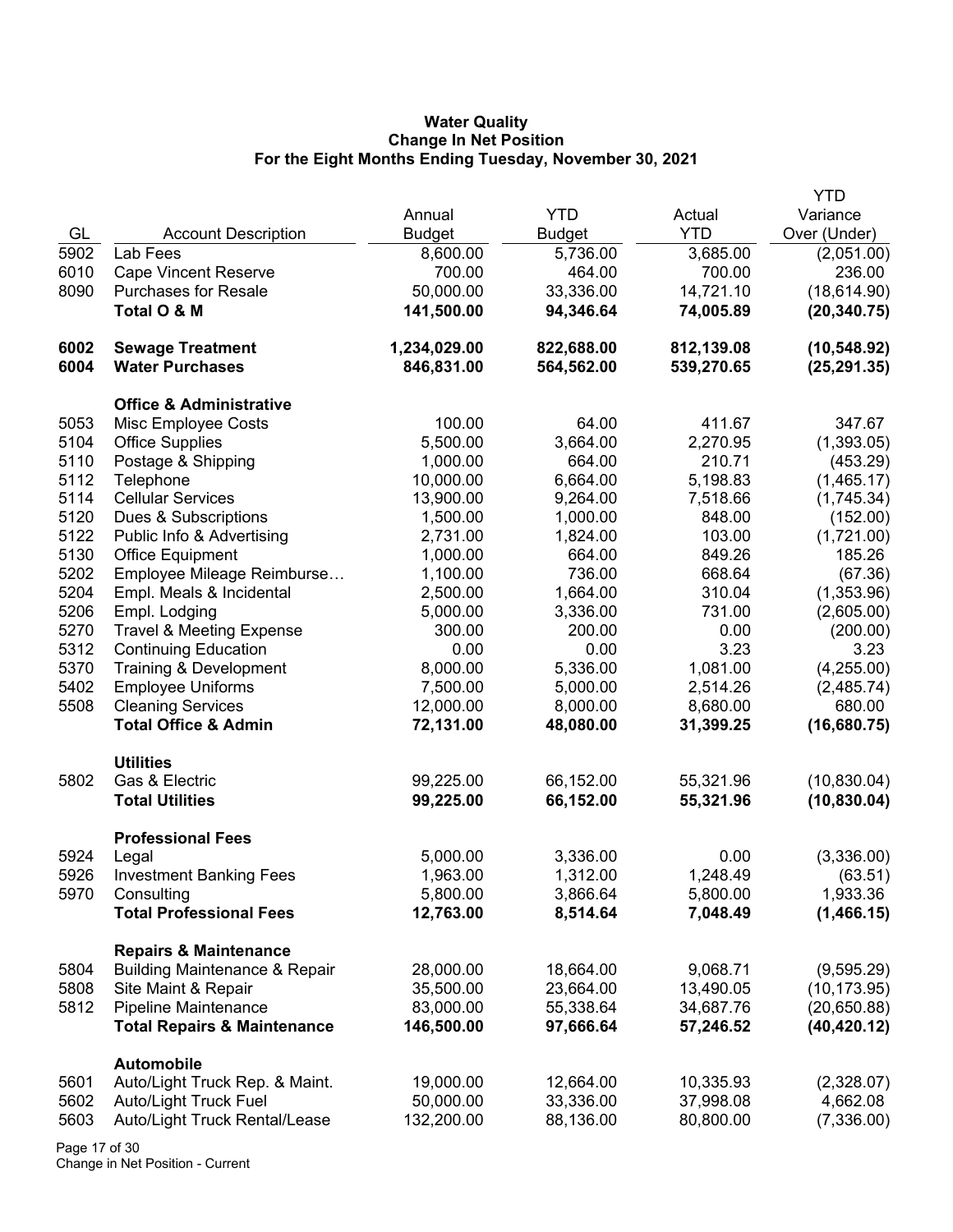# **Water Quality Change In Net Position For the Eight Months Ending Tuesday, November 30, 2021**

|      |                               |               |               |              | YTD           |
|------|-------------------------------|---------------|---------------|--------------|---------------|
|      |                               | Annual        | <b>YTD</b>    | Actual       | Variance      |
| GL   | <b>Account Description</b>    | <b>Budget</b> | <b>Budget</b> | YTD          | Over (Under)  |
| 5605 | Vehicle Ins                   | 27,900.00     | 18,600.00     | 18,600.00    | 0.00          |
|      | <b>Total Automobile</b>       | 229,100.00    | 152,736.00    | 147,734.01   | (5,001.99)    |
|      | Computer                      |               |               |              |               |
| 5124 | <b>Computer Equipment</b>     | 12,500.00     | 8,336.00      | 3,789.56     | (4, 546.44)   |
| 5128 | Programming & Software        | 7,602.00      | 5,072.00      | 2,910.00     | (2, 162.00)   |
|      | <b>Total Computer</b>         | 20,102.00     | 13,408.00     | 6,699.56     | (6,708.44)    |
| 6114 | <b>Insurance</b>              | 86,600.00     | 57,736.00     | 57,733.36    | (2.64)        |
| 61   | <b>Admin Allocation</b>       | 500,817.00    | 333,880.00    | 315,785.94   | (18,094.06)   |
| 61   | <b>Engineering Allocation</b> | 33,536.00     | 22,352.00     | 21,367.18    | (984.82)      |
| 6208 | NYS Administrative Assessm    | 31,828.00     | 21,224.00     | 0.00         | (21, 224.00)  |
| 7032 | <b>Depreciation</b>           | 801,700.00    | 534,472.00    | 507,613.45   | (26, 858.55)  |
| 7002 | Amortization                  | 24,400.00     | 16,264.00     | 16,244.52    | (19.48)       |
| 6202 | <b>Interest Expense</b>       | 56,806.00     | 37,872.00     | 9,023.64     | (28, 848.36)  |
|      | <b>Total Expenses</b>         | 6,321,528.97  | 4,214,409.92  | 3,957,042.33 | (257, 367.59) |
|      | <b>Change in Net Position</b> | 825,054.53    | 549,987.12    | 900,930.76   | 350,943.64    |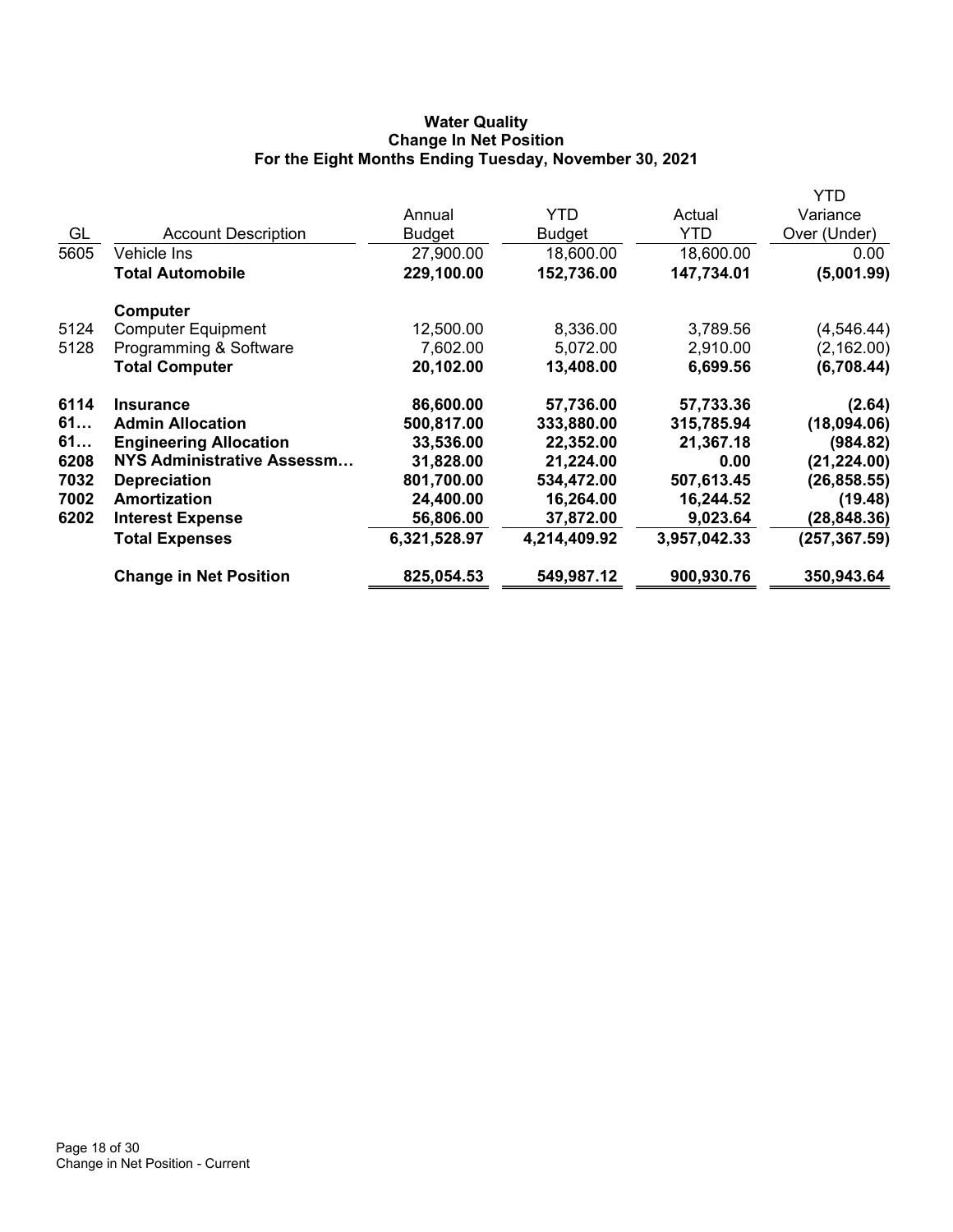### **Army Sewer Change In Net Position For the Eight Months Ending Tuesday, November 30, 2021**

| GL            | <b>Account Description</b>                                 | Annual<br><b>Budget</b>        | <b>YTD</b><br><b>Budget</b>    | Actual<br><b>YTD</b>           | YTD<br>Variance<br>Over (Under) |
|---------------|------------------------------------------------------------|--------------------------------|--------------------------------|--------------------------------|---------------------------------|
|               | <b>Customer Billings</b>                                   |                                |                                |                                |                                 |
| 4001          | <b>Customer Billings</b><br><b>Total Customer Billings</b> | \$2,779,184.00<br>2,779,184.00 | \$1,852,792.00<br>1,852,792.00 | \$1,903,829.74<br>1,903,829.74 | \$51,037.74<br>51,037.74        |
|               | <b>Other Income</b>                                        |                                |                                |                                |                                 |
| 4164          | Miscellaneous                                              | 7,129.00                       | 4,752.00                       | 5,612.62                       | 860.62                          |
|               | <b>Total Other Income</b>                                  | 7,129.00                       | 4,752.00                       | 5,612.62                       | 860.62                          |
|               | <b>Interest Income</b>                                     |                                |                                |                                |                                 |
| 4108          | Reserve Interest                                           | 27,800.00                      | 18,536.00                      | 11,420.65                      | (7, 115.35)                     |
| 42            | Mark to Market Adjustment                                  | 0.00                           | 0.00                           | (11, 131.29)                   | (11, 131.29)                    |
|               | <b>Total Interest Income</b>                               | 27,800.00                      | 18,536.00                      | 289.36                         | (18,246.64)                     |
|               | <b>Total Income</b>                                        | 2,814,113.00                   | 1,876,080.00                   | 1,909,731.72                   | 33,651.72                       |
|               | <b>Salaries</b>                                            |                                |                                |                                |                                 |
| 50            | <b>Administrative Wages</b>                                | 0.00                           | 0.00                           | 161.64                         | 161.64                          |
| 50            | <b>Engineering Wages</b>                                   | 39,529.00                      | 26,352.00                      | 34,243.76                      | 7,891.76                        |
| 50            | <b>Regional Development Wages</b>                          | 0.00                           | 0.00                           | 248.09                         | 248.09                          |
| 50<br>50      | <b>MMF Wages</b>                                           | 0.00<br>369,119.00             | 0.00<br>246,080.00             | 5,992.80<br>241,505.67         | 5,992.80                        |
| 50            | WQ Wages<br>Overtime Wages                                 | 26,392.00                      | 17,592.00                      | 15,973.60                      | (4, 574.33)<br>(1,618.40)       |
| 5005          | On-Call Stipend                                            | 3,840.00                       | 2,560.00                       | 2,040.00                       | (520.00)                        |
|               | <b>Total Salaries</b>                                      | 438,880.00                     | 292,584.00                     | 300,165.56                     | 7,581.56                        |
|               | <b>Fringe Benefits</b>                                     |                                |                                |                                |                                 |
| 50            | <b>FICA Expense</b>                                        | 28,846.00                      | 19,232.00                      | 20,731.71                      | 1,499.71                        |
| 50            | <b>Pension Expense</b>                                     | 65,048.00                      | 43,368.00                      | 42,503.46                      | (864.54)                        |
| 50            | <b>VDC Expense</b>                                         | 0.00                           | 0.00                           | 61.25                          | 61.25                           |
| 50            | Health Insurance                                           | 63,471.00                      | 42,312.00                      | 43,680.82                      | 1,368.82                        |
| 50            | <b>Workers Comp</b>                                        | 25,264.00                      | 16,840.00                      | 20,814.77                      | 3,974.77                        |
| 50            | <b>Disability Insurance</b>                                | 1,249.00                       | 832.00                         | 832.64                         | 0.64                            |
| 50            | Post Retire Overhead                                       | 36,292.00                      | 24,192.00                      | 25,209.96                      | 1,017.96                        |
| 5054          | <b>Employee Physicals &amp; Screening</b>                  | 2,750.00                       | 1,832.00                       | 1,639.50                       | (192.50)                        |
|               | <b>Total Fringe Benefits</b>                               | 222,920.00                     | 148,608.00                     | 155,474.11                     | 6,866.11                        |
|               | <b>Operations &amp; Maintenance</b>                        |                                |                                |                                |                                 |
| 5403          | <b>Safety Equipment &amp; Supplies</b>                     | 7,500.00                       | 5,000.00                       | 3,445.18                       | (1,554.82)                      |
| 5706          | Shop Tools                                                 | 10,000.00                      | 6,664.00                       | 2,216.61                       | (4,447.39)                      |
| 5815          | Chemicals                                                  | 60,000.00                      | 40,000.00                      | 48,177.50                      | 8,177.50                        |
|               | Total O & M                                                | 77,500.00                      | 51,664.00                      | 53,839.29                      | 2,175.29                        |
| 6002          | <b>Sewage Treatment</b>                                    | 1,234,029.00                   | 822,688.00                     | 812,139.08                     | (10, 548.92)                    |
| 6004          | <b>Water Purchases</b>                                     | 3,200.00                       | 2,136.00                       | 2,154.00                       | 18.00                           |
|               | <b>Office &amp; Administrative</b>                         |                                |                                |                                |                                 |
| 5053          | Misc Employee Costs                                        | 100.00                         | 64.00                          | 411.67                         | 347.67                          |
| 5104          | <b>Office Supplies</b>                                     | 5,500.00                       | 3,664.00                       | 2,270.95                       | (1,393.05)                      |
| Page 19 of 30 |                                                            |                                |                                |                                |                                 |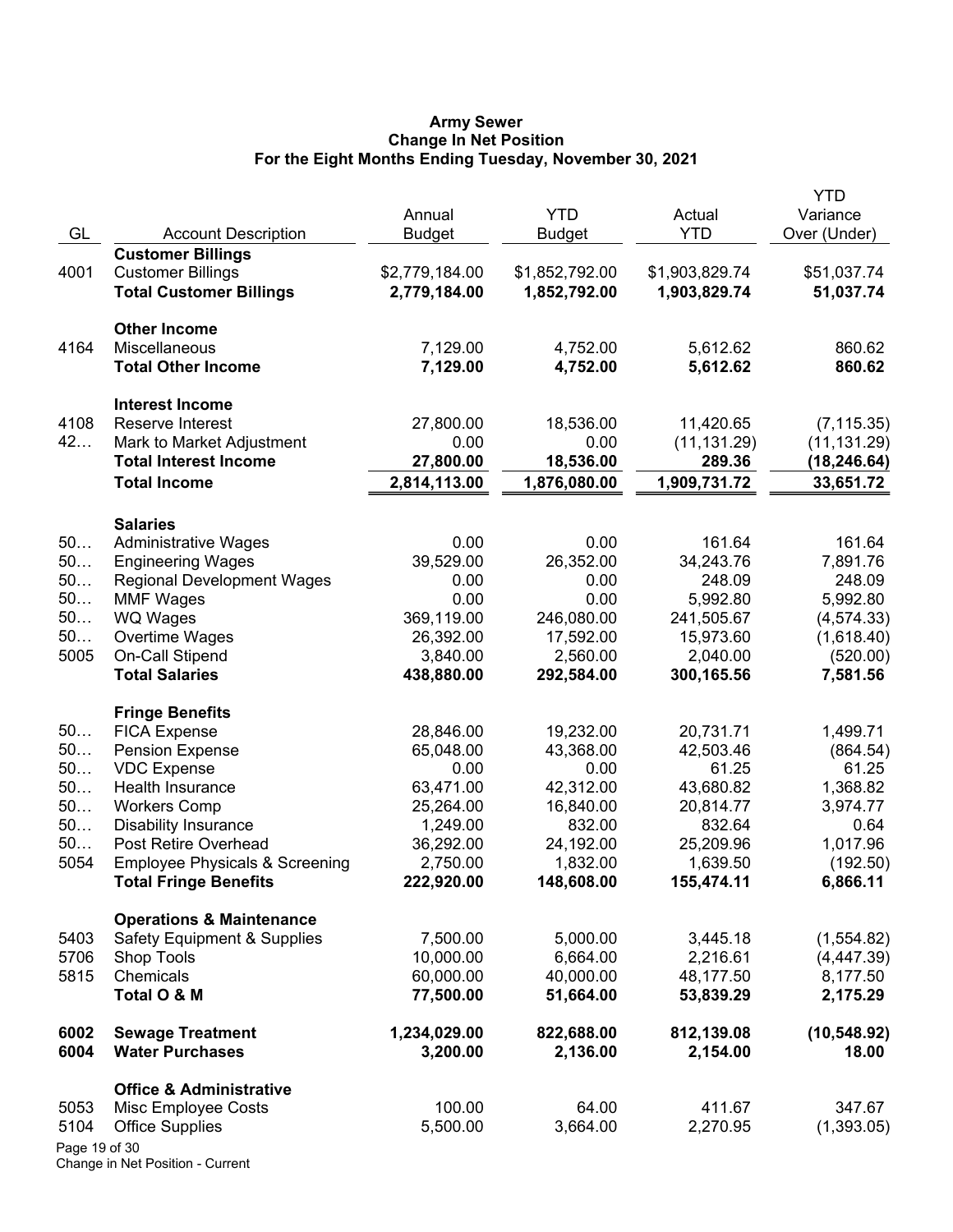### **Army Sewer Change In Net Position For the Eight Months Ending Tuesday, November 30, 2021**

|      |                                          |               |               |               | <b>YTD</b>   |
|------|------------------------------------------|---------------|---------------|---------------|--------------|
|      |                                          | Annual        | <b>YTD</b>    | Actual        | Variance     |
| GL   | <b>Account Description</b>               | <b>Budget</b> | <b>Budget</b> | <b>YTD</b>    | Over (Under) |
| 5110 | Postage & Shipping                       | 1,000.00      | 664.00        | 210.71        | (453.29)     |
| 5112 | Telephone                                | 10,000.00     | 6,664.00      | 5,198.83      | (1,465.17)   |
| 5114 | <b>Cellular Services</b>                 | 13,900.00     | 9,264.00      | 7,518.66      | (1,745.34)   |
| 5120 | Dues & Subscriptions                     | 1,500.00      | 1,000.00      | 848.00        | (152.00)     |
| 5122 | Public Info & Advertising                | 1,500.00      | 1,000.00      | 103.00        | (897.00)     |
| 5130 | <b>Office Equipment</b>                  | 1,000.00      | 664.00        | 849.26        | 185.26       |
| 5202 | Employee Mileage Reimburse               | 500.00        | 336.00        | 294.00        | (42.00)      |
| 5204 | Empl. Meals & Incidental                 | 2,500.00      | 1,664.00      | 310.04        | (1,353.96)   |
| 5206 | Empl. Lodging                            | 5,000.00      | 3,336.00      | 731.00        | (2,605.00)   |
| 5312 | <b>Continuing Education</b>              | 0.00          | 0.00          | 3.23          | 3.23         |
| 5370 | Training & Development                   | 8,000.00      | 5,336.00      | 1,081.00      | (4,255.00)   |
| 5402 | <b>Employee Uniforms</b>                 | 7,500.00      | 5,000.00      | 2,514.26      | (2,485.74)   |
| 5508 | <b>Cleaning Services</b>                 | 12,000.00     | 8,000.00      | 8,680.00      | 680.00       |
|      | <b>Total Office &amp; Admin</b>          | 70,000.00     | 46,656.00     | 31,024.61     | (15,631.39)  |
|      | <b>Utilities</b>                         |               |               |               |              |
| 5802 | Gas & Electric                           | 54,980.00     | 36,656.00     | 26,842.11     | (9,813.89)   |
|      | <b>Total Utilities</b>                   | 54,980.00     | 36,656.00     | 26,842.11     | (9,813.89)   |
|      | <b>Professional Fees</b>                 |               |               |               |              |
| 5924 | Legal                                    | 3,000.00      | 2,000.00      | 0.00          | (2,000.00)   |
| 5926 | <b>Investment Banking Fees</b>           | 1,197.00      | 800.00        | 811.52        | 11.52        |
|      | <b>Total Professional Fees</b>           | 4,197.00      | 2,800.00      | 811.52        | (1,988.48)   |
|      | <b>Repairs &amp; Maintenance</b>         |               |               |               |              |
| 5804 | <b>Building Maintenance &amp; Repair</b> | 15,000.00     | 10,000.00     | 6,754.13      | (3,245.87)   |
| 5808 | Site Maint & Repair                      | 25,000.00     | 16,664.00     | 6,783.20      | (9,880.80)   |
| 5812 | Pipeline Maintenance                     | 45,000.00     | 30,000.00     | 17,321.83     | (12,678.17)  |
|      | <b>Total Repairs &amp; Maintenance</b>   | 85,000.00     | 56,664.00     | 30,859.16     | (25, 804.84) |
|      | <b>Automobile</b>                        |               |               |               |              |
| 5601 | Auto/Light Truck Rep. & Maint.           | 19,000.00     | 12,664.00     | 10,335.93     | (2,328.07)   |
| 5602 | Auto/Light Truck Fuel                    | 50,000.00     | 33,336.00     | 37,998.08     | 4,662.08     |
| 5603 | Auto/Light Truck Rental/Lease            | 132,200.00    | 88,136.00     | 80,800.00     | (7,336.00)   |
| 5605 | Vehicle Ins                              | 27,900.00     | 18,600.00     | 18,600.00     | 0.00         |
|      | <b>Total Automobile</b>                  | 229,100.00    | 152,736.00    | 147,734.01    | (5,001.99)   |
|      | <b>Computer</b>                          |               |               |               |              |
| 5124 | <b>Computer Equipment</b>                | 12,500.00     | 8,336.00      | 3,789.56      | (4,546.44)   |
| 5128 | Programming & Software                   | 7,602.00      | 5,072.00      | 2,910.00      | (2, 162.00)  |
|      | <b>Total Computer</b>                    | 20,102.00     | 13,408.00     | 6,699.56      | (6,708.44)   |
| 6114 | <b>Insurance</b>                         | 34,100.00     | 22,736.00     | 22,733.36     | (2.64)       |
| 61   | <b>Admin Allocation</b>                  | 281,576.00    | 187,720.00    | 177,419.34    | (10, 300.66) |
| 61   | <b>Engineering Allocation</b>            | 10,490.00     | 6,992.00      | 7,175.62      | 183.62       |
| 6208 | NYS Administrative Assessm               | 13,401.00     | 8,936.00      | 0.00          | (8,936.00)   |
| 89   | <b>Water Quality Allocation</b>          | (205, 362.00) | (136, 904.00) | (106, 286.71) | 30,617.29    |

Page 20 of 30 Change in Net Position - Current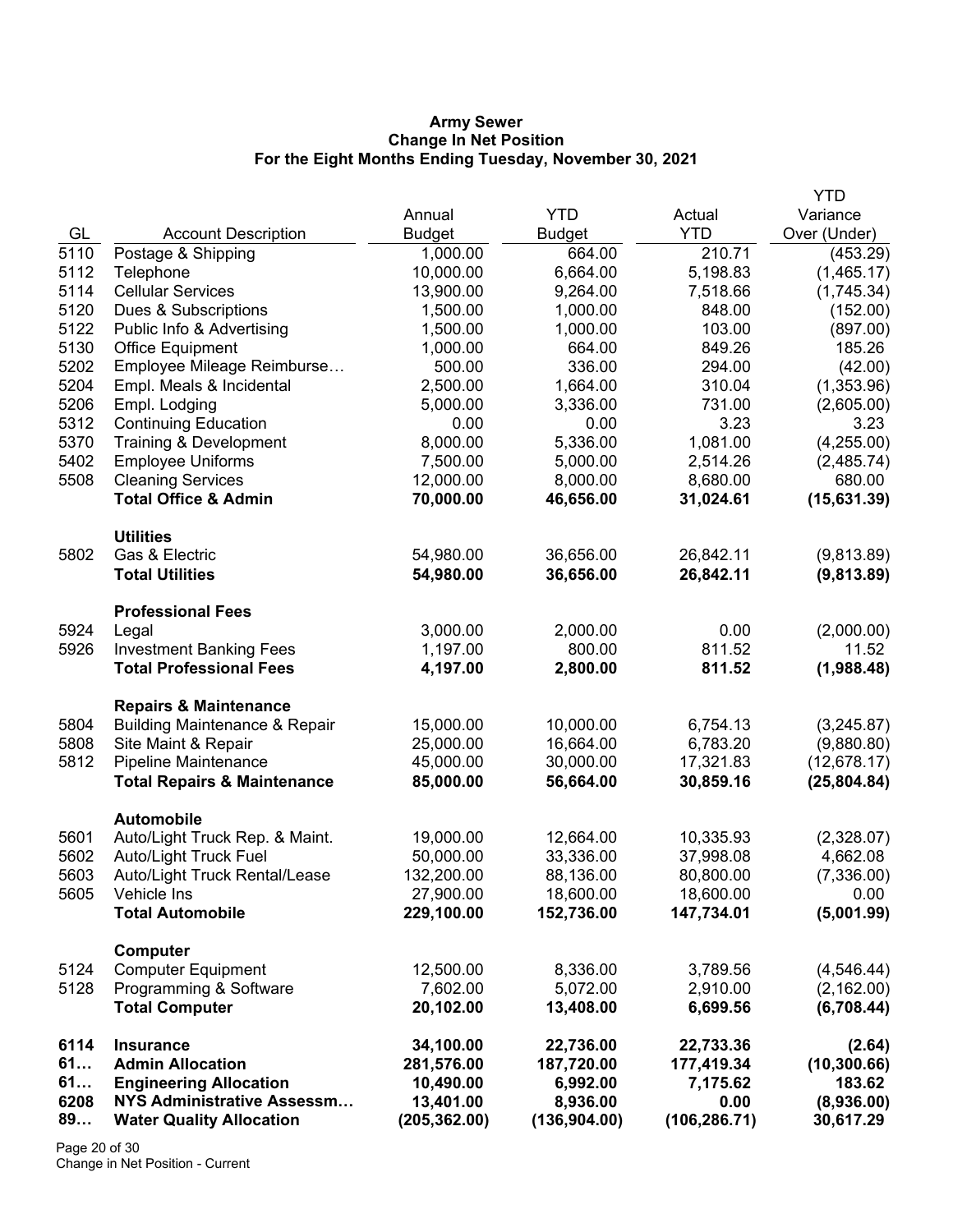# **Army Sewer Change In Net Position For the Eight Months Ending Tuesday, November 30, 2021**

|      | <b>Change in Net Position</b> | (63, 500.00)  | (42, 336.00)  | 41,295.34    | 83,631.34    |
|------|-------------------------------|---------------|---------------|--------------|--------------|
|      | <b>Total Expenses</b>         | 2,877,613.00  | 1,918,416.00  | 1,868,436.38 | (49, 979.62) |
| 7032 | <b>Depreciation</b>           | 303,500.00    | 202,336.00    | 199,651.76   | (2,684.24)   |
| GL   | Account Description           | <b>Budget</b> | <b>Budget</b> | YTD          | Over (Under) |
|      |                               | Annual        | YTD           | Actual       | Variance     |
|      |                               |               |               |              | <b>YTD</b>   |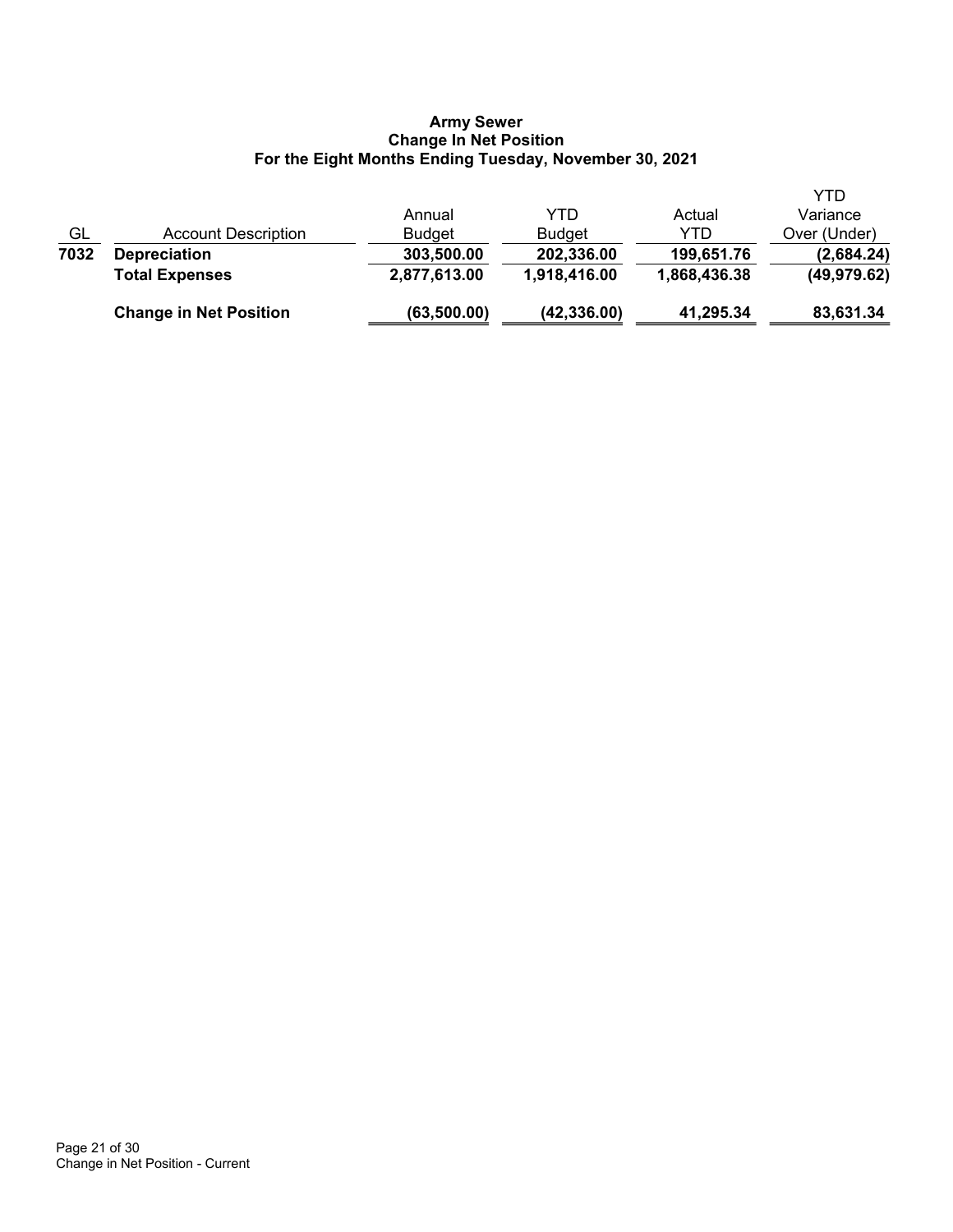### **Army Water Line Change In Net Position For the Eight Months Ending Tuesday, November 30, 2021**

|               |                                           | Annual         | <b>YTD</b>     | Actual         | <b>YTD</b><br>Variance |
|---------------|-------------------------------------------|----------------|----------------|----------------|------------------------|
| GL            | <b>Account Description</b>                | <b>Budget</b>  | <b>Budget</b>  | <b>YTD</b>     | Over (Under)           |
|               | <b>Customer Billings</b>                  |                |                |                |                        |
| 4001          | <b>Customer Billings</b>                  | \$2,081,756.00 | \$1,387,836.00 | \$1,462,053.25 | \$74,217.25            |
|               | <b>Total Customer Billings</b>            | 2,081,756.00   | 1,387,836.00   | 1,462,053.25   | 74,217.25              |
|               | <b>Grant Revenue</b>                      |                |                |                |                        |
| 4181          | <b>Federal Grant Income</b>               | 900,000.00     | 600,000.00     | 607,117.50     | 7,117.50               |
|               | <b>Total Grant Revenue</b>                | 900,000.00     | 600,000.00     | 607,117.50     | 7,117.50               |
|               | <b>Interest Income</b>                    |                |                |                |                        |
| 4108          | Reserve Interest                          | 15,100.00      | 10,064.00      | 6,229.44       | (3,834.56)             |
| 42            | Mark to Market Adjustment                 | 0.00           | 0.00           | (6,071.61)     | (6,071.61)             |
|               | <b>Total Interest Income</b>              | 15,100.00      | 10,064.00      | 157.83         | (9,906.17)             |
|               | <b>Total Income</b>                       | 2,996,856.00   | 1,997,900.00   | 2,069,328.58   | 71,428.58              |
|               |                                           |                |                |                |                        |
|               | <b>Salaries</b>                           |                |                |                |                        |
| 50            | <b>Engineering Wages</b>                  | 38,266.00      | 25,512.00      | 37,842.01      | 12,330.01              |
| 50            | <b>MMF Wages</b>                          | 0.00           | 0.00           | 6,010.63       | 6,010.63               |
| 50            | WQ Wages                                  | 330,353.00     | 220,232.00     | 185,504.52     | (34, 727.48)           |
| 50            | Overtime Wages                            | 11,632.00      | 7,752.00       | 4,634.15       | (3, 117.85)            |
| 5005          | <b>On-Call Stipend</b>                    | 3,840.00       | 2,560.00       | 2,040.00       | (520.00)               |
|               | <b>Total Salaries</b>                     | 384,091.00     | 256,056.00     | 236,031.31     | (20, 024.69)           |
|               | <b>Fringe Benefits</b>                    |                |                |                |                        |
| 50            | <b>FICA Expense</b>                       | 25,254.00      | 16,840.00      | 16,908.33      | 68.33                  |
| 50            | <b>Pension Expense</b>                    | 56,937.00      | 37,960.00      | 35,434.35      | (2,525.65)             |
| 50            | <b>VDC Expense</b>                        | 0.00           | 0.00           | 106.01         | 106.01                 |
| 50            | Health Insurance                          | 55,640.00      | 37,096.00      | 35,999.47      | (1,096.53)             |
| 50            | <b>Workers Comp</b>                       | 21,763.00      | 14,512.00      | 9,337.48       | (5, 174.52)            |
| 50            | <b>Disability Insurance</b>               | 1,088.00       | 728.00         | 725.60         | (2.40)                 |
| 50            | Post Retire Overhead                      | 31,630.00      | 21,088.00      | 19,494.00      | (1,594.00)             |
| 5054          | <b>Employee Physicals &amp; Screening</b> | 2,250.00       | 1,504.00       | 1,415.00       | (89.00)                |
|               | <b>Total Fringe Benefits</b>              | 194,562.00     | 129,728.00     | 119,420.24     | (10, 307.76)           |
|               | <b>Operations &amp; Maintenance</b>       |                |                |                |                        |
| 5706          | Shop Tools                                | 1,200.00       | 802.64         | 0.00           | (802.64)               |
| 5902          | Lab Fees                                  | 5,000.00       | 3,336.00       | 1,930.00       | (1,406.00)             |
|               | Total O & M                               | 6,200.00       | 4,138.64       | 1,930.00       | (2, 208.64)            |
| 6004          | <b>Water Purchases</b>                    | 730,681.00     | 487,124.00     | 465,150.02     | (21, 973.98)           |
|               | <b>Office &amp; Administrative</b>        |                |                |                |                        |
| 5122          | Public Info & Advertising                 | 981.00         | 656.00         | 0.00           | (656.00)               |
| 5202          | Employee Mileage Reimburse                | 100.00         | 64.00          | 0.00           | (64.00)                |
|               | <b>Total Office &amp; Admin</b>           | 1,081.00       | 720.00         | 0.00           | (720.00)               |
|               | <b>Utilities</b>                          |                |                |                |                        |
| 5802          | Gas & Electric                            | 21,250.00      | 14,168.00      | 10,823.84      | (3,344.16)             |
| Page 22 of 30 |                                           |                |                |                |                        |
|               |                                           |                |                |                |                        |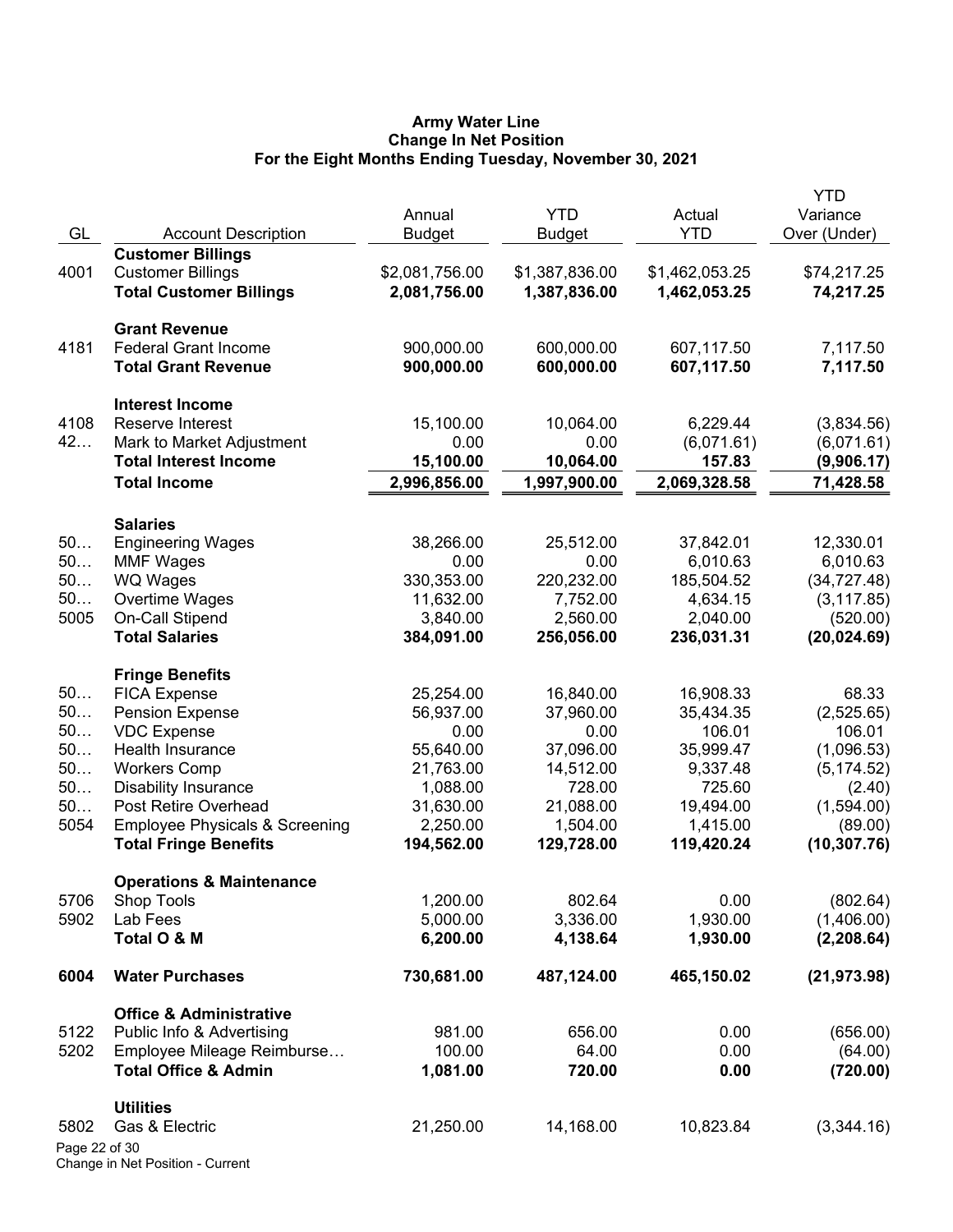# **Army Water Line Change In Net Position For the Eight Months Ending Tuesday, November 30, 2021**

|      |                                          |               |               |              | YTD           |
|------|------------------------------------------|---------------|---------------|--------------|---------------|
|      |                                          | Annual        | YTD           | Actual       | Variance      |
| GL   | <b>Account Description</b>               | <b>Budget</b> | <b>Budget</b> | <b>YTD</b>   | Over (Under)  |
|      | <b>Total Utilities</b>                   | 21,250.00     | 14,168.00     | 10,823.84    | (3,344.16)    |
|      | <b>Professional Fees</b>                 |               |               |              |               |
| 5924 | Legal                                    | 1,500.00      | 1,000.00      | 0.00         | (1,000.00)    |
| 5926 | <b>Investment Banking Fees</b>           | 766.00        | 512.00        | 436.97       | (75.03)       |
| 5970 | Consulting                               | 5,800.00      | 3,866.64      | 5,800.00     | 1,933.36      |
|      | <b>Total Professional Fees</b>           | 8,066.00      | 5,378.64      | 6,236.97     | 858.33        |
|      | <b>Repairs &amp; Maintenance</b>         |               |               |              |               |
| 5804 | <b>Building Maintenance &amp; Repair</b> | 4,000.00      | 2,664.00      | 1,474.55     | (1, 189.45)   |
| 5808 | Site Maint & Repair                      | 7,000.00      | 4,664.00      | 5,008.59     | 344.59        |
| 5812 | Pipeline Maintenance                     | 18,000.00     | 12,002.64     | 16,888.84    | 4,886.20      |
|      | <b>Total Repairs &amp; Maintenance</b>   | 29,000.00     | 19,330.64     | 23,371.98    | 4,041.34      |
| 6114 | <b>Insurance</b>                         | 29,200.00     | 19,464.00     | 19,466.64    | 2.64          |
| 61   | <b>Admin Allocation</b>                  | 165,070.00    | 110,048.00    | 103,994.34   | (6,053.66)    |
| 61   | <b>Engineering Allocation</b>            | 9,964.00      | 6,640.00      | 7,423.88     | 783.88        |
| 6208 | NYS Administrative Assessm               | 11,458.00     | 7,640.00      | 0.00         | (7,640.00)    |
| 89   | <b>Water Quality Allocation</b>          | 85,061.00     | 56,704.00     | 41,485.62    | (15, 218.38)  |
| 7032 | <b>Depreciation</b>                      | 354,600.00    | 236,400.00    | 217,420.08   | (18,979.92)   |
|      | <b>Total Expenses</b>                    | 2,030,284.00  | 1,353,539.92  | 1,252,754.92 | (100, 785.00) |
|      |                                          |               |               |              |               |
|      | <b>Change in Net Position</b>            | 966,572.00    | 644,360.08    | 816,573.66   | 172,213.58    |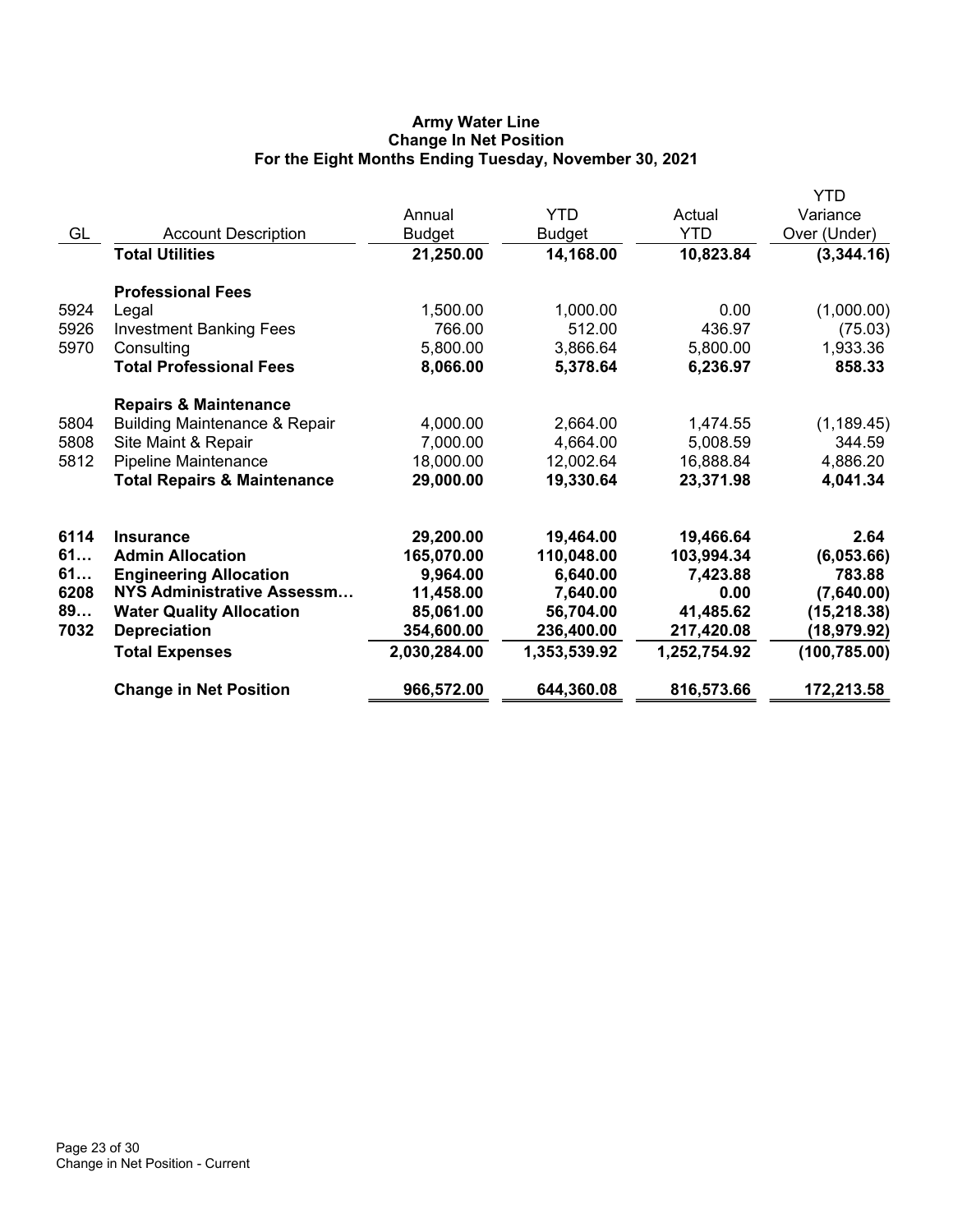### **Regional Water Line Change In Net Position For the Eight Months Ending Tuesday, November 30, 2021**

|                       |                                             |               |               |             | <b>YTD</b>   |
|-----------------------|---------------------------------------------|---------------|---------------|-------------|--------------|
|                       |                                             | Annual        | <b>YTD</b>    | Actual      | Variance     |
| GL                    | <b>Account Description</b>                  | <b>Budget</b> | <b>Budget</b> | <b>YTD</b>  | Over (Under) |
|                       | <b>Customer Billings</b>                    |               |               |             |              |
| 4001                  | <b>Customer Billings</b>                    | \$112,950.00  | \$75,302.00   | \$69,833.36 | (\$5,468.64) |
| 4005                  | <b>Capital Billings</b>                     | 278,587.00    | 185,728.00    | 185,724.52  | (3.48)       |
|                       | <b>Total Customer Billings</b>              | 391,537.00    | 261,030.00    | 255,557.88  | (5,472.12)   |
|                       | <b>Interest Income</b>                      |               |               |             |              |
| 4102                  | Investment Interest Income                  | 2,000.00      | 1,336.00      | 1,606.97    | 270.97       |
|                       | <b>Total Interest Income</b>                | 2,000.00      | 1,336.00      | 1,606.97    | 270.97       |
|                       | <b>Total Income</b>                         | 393,537.00    | 262,366.00    | 257, 164.85 | (5,201.15)   |
|                       |                                             |               |               |             |              |
| 50                    | <b>Salaries</b><br><b>Engineering Wages</b> | 8,892.00      | 5,928.00      | 5,716.21    | (211.79)     |
| 50                    | <b>WQ Wages</b>                             | 21,625.00     | 14,416.00     | 11,641.45   | (2,774.55)   |
| 50                    | Overtime Wages                              | 1,626.00      | 1,088.00      | 65.62       | (1,022.38)   |
| 5005                  | On-Call Stipend                             | 1,920.00      | 1,280.00      | 1,020.00    | (260.00)     |
|                       | <b>Total Salaries</b>                       | 34,063.00     | 22,712.00     | 18,443.28   | (4, 268.72)  |
|                       |                                             |               |               |             |              |
|                       | <b>Fringe Benefits</b>                      |               |               |             |              |
| 50                    | <b>FICA Expense</b>                         | 2,214.00      | 1,480.00      | 1,282.73    | (197.27)     |
| 50                    | <b>Pension Expense</b>                      | 5,078.00      | 3,384.00      | 2,683.77    | (700.23)     |
| 50                    | <b>VDC Expense</b>                          | 0.00          | 0.00          | 42.40       | 42.40        |
| 50                    | Health Insurance                            | 5,122.00      | 3,416.00      | 3,099.78    | (316.22)     |
| 50                    | <b>Workers Comp</b>                         | 1,667.00      | 1,112.00      | 728.40      | (383.60)     |
| 50                    | <b>Disability Insurance</b>                 | 98.00         | 64.00         | 65.04       | 1.04         |
| 50                    | Post Retire Overhead                        | 2,828.00      | 1,888.00      | 1,596.75    | (291.25)     |
|                       | <b>Total Fringe Benefits</b>                | 17,007.00     | 11,344.00     | 9,498.87    | (1,845.13)   |
|                       | <b>Operations &amp; Maintenance</b>         |               |               |             |              |
| 5706                  | <b>Shop Tools</b>                           | 500.00        | 336.00        | 0.00        | (336.00)     |
| 5815                  | Chemicals                                   | 2,000.00      | 1,336.00      | 1,060.50    | (275.50)     |
| 5902                  | Lab Fees                                    | 3,600.00      | 2,400.00      | 1,755.00    | (645.00)     |
| 6010                  | <b>Cape Vincent Reserve</b>                 | 700.00        | 464.00        | 700.00      | 236.00       |
|                       | Total O & M                                 | 6,800.00      | 4,536.00      | 3,515.50    | (1,020.50)   |
| 6004                  | <b>Water Purchases</b>                      | 112,950.00    | 75,302.00     | 71,966.63   | (3,335.37)   |
|                       | <b>Office &amp; Administrative</b>          |               |               |             |              |
| 5122                  | Public Info & Advertising                   | 250.00        | 168.00        | 0.00        | (168.00)     |
| 5202                  | Employee Mileage Reimburse                  | 0.00          | 0.00          | 28.56       | 28.56        |
|                       | <b>Total Office &amp; Admin</b>             | 250.00        | 168.00        | 28.56       | (139.44)     |
|                       | <b>Utilities</b>                            |               |               |             |              |
| 5802                  | Gas & Electric                              | 22,995.00     | 15,328.00     | 17,656.01   | 2,328.01     |
|                       | <b>Total Utilities</b>                      | 22,995.00     | 15,328.00     | 17,656.01   | 2,328.01     |
|                       |                                             |               |               |             |              |
|                       | <b>Professional Fees</b>                    | 500.00        | 336.00        | 0.00        |              |
| 5924<br>Page 24 of 30 | Legal                                       |               |               |             | (336.00)     |
|                       |                                             |               |               |             |              |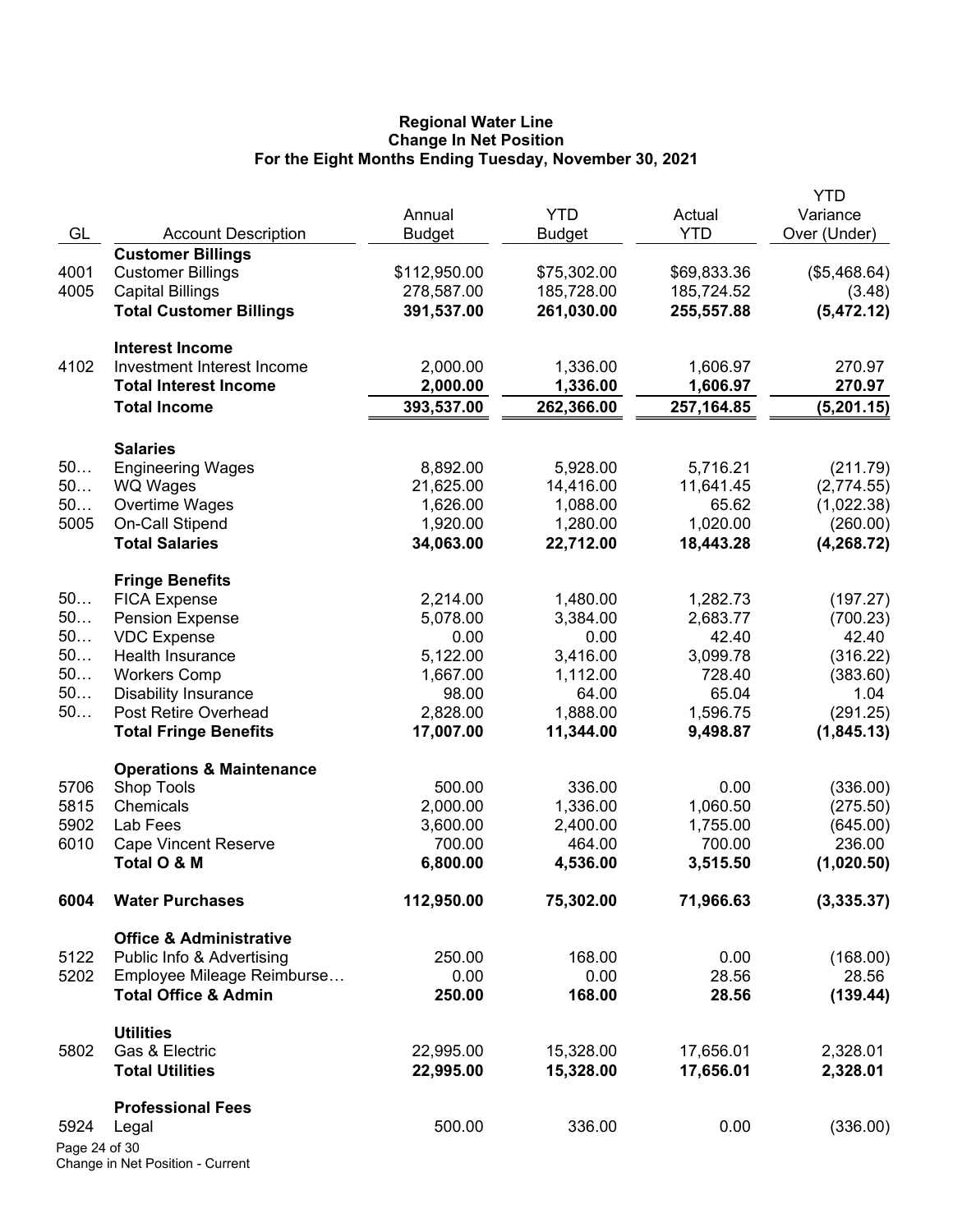# **Regional Water Line Change In Net Position For the Eight Months Ending Tuesday, November 30, 2021**

|                                          |               |               |            | YTD          |
|------------------------------------------|---------------|---------------|------------|--------------|
|                                          | Annual        | <b>YTD</b>    | Actual     | Variance     |
| <b>Account Description</b>               | <b>Budget</b> | <b>Budget</b> | <b>YTD</b> | Over (Under) |
| <b>Total Professional Fees</b>           | 500.00        | 336.00        | 0.00       | (336.00)     |
| <b>Repairs &amp; Maintenance</b>         |               |               |            |              |
| <b>Building Maintenance &amp; Repair</b> | 9,000.00      | 6,000.00      | 840.03     | (5, 159.97)  |
| Site Maint & Repair                      | 3,500.00      | 2,336.00      | 1,698.26   | (637.74)     |
| Pipeline Maintenance                     | 20,000.00     | 13,336.00     | 477.09     | (12, 858.91) |
| <b>Total Repairs &amp; Maintenance</b>   | 32,500.00     | 21,672.00     | 3,015.38   | (18, 656.62) |
| <b>Insurance</b>                         | 5,000.00      | 3,336.00      | 3,333.36   | (2.64)       |
| <b>Admin Allocation</b>                  | 17,426.00     | 11,616.00     | 10,969.88  | (646.12)     |
| <b>Engineering Allocation</b>            | 2,531.00      | 1,688.00      | 1,352.09   | (335.91)     |
| NYS Administrative Assessm               | 1,987.00      | 1,328.00      | 0.00       | (1,328.00)   |
| <b>Water Quality Allocation</b>          | 6,665.00      | 4,440.00      | 2,987.09   | (1,452.91)   |
| <b>Depreciation</b>                      | 143,600.00    | 95,736.00     | 90,541.61  | (5, 194.39)  |
| Amortization                             | 24,400.00     | 16,264.00     | 16,244.52  | (19.48)      |
| <b>Interest Expense</b>                  | 56,806.00     | 37,872.00     | 9,023.64   | (28, 848.36) |
| <b>Total Expenses</b>                    | 485,480.00    | 323,678.00    | 258,576.42 | (65, 101.58) |
| <b>Change in Net Position</b>            | (91,943.00)   | (61,312.00)   | (1,411.57) | 59,900.43    |
|                                          |               |               |            |              |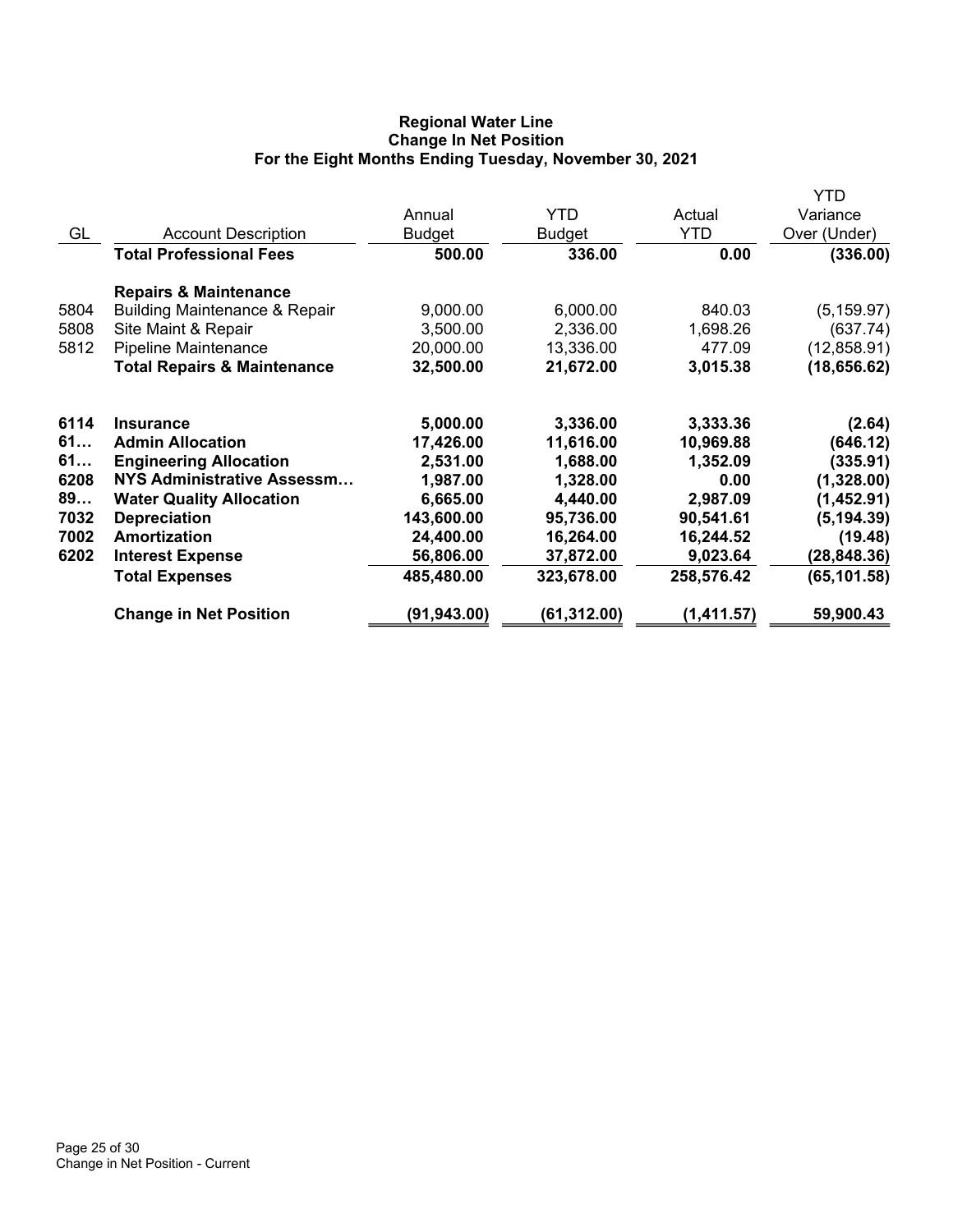# **Water Sewer Contracts Change In Net Position For the Eight Months Ending Tuesday, November 30, 2021**

| GL         | <b>Account Description</b>                                             | Annual<br><b>Budget</b>  | <b>YTD</b><br><b>Budget</b> | Actual<br><b>YTD</b>   | <b>YTD</b><br>Variance<br>Over (Under) |
|------------|------------------------------------------------------------------------|--------------------------|-----------------------------|------------------------|----------------------------------------|
|            | <b>Customer Billings</b>                                               |                          |                             |                        |                                        |
| 4001       | <b>Customer Billings</b>                                               | \$942,077.50             | \$628,051.04                | \$621,747.94           | (\$6,303.10)                           |
|            | <b>Total Customer Billings</b>                                         | 942,077.50               | 628,051.04                  | 621,747.94             | (6,303.10)                             |
|            | <b>Total Income</b>                                                    | 942,077.50               | 628,051.04                  | 621,747.94             | (6, 303.10)                            |
|            | <b>Salaries</b>                                                        |                          |                             |                        |                                        |
| 50         | <b>Administrative Wages</b>                                            | 0.00                     | 0.00                        | 473.39                 | 473.39                                 |
| 50         | <b>Engineering Wages</b>                                               | 18,377.00                | 12,248.00                   | 12,268.80              | 20.80                                  |
| 50         | <b>WQ Wages</b>                                                        | 342,867.50               | 228,579.04                  | 232,978.29             | 4,399.25                               |
| 50         | Overtime Wages                                                         | 86,662.00                | 57,776.00                   | 56,254.00              | (1,522.00)                             |
| 5005       | On-Call Stipend                                                        | 8,400.00                 | 5,600.00                    | 5,100.00               | (500.00)                               |
|            | <b>Total Salaries</b>                                                  | 456,306.50               | 304,203.04                  | 307,074.48             | 2,871.44                               |
|            | <b>Fringe Benefits</b>                                                 |                          |                             |                        |                                        |
| 50         | <b>FICA Expense</b>                                                    | 30,055.44                | 20,033.60                   | 21,600.36              | 1,566.76                               |
| 50         | <b>Pension Expense</b>                                                 | 66,735.28                | 44,493.52                   | 44,256.69              | (236.83)                               |
| 50         | <b>VDC Expense</b>                                                     | 0.00                     | 0.00                        | 40.04                  | 40.04                                  |
| 50         | Health Insurance                                                       | 68,767.50                | 45,844.32                   | 40,813.41              | (5,030.91)                             |
| 50         | <b>Workers Comp</b>                                                    | 29,031.25                | 19,354.16                   | 19,195.62              | (158.54)                               |
| 50         | <b>Disability Insurance</b>                                            | 1,372.00                 | 911.36                      | 851.36                 | (60.00)                                |
| 50         | Post Retire Overhead                                                   | 39,870.00                | 26,584.00                   | 25,543.50              | (1,040.50)                             |
|            | <b>Total Fringe Benefits</b>                                           | 235,831.47               | 157,220.96                  | 152,300.98             | (4,919.98)                             |
|            | <b>Operations &amp; Maintenance</b>                                    |                          |                             |                        |                                        |
| 5704       | <b>O&amp;M Supplies</b>                                                | 500.00                   | 336.00                      | 0.00                   | (336.00)                               |
| 5770       | Other Tool, Equip & O&M                                                | 500.00                   | 336.00                      | 0.00                   | (336.00)                               |
| 8090       | <b>Purchases for Resale</b>                                            | 50,000.00                | 33,336.00                   | 14,721.10              | (18, 614.90)                           |
|            | Total O & M                                                            | 51,000.00                | 34,008.00                   | 14,721.10              | (19, 286.90)                           |
|            | <b>Office &amp; Administrative</b>                                     |                          |                             |                        |                                        |
| 5202       |                                                                        | 500.00                   | 336.00                      | 346.08                 | 10.08                                  |
|            | Employee Mileage Reimburse                                             |                          |                             | 0.00                   |                                        |
| 5270       | <b>Travel &amp; Meeting Expense</b><br><b>Total Office &amp; Admin</b> | 300.00<br>800.00         | 200.00<br>536.00            | 346.08                 | (200.00)<br>(189.92)                   |
|            |                                                                        |                          |                             |                        |                                        |
| 6114<br>61 | <b>Insurance</b><br><b>Admin Allocation</b>                            | 18,300.00<br>36,745.00   | 12,200.00<br>24,496.00      | 12,200.00<br>23,402.38 | 0.00                                   |
| 61         |                                                                        |                          |                             |                        | (1,093.62)                             |
| 6208       | <b>Engineering Allocation</b><br>NYS Administrative Assessm            | 10,551.00                | 7,032.00<br>3,320.00        | 5,415.59<br>0.00       | (1,616.41)                             |
| 89         | <b>Water Quality Allocation</b>                                        | 4,982.00                 |                             | 61,814.00              | (3,320.00)                             |
|            | <b>Total Expenses</b>                                                  | 113,636.00<br>928,151.97 | 75,760.00<br>618,776.00     | 577,274.61             | (13,946.00)<br>(41, 501.39)            |
|            | <b>Change in Net Position</b>                                          | 13,925.53                | 9,275.04                    | 44,473.33              | 35,198.29                              |
|            |                                                                        |                          |                             |                        |                                        |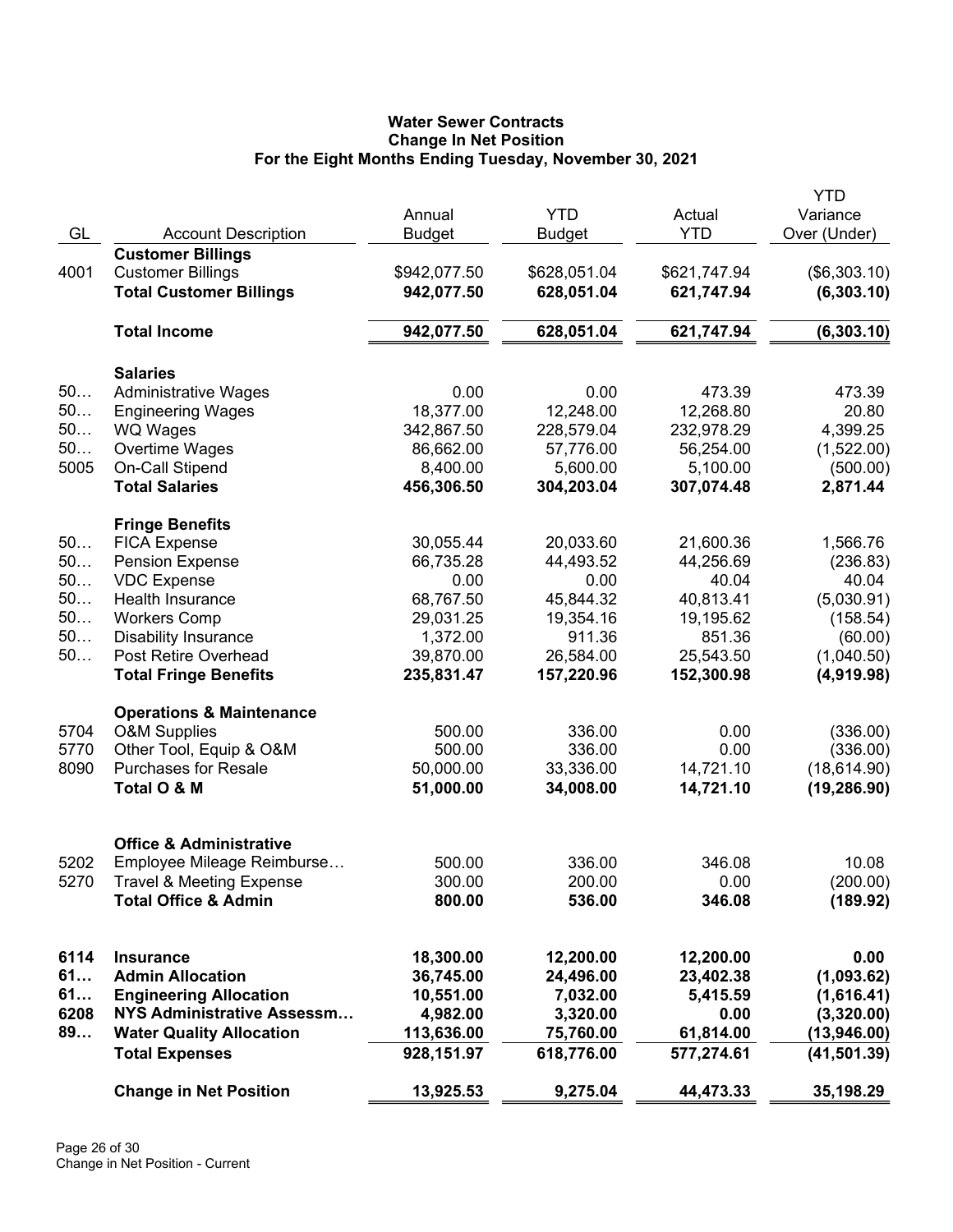#### **Engineering Change In Net Position For the Eight Months Ending Tuesday, November 30, 2021**

|               |                                                           |                |               |              | YTD            |
|---------------|-----------------------------------------------------------|----------------|---------------|--------------|----------------|
|               |                                                           | Annual         | <b>YTD</b>    | Actual       | Variance       |
| GL            | <b>Account Description</b>                                | <b>Budget</b>  | <b>Budget</b> | <b>YTD</b>   | Over (Under)   |
|               | <b>Customer Billings</b>                                  |                |               |              |                |
| 4001          | <b>Customer Billings</b>                                  | \$1,228,271.00 | \$818,850.64  | \$706,050.55 | (\$112,800.09) |
|               | <b>Total Customer Billings</b>                            | 1,228,271.00   | 818,850.64    | 706,050.55   | (112,800.09)   |
|               | <b>Other Income</b>                                       |                |               |              |                |
| 4164          | Miscellaneous                                             | 0.00           | 0.00          | (0.08)       | (0.08)         |
|               | <b>Total Other Income</b>                                 | 0.00           | 0.00          | (0.08)       | (0.08)         |
|               | <b>Total Income</b>                                       | 1,228,271.00   | 818,850.64    | 706,050.47   | (112,800.17)   |
|               | <b>Salaries</b>                                           |                |               |              |                |
| 50            | <b>Engineering Wages</b>                                  | 704,088.00     | 469,392.00    | 385,550.80   | (83, 841.20)   |
| 50            | <b>Technology Wages</b>                                   | 0.00           | 0.00          | 1,452.00     | 1,452.00       |
| 50            | <b>WQ Wages</b>                                           | 0.00           | 0.00          | 4,261.75     | 4,261.75       |
|               | <b>Total Salaries</b>                                     | 704,088.00     | 469,392.00    | 391,264.55   | (78, 127.45)   |
|               | <b>Fringe Benefits</b>                                    |                |               |              |                |
| 50            | <b>FICA Expense</b>                                       | 45,832.00      | 30,552.00     | 27, 152. 43  | (3,399.57)     |
| 50            | <b>Pension Expense</b>                                    | 87,744.00      | 58,496.00     | 48,459.22    | (10,036.78)    |
| 50            | <b>VDC Expense</b>                                        | 0.00           | 0.00          | 1,514.76     | 1,514.76       |
| 50            | Health Insurance                                          | 104,971.00     | 69,984.00     | 56,186.01    | (13,797.99)    |
| 50            | <b>Workers Comp</b>                                       | 27,545.00      | 18,360.00     | 17,573.29    | (786.71)       |
| 50            | <b>Disability Insurance</b>                               | 1,617.00       | 1,080.00      | 1,077.91     | (2.09)         |
| 50            | Post Retire Overhead                                      | 46,975.00      | 31,320.00     | 29,152.65    | (2, 167.35)    |
| 5054          | <b>Employee Physicals &amp; Screening</b>                 | 1,200.00       | 802.64        | 745.25       | (57.39)        |
|               | <b>Total Fringe Benefits</b>                              | 315,884.00     | 210,594.64    | 181,861.52   | (28, 733.12)   |
|               | <b>Operations &amp; Maintenance</b>                       |                |               |              |                |
| 5403          | <b>Safety Equipment &amp; Supplies</b>                    | 1,000.00       | 664.00        | 367.87       | (296.13)       |
| 5904          | <b>SCADA</b>                                              | 19,550.00      | 13,032.00     | 9,185.09     | (3,846.91)     |
| 8090          | <b>Purchases for Resale</b>                               | 63,500.00      | 42,330.64     | 32,726.34    | (9,604.30)     |
|               | Total O & M                                               | 84,050.00      | 56,026.64     | 42,279.30    | (13, 747.34)   |
|               |                                                           |                |               |              |                |
| 5053          | <b>Office &amp; Administrative</b><br>Misc Employee Costs | 800.00         | 536.00        | 10.00        | (526.00)       |
| 5102          | <b>Office Rent</b>                                        | 5,389.00       | 3,592.00      | 3,592.64     | 0.64           |
| 5104          | <b>Office Supplies</b>                                    | 2,500.00       | 1,664.00      | 725.89       | (938.11)       |
| 5112          | Telephone                                                 | 1,960.00       | 1,304.00      | 2,096.84     | 792.84         |
| 5114          | <b>Cellular Services</b>                                  | 6,800.00       | 4,536.00      | 3,114.43     | (1,421.57)     |
| 5120          | Dues & Subscriptions                                      | 1,100.00       | 733.36        | 662.00       | (71.36)        |
| 5122          | Public Info & Advertising                                 | 2,500.00       | 1,669.36      | 1,361.00     | (308.36)       |
| 5130          | <b>Office Equipment</b>                                   | 3,500.00       | 2,330.72      | 836.00       | (1,494.72)     |
| 5202          | Employee Mileage Reimburse                                | 9,500.00       | 6,330.64      | 7,922.32     | 1,591.68       |
| 5204          | Empl. Meals & Incidental                                  | 2,500.00       | 1,664.00      | 2,074.27     | 410.27         |
| 5206          | Empl. Lodging                                             | 5,000.00       | 3,336.00      | 3,043.40     | (292.60)       |
| 5312          | <b>Continuing Education</b>                               | 8,100.00       | 5,402.64      | 0.00         | (5,402.64)     |
| Page 27 of 30 |                                                           |                |               |              |                |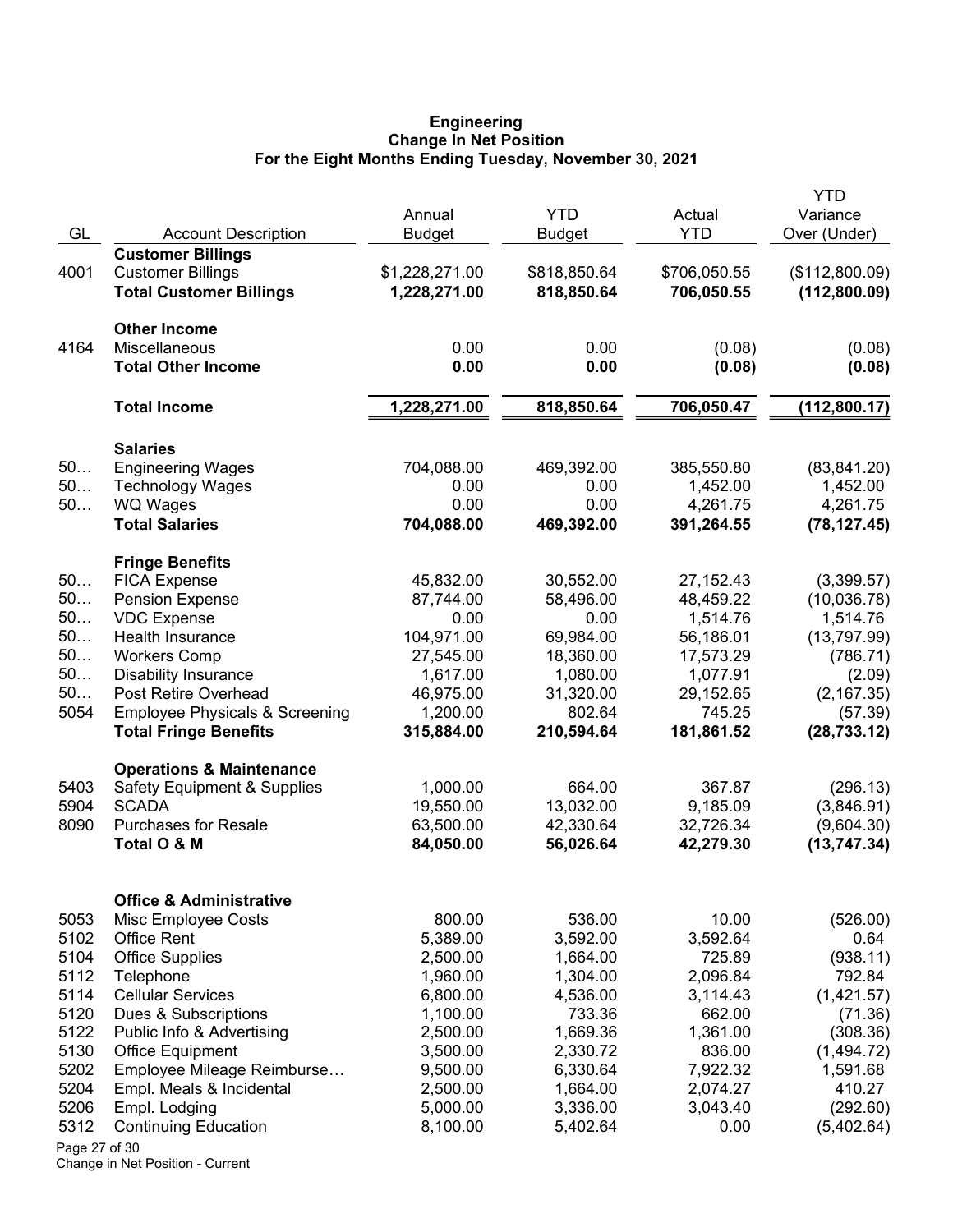# **Engineering Change In Net Position For the Eight Months Ending Tuesday, November 30, 2021**

|      |                                 |               |               |              | YTD           |
|------|---------------------------------|---------------|---------------|--------------|---------------|
|      |                                 | Annual        | <b>YTD</b>    | Actual       | Variance      |
| GL   | <b>Account Description</b>      | <b>Budget</b> | <b>Budget</b> | <b>YTD</b>   | Over (Under)  |
| 5370 | Training & Development          | 10,000.00     | 6,669.36      | 6,104.94     | (564.42)      |
| 5402 | <b>Employee Uniforms</b>        | 1,200.00      | 800.00        | 236.00       | (564.00)      |
|      | <b>Total Office &amp; Admin</b> | 60,849.00     | 40,568.08     | 31,779.73    | (8,788.35)    |
|      | <b>Professional Fees</b>        |               |               |              |               |
| 5924 | Legal                           | 2,000.00      | 1,336.00      | 1,883.75     | 547.75        |
|      | <b>Total Professional Fees</b>  | 2,000.00      | 1,336.00      | 1,883.75     | 547.75        |
|      | <b>Automobile</b>               |               |               |              |               |
| 5601 | Auto/Light Truck Rep. & Maint.  | 2,500.00      | 1,664.00      | 1,185.95     | (478.05)      |
| 5602 | <b>Auto/Light Truck Fuel</b>    | 4,000.00      | 2,669.36      | 2,132.19     | (537.17)      |
| 5603 | Auto/Light Truck Rental/Lease   | 6,700.00      | 4,464.00      | 4,466.64     | 2.64          |
| 5605 | Vehicle Ins                     | 2,200.00      | 1,464.00      | 1,466.64     | 2.64          |
|      | <b>Total Automobile</b>         | 15,400.00     | 10,261.36     | 9,251.42     | (1,009.94)    |
|      | Computer                        |               |               |              |               |
| 5124 | <b>Computer Equipment</b>       | 6,000.00      | 4,000.00      | 4,782.00     | 782.00        |
| 5128 | Programming & Software          | 1,200.00      | 800.00        | 613.80       | (186.20)      |
| 5906 | <b>GIS</b>                      | 29,200.00     | 19,464.00     | 22,081.24    | 2,617.24      |
|      | <b>Total Computer</b>           | 36,400.00     | 24,264.00     | 27,477.04    | 3,213.04      |
| 6114 | <b>Insurance</b>                | 26,300.00     | 17,536.00     | 17,533.36    | (2.64)        |
| 61   | <b>Admin Allocation</b>         | 55,784.00     | 37,192.00     | 35,542.42    | (1,649.58)    |
| 61   | <b>Engineering Allocation</b>   | (79, 552.00)  | (53,032.00)   | (51, 963.49) | 1,068.51      |
| 6208 | NYS Administrative Assessm      | 7,173.00      | 4,784.00      | 0.00         | (4,784.00)    |
| 7032 | <b>Depreciation</b>             | 12,700.00     | 8,464.00      | 9,827.14     | 1,363.14      |
|      | <b>Total Expenses</b>           | 1,241,076.00  | 827,386.72    | 696,736.74   | (130, 649.98) |
|      | <b>Change in Net Position</b>   | (12, 805.00)  | (8,536.08)    | 9,313.73     | 17,849.81     |
|      |                                 |               |               |              |               |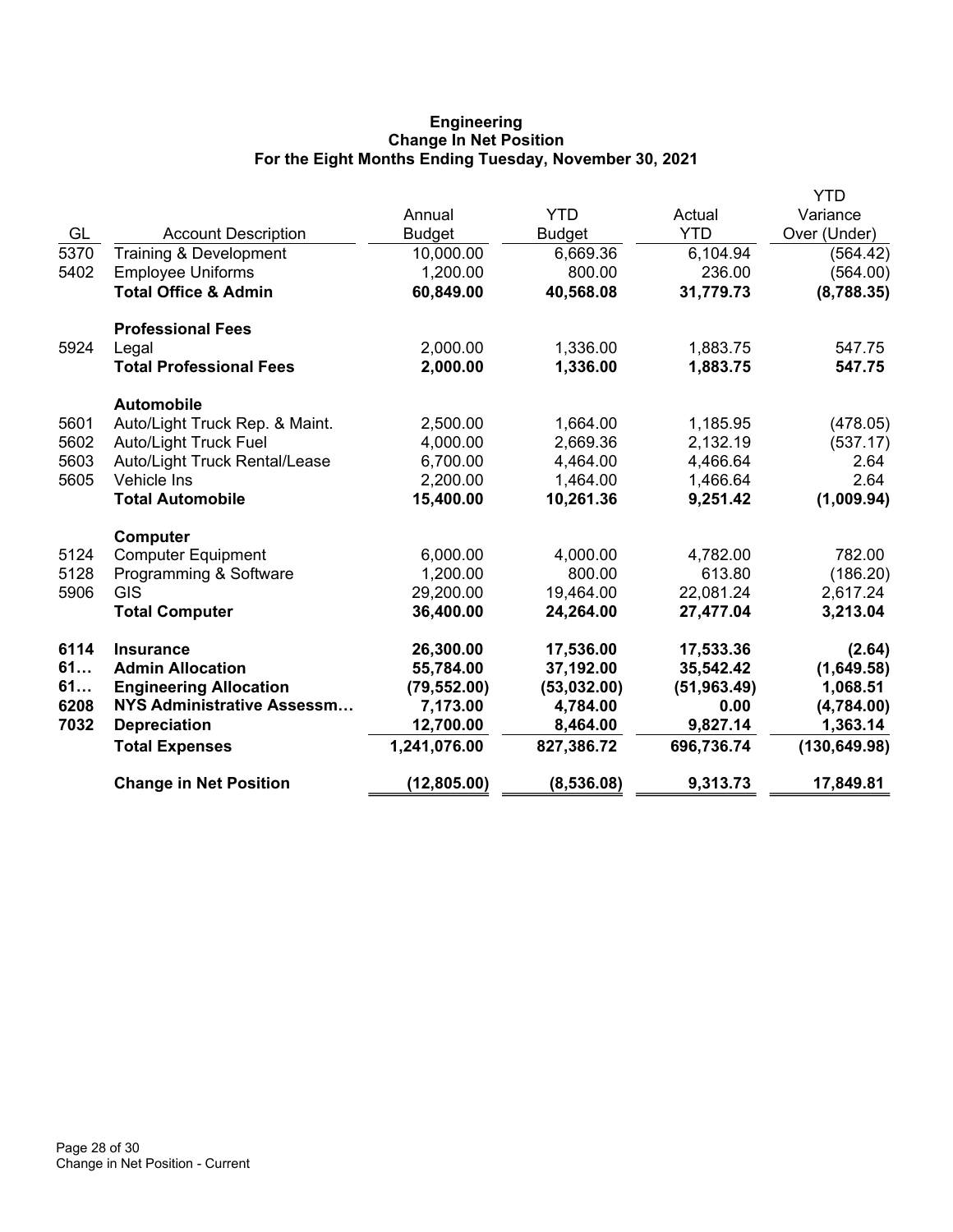## **Regional Development Change In Net Position For the Eight Months Ending Tuesday, November 30, 2021**

|      |                                     |               |               |              | <b>YTD</b>    |
|------|-------------------------------------|---------------|---------------|--------------|---------------|
|      |                                     | Annual        | <b>YTD</b>    | Actual       | Variance      |
| GL   | <b>Account Description</b>          | <b>Budget</b> | <b>Budget</b> | <b>YTD</b>   | Over (Under)  |
|      | <b>Customer Billings</b>            |               |               |              |               |
| 4001 | <b>Customer Billings</b>            | \$134,876.00  | \$89,920.00   | \$69,898.96  | (\$20,021.04) |
|      | <b>Total Customer Billings</b>      | 134,876.00    | 89,920.00     | 69,898.96    | (20, 021.04)  |
|      | <b>Grant Revenue</b>                |               |               |              |               |
| 4181 | <b>Federal Grant Income</b>         | 154,211.00    | 102,810.64    | 103,835.62   | 1,024.98      |
| 4183 | <b>NY State Grants</b>              | 983,581.00    | 655,717.36    | 388,088.00   | (267, 629.36) |
| 4184 | <b>Other Grants</b>                 | 40,000.00     | 26,664.00     | 33,486.00    | 6,822.00      |
|      | <b>Total Grant Revenue</b>          | 1,177,792.00  | 785,192.00    | 525,409.62   | (259, 782.38) |
| 4104 | <b>Loan Interest Income</b>         | 564,000.00    | 375,992.00    | 333,180.21   | (42, 811.79)  |
|      | <b>Other Income</b>                 |               |               |              |               |
| 4162 | <b>Processing Fees</b>              | 10,000.00     | 6,664.00      | 11,250.00    | 4,586.00      |
| 4164 | Miscellaneous                       | 10,550.00     | 7,040.00      | 17,200.33    | 10,160.33     |
| 4185 | <b>Grant Recapture</b>              | 0.00          | 0.00          | 13,440.00    | 13,440.00     |
| 4190 | Recovery of Bad Debts               | 0.00          | 0.00          | 49,052.78    | 49,052.78     |
|      | <b>Total Other Income</b>           | 20,550.00     | 13,704.00     | 90,943.11    | 77,239.11     |
|      | <b>Interest Income</b>              |               |               |              |               |
| 4102 | Investment Interest Income          | 198,043.00    | 132,016.00    | 83,221.68    | (48, 794.32)  |
| 42   | Mark to Market Adjustment           | 0.00          | 0.00          | (50, 580.91) | (50, 580.91)  |
|      | <b>Total Interest Income</b>        | 198,043.00    | 132,016.00    | 32,640.77    | (99, 375.23)  |
|      | <b>Total Income</b>                 | 2,095,261.00  | 1,396,824.00  | 1,052,072.67 | (344, 751.33) |
|      | <b>Salaries</b>                     |               |               |              |               |
| 50   | <b>Administrative Wages</b>         | 17,585.00     | 11,720.00     | 9,572.30     | (2, 147.70)   |
| 50   | <b>Engineering Wages</b>            | 22,453.00     | 14,968.00     | 7,141.13     | (7,826.87)    |
| 50   | <b>Regional Development Wages</b>   | 347,175.00    | 231,448.00    | 204,222.66   | (27, 225.34)  |
|      | <b>Total Salaries</b>               | 387,213.00    | 258,136.00    | 220,936.09   | (37, 199.91)  |
|      | <b>Fringe Benefits</b>              |               |               |              |               |
| 50   | <b>FICA Expense</b>                 | 25,246.00     | 16,832.00     | 15,147.40    | (1,684.60)    |
| 50.  | <b>Pension Expense</b>              | 63,855.00     | 42,568.00     | 37,614.54    | (4,953.46)    |
| 50   | Health Insurance                    | 57,204.00     | 38,136.00     | 33,585.29    | (4,550.71)    |
| 50   | <b>Workers Comp</b>                 | 739.00        | 496.00        | 377.71       | (118.29)      |
| 50   | <b>Disability Insurance</b>         | 1,255.00      | 832.00        | 836.24       | 4.24          |
| 50   | Post Retire Overhead                | 25,667.00     | 17,112.00     | 14,351.16    | (2,760.84)    |
|      | <b>Total Fringe Benefits</b>        | 173,966.00    | 115,976.00    | 101,912.34   | (14,063.66)   |
|      | <b>Operations &amp; Maintenance</b> |               |               |              |               |
| 6110 | Marketing                           | 5,000.00      | 3,336.00      | 0.00         | (3,336.00)    |
| 8090 | <b>Purchases for Resale</b>         | 7,000.00      | 4,664.00      | 1,070.00     | (3,594.00)    |
|      | Total O & M                         | 12,000.00     | 8,000.00      | 1,070.00     | (6,930.00)    |
| 6006 | <b>Host Community Benefits</b>      | 133,411.00    | 88,944.00     | 133,411.46   | 44,467.46     |